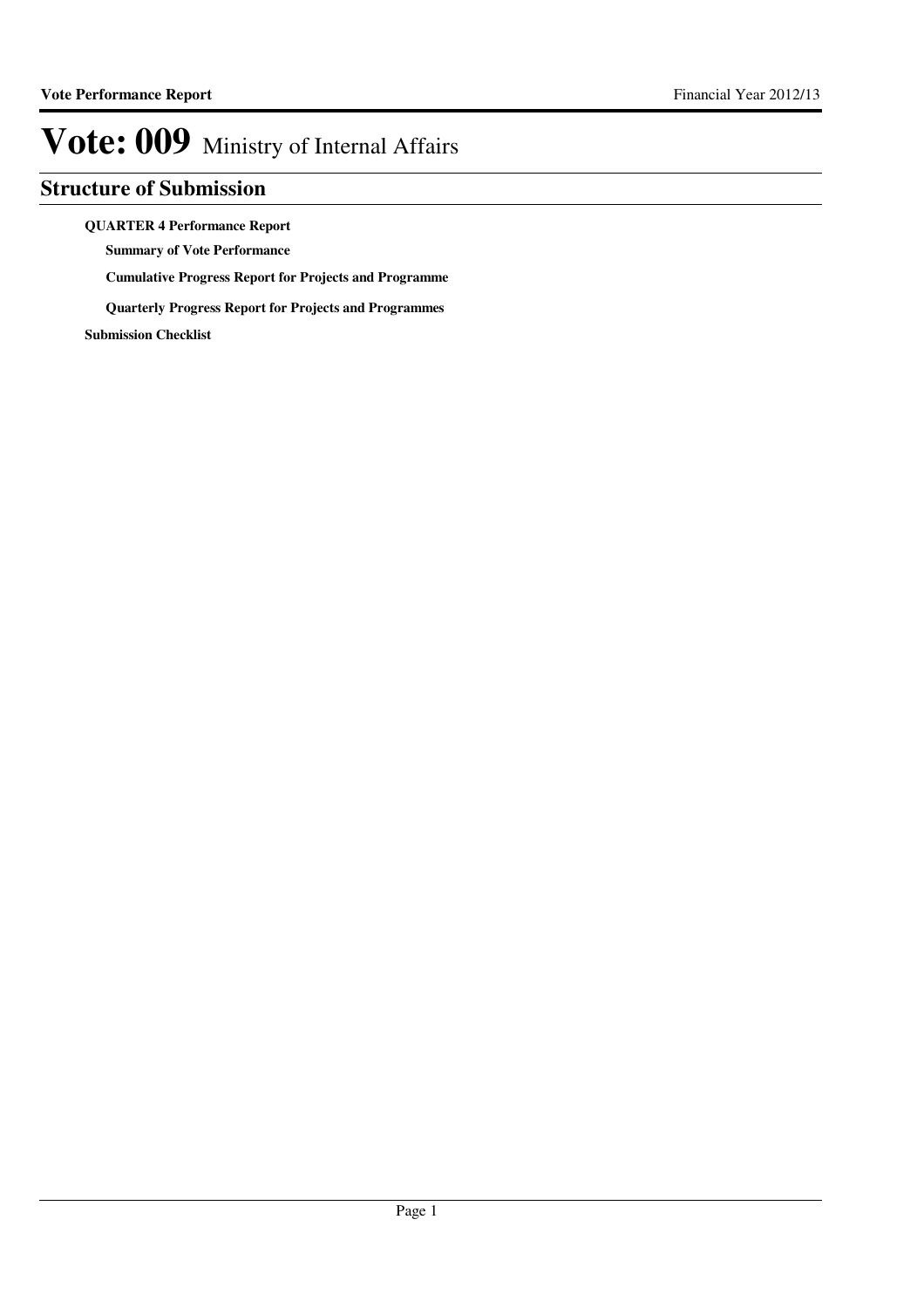## **QUARTER 4: Highlights of Vote Performance**

## *V1: Summary of Issues in Budget Execution*

*This section provides an overview of Vote expenditure*

**(i) Snapshot of Vote Releases and Expenditures**

Table V1.1 below summarises cumulative releases and expenditures by the end of the quarter:

### **Table V1.1: Overview of Vote Expenditures (UShs Billion)**

|                       | ( <i>i</i> ) Excluding Arrears, Taxes | Approved<br><b>Budget</b> | Cashlimits<br>by End | <b>Released</b><br>by End | <b>Spent by</b><br>End Jun | % Budget<br><b>Released</b> | <b>Spent</b> | % Budget % Releases<br><b>Spent</b> |
|-----------------------|---------------------------------------|---------------------------|----------------------|---------------------------|----------------------------|-----------------------------|--------------|-------------------------------------|
|                       | Wage                                  | 1.489                     | N/A                  | 1.489                     | 1.335                      | $100.0\%$                   | 89.7%        | 89.7%                               |
| Recurrent             | Non Wage                              | 7.201                     | 6.611                | 6.903                     | 6.900                      | 95.9%                       | 95.8%        | 99.9%                               |
| Development           | GoU                                   | 0.880                     | 0.606                | 0.606                     | 0.606                      | 68.9%                       | 68.9%        | 100.0%                              |
|                       | Ext Fin.                              | 0.000                     | N/A                  | 0.000                     | 0.000                      | N/A                         | N/A          | N/A                                 |
|                       | <b>GoU</b> Total                      | 9.570                     | 7.218                | 8.999                     | 8.841                      | $94.0\%$                    | $92.4\%$     | $98.2\%$                            |
|                       | <b>Total GoU+Ext Fin. (MTEF)</b>      | 9.570                     | N/A                  | 8.999                     | 8.841                      | 94.0%                       | $92.4\%$     | $98.2\%$                            |
| ( <i>ii</i> ) Arrears | Arrears                               | 0.000                     | N/A                  | 0.000                     | 0.000                      | N/A                         | N/A          | N/A                                 |
| and Taxes             | Taxes                                 | 0.060                     | N/A                  | 0.060                     | 0.060                      | $100.0\%$                   | $100.0\%$    | $100.0\%$                           |
|                       | <b>Total Budget</b>                   | 9.630                     | 7.218                | 9.059                     | 8.901                      | $94.1\%$                    | $92.4\%$     | 98.3%                               |

*\* Donor expenditure information available*

*\*\* Non VAT on capital expenditure*

The table below shows cumulative releases and expenditures to the Vote by Vote Function :

## **Table V1.2: Releases and Expenditure by Vote Function\***

| <b>Billion Uganda Shillings</b>                   | Approved<br><b>Budget</b> | <b>Released</b> | <b>Spent</b> | % Budget<br>Released | $%$ Budget<br><i>Spent</i> | $\%$<br>Releases<br><i>Spent</i> |
|---------------------------------------------------|---------------------------|-----------------|--------------|----------------------|----------------------------|----------------------------------|
| $VF: 1212$ Peace Building                         | 2.50                      | 2.31            | 2.31         | $92.1\%$             | 92.0%                      | $100.0\%$                        |
| VF:1213 Forensic and General Scientific Services. | 1.12                      | 1.04            | 1.02         | $92.3\%$             | 90.9%                      | 98.5%                            |
| VF:1214 Community Service                         | 0.54                      | 0.45            | 0.44         | $82.1\%$             | 81.3%                      | 99.0%                            |
| VF:1215 NGO Registration and Monitoring.          | 0.29                      | 0.28            | 0.28         | 96.8%                | 95.8%                      | 99.0%                            |
| VF:1249 Policy, Planning and Support Services     | 5.11                      | 4.93            | 4.80         | $96.5\%$             | 93.9%                      | $97.3\%$                         |
| <b>Total For Vote</b>                             | 9.57                      | 9.00            | 8.84         | 94.0%                | $92.4\%$                   | $98.2\%$                         |

*\* Excluding Taxes and Arrears*

## **(ii) Matters to note in budget execution**

The overall variances in the execution of the budget was due to the inadquate release which could not facilitate implementation of Ministry activities.

## **Table V1.3: High Unspent Balances and Over-Expenditure in the Domestic Budget (Ushs Bn)**

```
(i) Major unpsent balances
```
*(ii) Expenditures in excess of the original approved budget*

```
* Excluding Taxes and Arrears
```
*V2: Performance Highlights*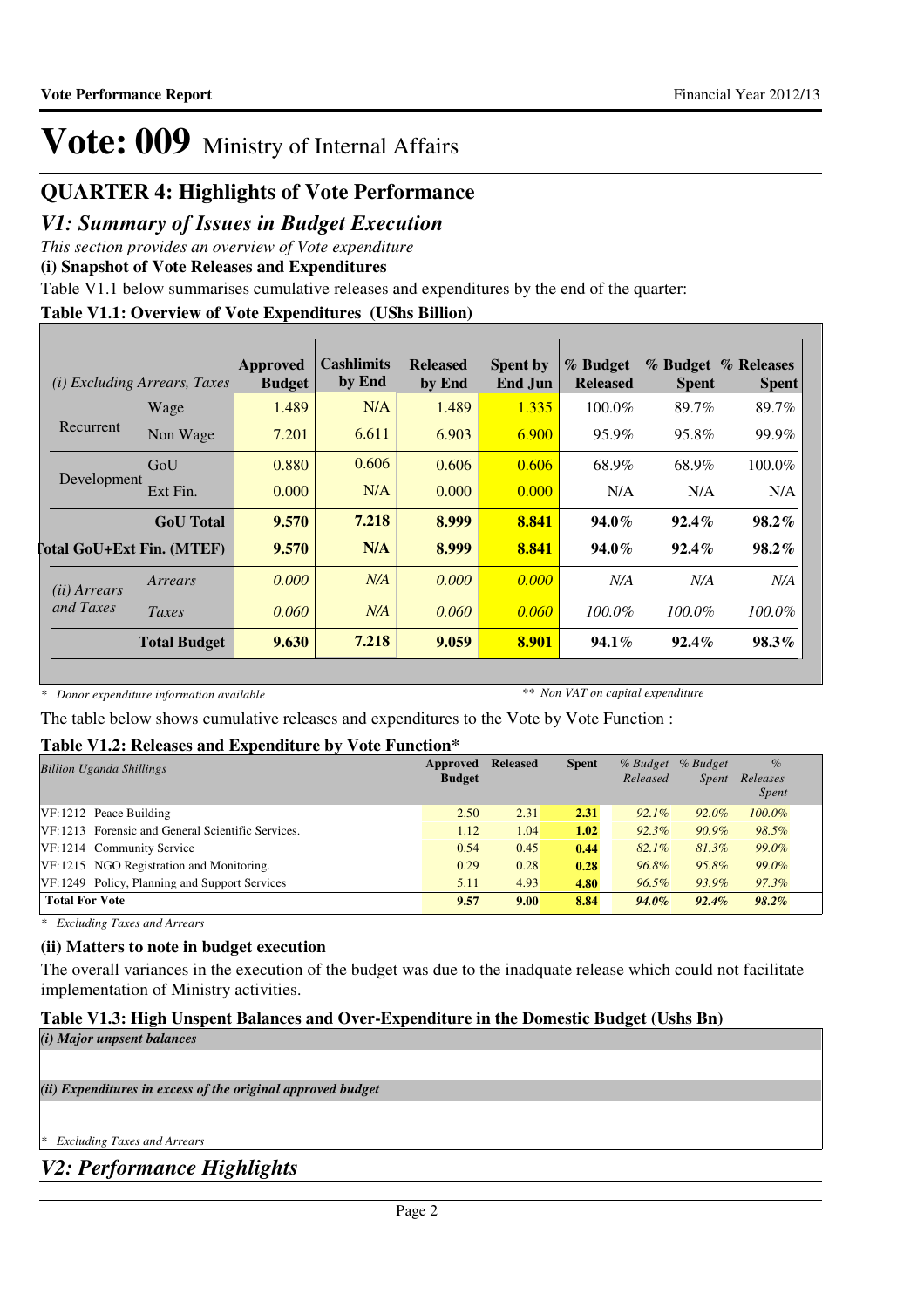## **QUARTER 4: Highlights of Vote Performance**

*This section provides highlights of output performance, focusing on key outputs and actions impelemented to improve section performance.*

## **Table V2.1: Key Vote Output Indicators and Expenditures\***

| Vote, Vote Function<br><b>Key Output</b>                                       | <b>Approved Budget and</b><br><b>Planned outputs</b>                                                                                                                                                                                                                                                       | <b>Cumulative Expenditure</b><br>and Performance                                                                                                                                                                                                                                                                                                                                                                                                       | <b>Status and Reasons for</b><br>any Variation from Plans |
|--------------------------------------------------------------------------------|------------------------------------------------------------------------------------------------------------------------------------------------------------------------------------------------------------------------------------------------------------------------------------------------------------|--------------------------------------------------------------------------------------------------------------------------------------------------------------------------------------------------------------------------------------------------------------------------------------------------------------------------------------------------------------------------------------------------------------------------------------------------------|-----------------------------------------------------------|
| <b>Vote Function: 1212 Peace Building</b>                                      |                                                                                                                                                                                                                                                                                                            |                                                                                                                                                                                                                                                                                                                                                                                                                                                        |                                                           |
| <b>Output: 121201</b>                                                          | Prevention of proliferation of illicit SALW.                                                                                                                                                                                                                                                               |                                                                                                                                                                                                                                                                                                                                                                                                                                                        |                                                           |
|                                                                                | Description of Performance: A)Bill on firearms, ammunition 1. Trained 35 data and records<br>and related matters finalised. B)<br>Finalisation of the review of<br>the National Action Plan. C)<br>Reduction of illicit small arms.<br>D) 150 fire arms officers trained. 3. Reviewed NAP and final        | officers from UPDF, UPF and<br><b>UPS</b><br>2. Draft bill on firearms<br>developed.<br>draft developed.<br>4. Assessed obsolete, expired<br>and un serviceable riffles and<br>ordinance in UPDF and UPF<br>stores in western region.<br>5. Marked ISO, UPS, PSO and<br>civilian firearms in the different<br>regions of the country<br>6. Destroyed 20 tones of<br>expired Ordnances at Karama in<br>Kabamba Military academy in<br>Mubende district. | Additional support from<br>development partners/JLOS      |
| Performance Indicators:                                                        |                                                                                                                                                                                                                                                                                                            |                                                                                                                                                                                                                                                                                                                                                                                                                                                        |                                                           |
| No. of unserviceable<br>firearms and tons of EOD<br>collected and destroyed    | 50000                                                                                                                                                                                                                                                                                                      | 20                                                                                                                                                                                                                                                                                                                                                                                                                                                     |                                                           |
| No. of personnel trained on<br>best practice guidelines of<br>arms management. | 150                                                                                                                                                                                                                                                                                                        | 35                                                                                                                                                                                                                                                                                                                                                                                                                                                     |                                                           |
| No. of firearms marked                                                         | 15                                                                                                                                                                                                                                                                                                         | 14                                                                                                                                                                                                                                                                                                                                                                                                                                                     |                                                           |
| <b>Output Cost:</b>                                                            | UShs Bn:<br>0.057                                                                                                                                                                                                                                                                                          | UShs Bn:                                                                                                                                                                                                                                                                                                                                                                                                                                               | 98.7%<br>0.056 % Budget Spent:                            |
| <b>Output: 121202</b>                                                          | Enhanced public awareness and education on SALW and CEWERU.                                                                                                                                                                                                                                                |                                                                                                                                                                                                                                                                                                                                                                                                                                                        |                                                           |
|                                                                                | <i>Description of Performance:</i> a) Production and dissemination 1. Established Peace Clubs in 6<br>500 copies of CEWERU<br>guidelines. B) 95 District Peace<br>Committee members trained in<br>basic conflict prevention<br>management and resolution<br>from 35 Peace Commitees in<br>Karamoja cluster | Districts in Amudat, Kabong,<br>Kotido, Moroto, Nakapiripirit<br>and Napak.<br>2. Sensitized District leaders<br>from 8 districts neighboring<br>Karamoja region (Katakwi,<br>Lamwo, Kitgum, Agago, Abim,<br>Bukedea, Otuke and Bulambuli)<br>on CEWERU program to be<br>included in the areas of<br>reporting.                                                                                                                                        | Additional support from<br>development partners.          |
| Performance Indicators:                                                        |                                                                                                                                                                                                                                                                                                            |                                                                                                                                                                                                                                                                                                                                                                                                                                                        |                                                           |
| No. of peace committes<br>sensitized                                           | 35                                                                                                                                                                                                                                                                                                         | 20                                                                                                                                                                                                                                                                                                                                                                                                                                                     |                                                           |
| <b>Output Cost:</b>                                                            | UShs Bn:<br>0.003                                                                                                                                                                                                                                                                                          | UShs Bn:<br>0.003                                                                                                                                                                                                                                                                                                                                                                                                                                      | 100.0%<br>% Budget Spent:                                 |
| <b>Output: 121251</b>                                                          | Demobilisation of reporters/ex combatants.                                                                                                                                                                                                                                                                 |                                                                                                                                                                                                                                                                                                                                                                                                                                                        |                                                           |
|                                                                                | Description of Performance: a)Demobilisation, dialogue and<br>reconciliation of reporters. B)                                                                                                                                                                                                              | A) Managed the Commission<br>and the six DRTs.                                                                                                                                                                                                                                                                                                                                                                                                         | <b>NIL</b>                                                |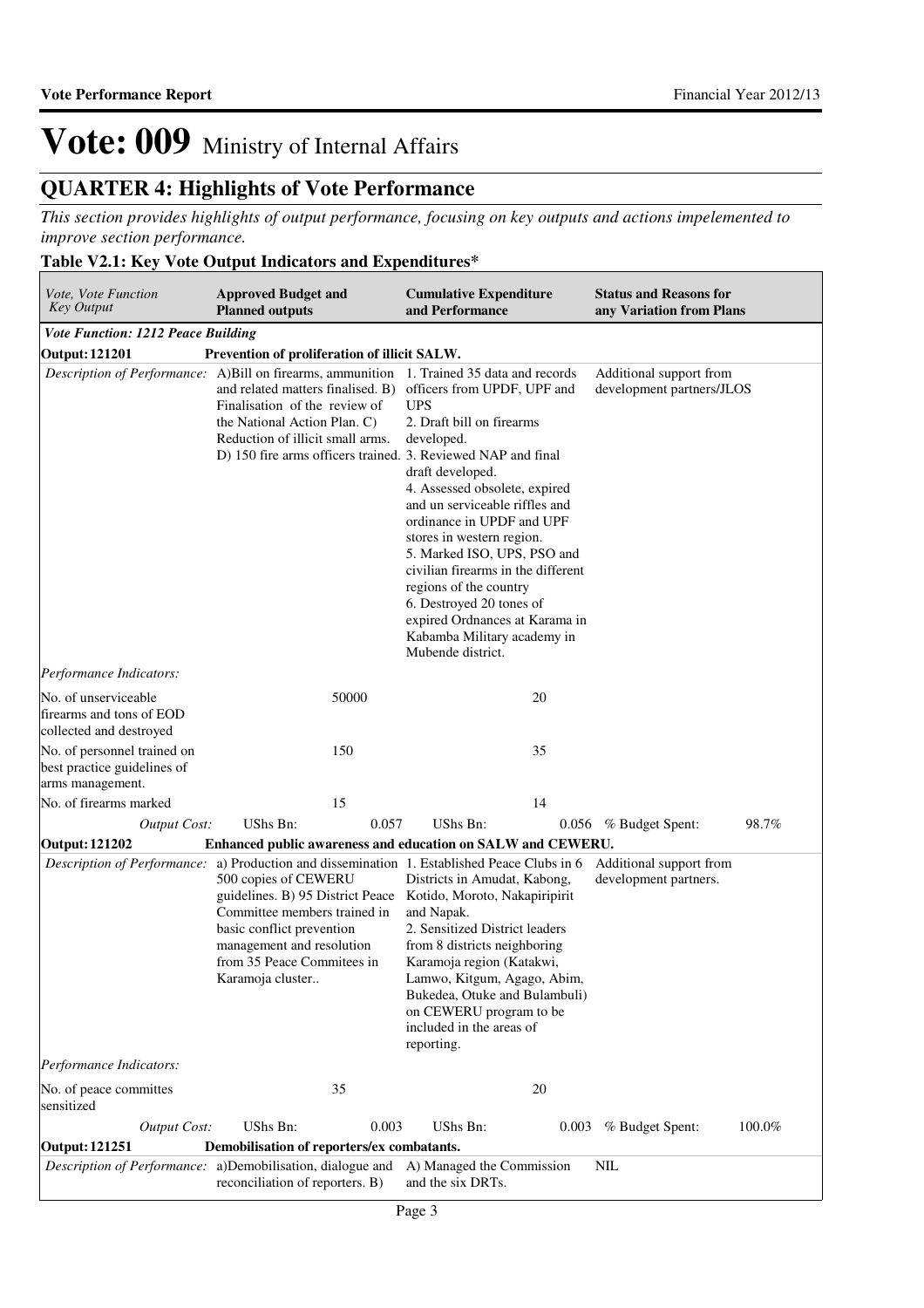| <i>Vote, Vote Function</i><br><b>Key Output</b>              | <b>Approved Budget and</b><br><b>Planned outputs</b>                                                                                                                                                                                                                                         | <b>Cumulative Expenditure</b><br>and Performance                                                                                                                                                                                                                                                                                                                                                                                                                                                 | <b>Status and Reasons for</b><br>any Variation from Plans |        |
|--------------------------------------------------------------|----------------------------------------------------------------------------------------------------------------------------------------------------------------------------------------------------------------------------------------------------------------------------------------------|--------------------------------------------------------------------------------------------------------------------------------------------------------------------------------------------------------------------------------------------------------------------------------------------------------------------------------------------------------------------------------------------------------------------------------------------------------------------------------------------------|-----------------------------------------------------------|--------|
|                                                              | Management of the<br>Commission, 6 DRTs, reception and resettled 135 reporters in<br>centres and Beni Liaison office;<br>c) Improve database<br>management; d) Mobilisation,<br>monitoring and supervision in 6 held between reporters and the<br>DRTs in PRDP areas.                        | B) Demobilized, documented<br>their communities.<br>C) 17 dialogue and<br>reconciliation meetings were<br>host communities in 6 DRTs for<br>peaceful coexistence.<br>D) Sensitized reporters, affected<br>communities and stakeholders<br>in all DRTs on resettlement and<br>reintegration process.                                                                                                                                                                                              |                                                           |        |
| Performance Indicators:                                      |                                                                                                                                                                                                                                                                                              |                                                                                                                                                                                                                                                                                                                                                                                                                                                                                                  |                                                           |        |
| No. of reporters demobilised.                                | 500                                                                                                                                                                                                                                                                                          | 135                                                                                                                                                                                                                                                                                                                                                                                                                                                                                              |                                                           |        |
| <b>Output Cost:</b>                                          | UShs Bn:<br>1.505                                                                                                                                                                                                                                                                            | UShs Bn:                                                                                                                                                                                                                                                                                                                                                                                                                                                                                         | 1.443 % Budget Spent:                                     | 95.9%  |
| <b>Output: 121252</b>                                        | <b>Resettlement/reinsertion of reporters</b>                                                                                                                                                                                                                                                 |                                                                                                                                                                                                                                                                                                                                                                                                                                                                                                  |                                                           |        |
|                                                              | Description of Performance: a) Reporters given reinsertion<br>packages;<br>b) Monitor resettlement and<br>reinsertion of reporters;<br>c) Family tracing and reunion<br>of reporters.                                                                                                        | a) 185 reporters who had been<br>demobilized were provided with<br>reinsertion and resettlement<br>support<br>b) Reporters resettled were<br>monitored to assess how they<br>are coping up in their<br>communities.<br>C) Three follow up visits were<br>carried out to assess how the<br>reporters are fairing in the<br>community<br>d) 09 reporters repatriated from<br>DR Congo were reunited with<br>their families and next of kin<br>e) Provided psychosocial<br>support to 274 reporters | <b>NIL</b>                                                |        |
| Performance Indicators:                                      |                                                                                                                                                                                                                                                                                              |                                                                                                                                                                                                                                                                                                                                                                                                                                                                                                  |                                                           |        |
| No. of reporters given re-<br>insertion support              | 920                                                                                                                                                                                                                                                                                          | 825                                                                                                                                                                                                                                                                                                                                                                                                                                                                                              |                                                           |        |
| <b>Output Cost:</b>                                          | UShs Bn:<br>0.400                                                                                                                                                                                                                                                                            | UShs Bn:                                                                                                                                                                                                                                                                                                                                                                                                                                                                                         | 0.400 % Budget Spent:                                     | 100.0% |
| <b>Vote Function Cost</b>                                    | <b>UShs Bn:</b>                                                                                                                                                                                                                                                                              | 2.505 UShs Bn:                                                                                                                                                                                                                                                                                                                                                                                                                                                                                   | 2.306 % Budget Spent:                                     | 92.0%  |
|                                                              | Vote Function: 1213 Forensic and General Scientific Services.                                                                                                                                                                                                                                |                                                                                                                                                                                                                                                                                                                                                                                                                                                                                                  |                                                           |        |
| Output: 121301                                               | Forensic and General Scientific Services,<br>Description of Performance: a)Timely undertake forensic<br>analysis. b) Poison Information<br>Center established; c) sample<br>survey of common poisons<br>undertaken and data captured.<br>d) Pilot National Crime DNA<br>databank rolled out. | 1.819 forensic cases examined<br>and disposed off towards the<br>administration of justice.<br>2. Laws on National DNA<br>Criminal Databank and DNA<br>collection fast tracked.                                                                                                                                                                                                                                                                                                                  | Inadquate release                                         |        |
| Performance Indicators:                                      |                                                                                                                                                                                                                                                                                              |                                                                                                                                                                                                                                                                                                                                                                                                                                                                                                  |                                                           |        |
| Average time taken to<br>conclude forensic<br>investigations | 90                                                                                                                                                                                                                                                                                           | 120                                                                                                                                                                                                                                                                                                                                                                                                                                                                                              |                                                           |        |
| Status of roll out of National<br>Criminal DNA databank      | Pilot criminal data bank                                                                                                                                                                                                                                                                     | on going.                                                                                                                                                                                                                                                                                                                                                                                                                                                                                        | Procurement of ICT equipment                              |        |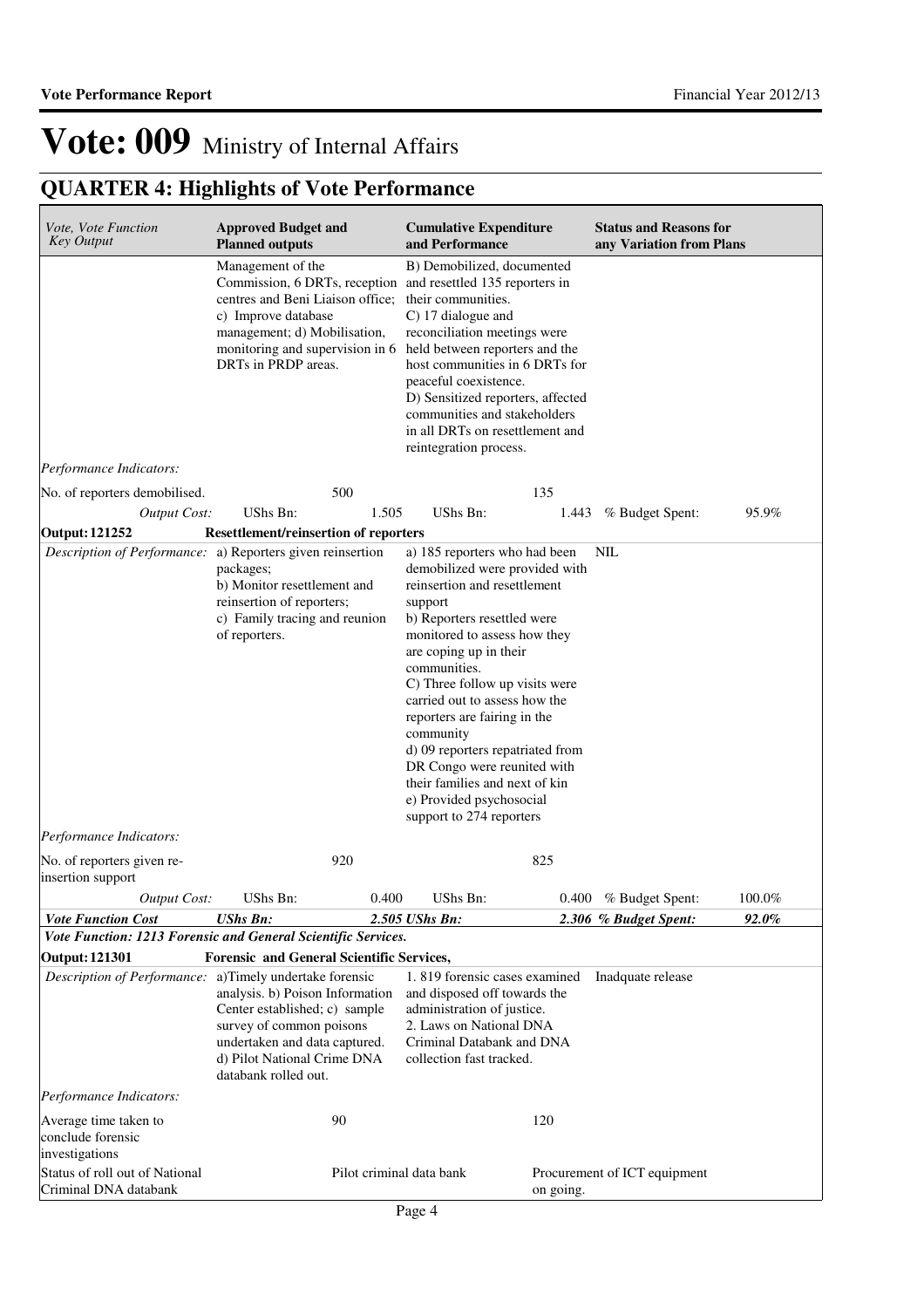| Vote, Vote Function<br><b>Key Output</b>                                                    | <b>Approved Budget and</b><br><b>Planned outputs</b>                                                                                                                                                                                                                                                                                                                              |       | <b>Cumulative Expenditure</b><br>and Performance                                                                                                                                                                                                                                                                                                                           |       | <b>Status and Reasons for</b><br>any Variation from Plans                     |        |
|---------------------------------------------------------------------------------------------|-----------------------------------------------------------------------------------------------------------------------------------------------------------------------------------------------------------------------------------------------------------------------------------------------------------------------------------------------------------------------------------|-------|----------------------------------------------------------------------------------------------------------------------------------------------------------------------------------------------------------------------------------------------------------------------------------------------------------------------------------------------------------------------------|-------|-------------------------------------------------------------------------------|--------|
| Status of operationalisation<br>of Poison Information Centre                                | Furnish                                                                                                                                                                                                                                                                                                                                                                           |       |                                                                                                                                                                                                                                                                                                                                                                            |       | Aborted procurement due to<br>none release of funds                           |        |
| <b>Output Cost:</b>                                                                         | UShs Bn:                                                                                                                                                                                                                                                                                                                                                                          | 0.070 | UShs Bn:                                                                                                                                                                                                                                                                                                                                                                   |       | 0.070 % Budget Spent:                                                         | 100.0% |
| <b>Output: 121302</b>                                                                       | <b>Scientific, Analytical and Advisory Services</b>                                                                                                                                                                                                                                                                                                                               |       |                                                                                                                                                                                                                                                                                                                                                                            |       |                                                                               |        |
| Description of Performance: a) Environmental and                                            | Agricultural products analysed<br>for public health concerns. b)<br>Commercial products from<br>various agencies verified in an<br>effort to protect Government<br>revenue and foster product<br>compliance. c ) undertake<br>exposure assesment of pesticide<br>residual and antibiotics in food<br>products.                                                                    |       | 1.446 commercial and illicit<br>products cases with 451 exhibits with support from the<br>were verified and reported for<br>public health concerns.<br>2. 243 Environmental and<br>agricultural cases with 162<br>samples were analyzed and<br>reported for public health<br>3.02 officers attended training<br>in pesticide residue analysis and<br>equipment maintenance |       | The two officers were trained<br>governments of UK and India<br>respectively. |        |
| Performance Indicators:                                                                     |                                                                                                                                                                                                                                                                                                                                                                                   |       |                                                                                                                                                                                                                                                                                                                                                                            |       |                                                                               |        |
| No. of Enviromental and<br>Agricultural products<br>sampled and analyzed                    | 135                                                                                                                                                                                                                                                                                                                                                                               |       | 243                                                                                                                                                                                                                                                                                                                                                                        |       |                                                                               |        |
| No. of commercial products<br>verified                                                      | 210                                                                                                                                                                                                                                                                                                                                                                               |       | 446                                                                                                                                                                                                                                                                                                                                                                        |       |                                                                               |        |
| No. of assessment on<br>pestcide residues and<br>antibiotics in food products<br>undertaken | 120                                                                                                                                                                                                                                                                                                                                                                               |       | $\boldsymbol{0}$                                                                                                                                                                                                                                                                                                                                                           |       |                                                                               |        |
| <b>Output Cost:</b>                                                                         | <b>UShs Bn:</b>                                                                                                                                                                                                                                                                                                                                                                   | 0.115 | UShs Bn:                                                                                                                                                                                                                                                                                                                                                                   | 0.086 | % Budget Spent:                                                               | 74.4%  |
| <b>Vote Function Cost</b>                                                                   | <b>UShs Bn:</b>                                                                                                                                                                                                                                                                                                                                                                   |       | 1.124 UShs Bn:                                                                                                                                                                                                                                                                                                                                                             |       | 1.022 % Budget Spent:                                                         | 90.9%  |
| <b>Vote Function: 1214 Community Service</b>                                                |                                                                                                                                                                                                                                                                                                                                                                                   |       |                                                                                                                                                                                                                                                                                                                                                                            |       |                                                                               |        |
| <b>Output: 121401</b>                                                                       | <b>Improved Community Service Orders.</b>                                                                                                                                                                                                                                                                                                                                         |       |                                                                                                                                                                                                                                                                                                                                                                            |       |                                                                               |        |
| Description of Performance: a) Supervise and manage 8000                                    | CS orders issued by Magistrates 8541 orders issued<br>and LCCs country wide.b) Best 2. One inter district visit held in<br>practices on Community Service Central region for adoption of<br>adopted and applied. c)<br>Commence development of<br>National Policy on Community<br>service. d) Set up 10<br>rehabilitative projects. e) Train<br>staff and sensitize stakeholders. |       | 1. Managed and supervised<br>best practices<br>3. 2 internal consultative<br>meetings on policy development<br>held<br>4.40 head teachers trained in<br>Gulu district on offender<br>management, supervision and<br>counseling.                                                                                                                                            |       | N/A                                                                           |        |
| Performance Indicators:                                                                     |                                                                                                                                                                                                                                                                                                                                                                                   |       |                                                                                                                                                                                                                                                                                                                                                                            |       |                                                                               |        |
| Proportion of orders issued<br>against the convicted minor<br>offenders                     | 52                                                                                                                                                                                                                                                                                                                                                                                |       | 52                                                                                                                                                                                                                                                                                                                                                                         |       |                                                                               |        |
| <b>Output Cost:</b>                                                                         | UShs Bn:                                                                                                                                                                                                                                                                                                                                                                          | 0.328 | UShs Bn:                                                                                                                                                                                                                                                                                                                                                                   | 0.297 | % Budget Spent:                                                               | 90.6%  |
| <b>Output: 121451</b>                                                                       | <b>Community Service Facilitation</b>                                                                                                                                                                                                                                                                                                                                             |       |                                                                                                                                                                                                                                                                                                                                                                            |       |                                                                               |        |
| Description of Performance:                                                                 | Support 45 District Community<br>Service Committees in the<br>different regions to implement<br>CS activities.                                                                                                                                                                                                                                                                    |       | 11 districts supported for<br>planning committee meetings<br>and monitoring                                                                                                                                                                                                                                                                                                |       | Zero release in Quarter 4.                                                    |        |
| <b>Output Cost:</b>                                                                         | UShs Bn:                                                                                                                                                                                                                                                                                                                                                                          | 0.069 | UShs Bn:                                                                                                                                                                                                                                                                                                                                                                   |       | 0.069 % Budget Spent:                                                         | 100.0% |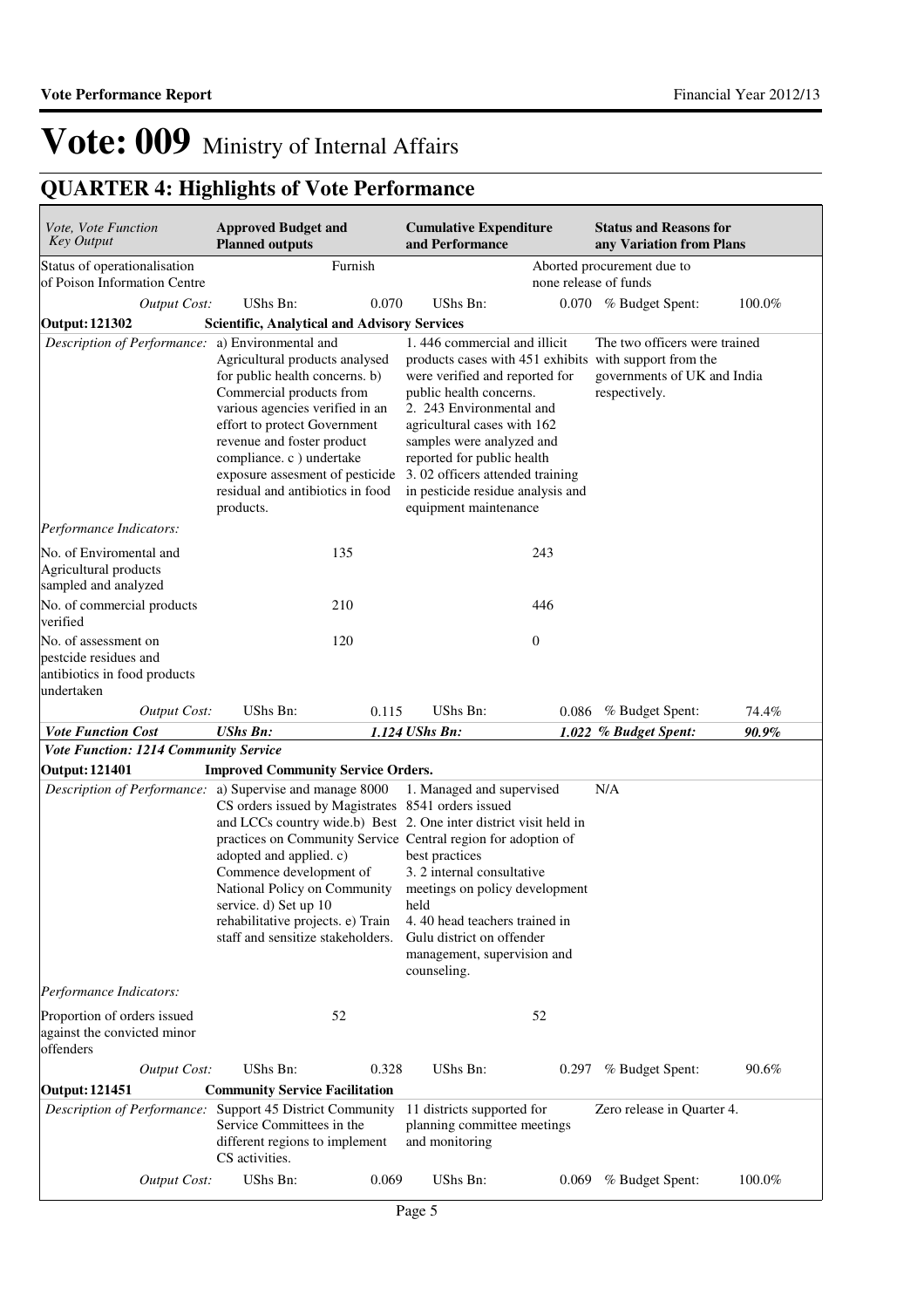| Vote, Vote Function<br><b>Key Output</b>               | <b>Approved Budget and</b><br><b>Planned outputs</b>                                                              |       | <b>Cumulative Expenditure</b><br>and Performance                                                                                                                                                                                                                                                                                                                                                                                                                                                                                                                  |       | <b>Status and Reasons for</b><br>any Variation from Plans |       |
|--------------------------------------------------------|-------------------------------------------------------------------------------------------------------------------|-------|-------------------------------------------------------------------------------------------------------------------------------------------------------------------------------------------------------------------------------------------------------------------------------------------------------------------------------------------------------------------------------------------------------------------------------------------------------------------------------------------------------------------------------------------------------------------|-------|-----------------------------------------------------------|-------|
| <b>Vote Function Cost</b>                              | <b>UShs Bn:</b>                                                                                                   |       | $0.544$ UShs Bn:                                                                                                                                                                                                                                                                                                                                                                                                                                                                                                                                                  |       | 0.442 % Budget Spent:                                     | 81.3% |
| Vote Function: 1215 NGO Registration and Monitoring.   |                                                                                                                   |       |                                                                                                                                                                                                                                                                                                                                                                                                                                                                                                                                                                   |       |                                                           |       |
| <b>Output: 121501</b>                                  | <b>NGOs Registered.</b>                                                                                           |       |                                                                                                                                                                                                                                                                                                                                                                                                                                                                                                                                                                   |       |                                                           |       |
| Description of Performance: -Timely registration and   | renewal of NGO permits within<br>two months.<br>-Update data base of all<br>registered NGOs.                      |       | 1.535 new NGOs registered<br>2.555 NGO permits renewed<br>3.416 NGOs entered into the<br>data base<br>4. Procured 4000 new<br>incorporation certificates and<br>4000 permits.                                                                                                                                                                                                                                                                                                                                                                                     |       | N/A                                                       |       |
| Performance Indicators:                                |                                                                                                                   |       |                                                                                                                                                                                                                                                                                                                                                                                                                                                                                                                                                                   |       |                                                           |       |
| Average time taken to<br>register NGO's                | 60                                                                                                                |       | 60                                                                                                                                                                                                                                                                                                                                                                                                                                                                                                                                                                |       |                                                           |       |
| <b>Output Cost:</b>                                    | UShs Bn:                                                                                                          | 0.197 | UShs Bn:                                                                                                                                                                                                                                                                                                                                                                                                                                                                                                                                                          | 0.194 | % Budget Spent:                                           | 98.2% |
| <b>Output: 121502</b>                                  | <b>NGOs Monitored.</b>                                                                                            |       |                                                                                                                                                                                                                                                                                                                                                                                                                                                                                                                                                                   |       |                                                           |       |
| Description of Performance:                            | a) Monitor 800 selected NGOs<br>for compliance with terms and<br>conditions of their permits and<br>the NGO laws. |       | Carried out desk monitoring of Additional support from DGF<br>5710 NGOs.<br>Carried out field monitoring of<br>174 NGOs in the districts of<br>Kasese, Pader, Hoima, Masindi,<br>Kayunga, Kampala, Wakiso,<br>Kumi, Mbale and Soroti.<br>Carried out desk mapping of<br>9,927 NGOs according to those<br>active, semi-active and inactive.                                                                                                                                                                                                                        |       |                                                           |       |
| Performance Indicators:                                |                                                                                                                   |       |                                                                                                                                                                                                                                                                                                                                                                                                                                                                                                                                                                   |       |                                                           |       |
| No. of NGO's mapped                                    | 1000                                                                                                              |       | 9927                                                                                                                                                                                                                                                                                                                                                                                                                                                                                                                                                              |       |                                                           |       |
| No. of NGO monitored                                   | 800                                                                                                               |       | 174                                                                                                                                                                                                                                                                                                                                                                                                                                                                                                                                                               |       |                                                           |       |
| <b>Output Cost:</b>                                    | UShs Bn:                                                                                                          | 0.056 | UShs Bn:                                                                                                                                                                                                                                                                                                                                                                                                                                                                                                                                                          | 0.048 | % Budget Spent:                                           | 85.1% |
| Output: 121503                                         | <b>NGOs Regulated.</b>                                                                                            |       |                                                                                                                                                                                                                                                                                                                                                                                                                                                                                                                                                                   |       |                                                           |       |
| Description of Performance: -NGO Act amendment process | facilitated so as to avoid NGO<br>multiple registration centers                                                   |       | 1. Held 3 consultative meetings<br>to draft Cabinet Memo on the<br>amended Act<br>2. Cabinet memo prepared and<br>approved by cabinet<br>3. Held 1 meeting with URSB<br>to harmonize operations<br>4. Printed and disseminated<br>20,000 copies of the NGO<br>Policy countrywide (supported<br>by DGF).<br>5. Printed and disseminated<br>5000 copies of the NGO<br>regulations countrywide<br>(supported by DGF).<br>6. Printed and disseminated<br>1000 copies of NGO guidelines<br>for District and sub County<br>monitoring committees<br>(supported by DGF). |       | Support from development<br>partners                      |       |
| Performance Indicators:                                |                                                                                                                   |       |                                                                                                                                                                                                                                                                                                                                                                                                                                                                                                                                                                   |       |                                                           |       |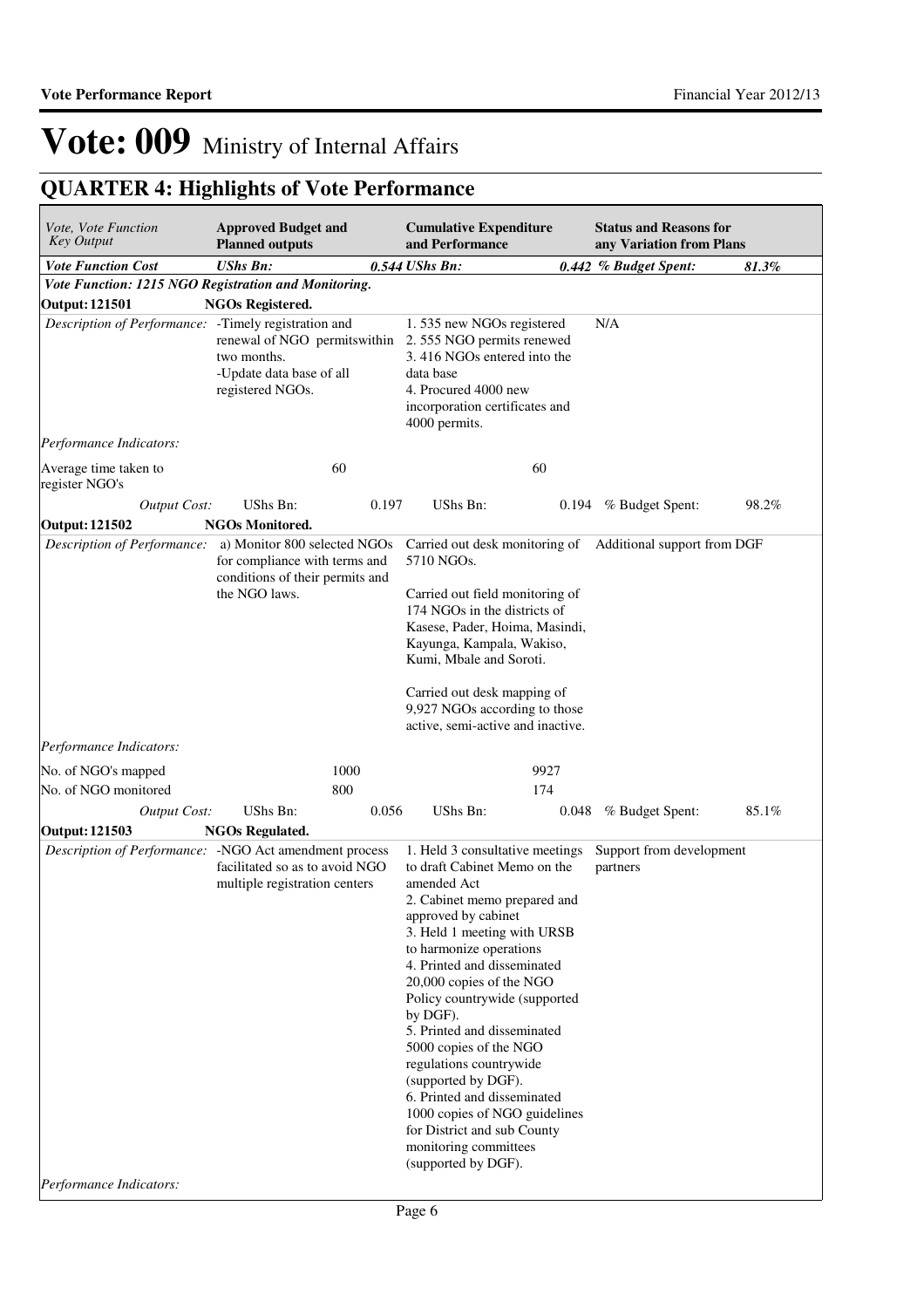## **QUARTER 4: Highlights of Vote Performance**

| Vote, Vote Function<br><b>Key Output</b>                                                          | <b>Approved Budget and</b><br><b>Planned outputs</b>                                                                                                                                                                                 |       | <b>Cumulative Expenditure</b><br>and Performance                                                                                                                                                                                                                                                                                                                                                                                                          |       | <b>Status and Reasons for</b><br>any Variation from Plans |                |
|---------------------------------------------------------------------------------------------------|--------------------------------------------------------------------------------------------------------------------------------------------------------------------------------------------------------------------------------------|-------|-----------------------------------------------------------------------------------------------------------------------------------------------------------------------------------------------------------------------------------------------------------------------------------------------------------------------------------------------------------------------------------------------------------------------------------------------------------|-------|-----------------------------------------------------------|----------------|
| No. of NGOs sensitized on<br>NGO Policy and Regulations                                           | 500                                                                                                                                                                                                                                  |       |                                                                                                                                                                                                                                                                                                                                                                                                                                                           | 470   |                                                           |                |
| No. of districts sensitized on                                                                    | 40                                                                                                                                                                                                                                   |       | 53                                                                                                                                                                                                                                                                                                                                                                                                                                                        |       |                                                           |                |
| NGO Policy and Regulations                                                                        |                                                                                                                                                                                                                                      |       |                                                                                                                                                                                                                                                                                                                                                                                                                                                           |       |                                                           |                |
| <b>Output Cost:</b><br><b>Output: 121504</b>                                                      | UShs Bn:<br><b>NGOs Coordinated.</b>                                                                                                                                                                                                 | 0.024 | UShs Bn:                                                                                                                                                                                                                                                                                                                                                                                                                                                  |       | 0.024 % Budget Spent:                                     | 100.0%         |
| Description of Performance: -10 District and Sub-County                                           |                                                                                                                                                                                                                                      |       | 1. Held 12 meetings on                                                                                                                                                                                                                                                                                                                                                                                                                                    |       | Additional support from DGF.                              |                |
|                                                                                                   | NGO monitoring committees/<br>structures established.<br>-Timely holding of coordination 1000 copies of the NGO<br>meetings with MDAs, and with<br>NGOs to resolve disputes<br>within the NGOs, amongst<br>NGOs and or their funders |       | arbitration cases for 17 NGOs<br>2. Printed and disseminated<br>guidelines to District and sub-<br>county monitoring structures.<br>3.5000 NGO Board services<br>brochures and 10,000 flyers<br>were produced and<br>disseminated. 4. Conducted two<br>coordination meetings with<br>NGO representatives at<br>National Level.                                                                                                                            |       |                                                           |                |
| Performance Indicators:                                                                           |                                                                                                                                                                                                                                      |       |                                                                                                                                                                                                                                                                                                                                                                                                                                                           |       |                                                           |                |
| No. of District and sub<br>county NGO Monitoring<br>Committees established and<br>operationalised | 5                                                                                                                                                                                                                                    |       | $\boldsymbol{0}$                                                                                                                                                                                                                                                                                                                                                                                                                                          |       |                                                           |                |
| Avergae time taken to<br>resolve a dispute                                                        | 60                                                                                                                                                                                                                                   |       | 60                                                                                                                                                                                                                                                                                                                                                                                                                                                        |       |                                                           |                |
| <b>Output Cost:</b>                                                                               | UShs Bn:                                                                                                                                                                                                                             | 0.011 | <b>UShs Bn:</b>                                                                                                                                                                                                                                                                                                                                                                                                                                           | 0.011 | % Budget Spent:                                           | 100.0%         |
| <b>Vote Function Cost</b>                                                                         | <b>UShs Bn:</b>                                                                                                                                                                                                                      |       | 0.289 UShs Bn:                                                                                                                                                                                                                                                                                                                                                                                                                                            |       | 0.277 % Budget Spent:                                     | 95.8%          |
| Vote Function: 1249 Policy, Planning and Support Services                                         |                                                                                                                                                                                                                                      |       |                                                                                                                                                                                                                                                                                                                                                                                                                                                           |       |                                                           |                |
| Output: 124925                                                                                    | Staff supported.                                                                                                                                                                                                                     |       |                                                                                                                                                                                                                                                                                                                                                                                                                                                           |       |                                                           |                |
| Description of Performance: Recruit and deploy Staff; Build                                       | staff capacity; Work<br>environment improved;<br>Implement HIV work based<br>policy; Timely procurement/<br>Financial disbusement &<br>Accountability.                                                                               |       | 1. Appointed 4, confirmed 41<br>and trained 4 staff in various<br>fields.<br>2. Payroll verified and displayed.<br>3.40 DGAL staff members<br>vaccinated against Hepatisis B<br>4. Timely disbursed resources<br>for implementation of Ministry<br>activities and improved the<br>working environment<br>5. 20 Community Service<br>members were trained in team<br>building.<br>6. Conducted the HIV/AIDS<br>and Health Workers Day for the<br>Ministry. |       | <b>NIL</b>                                                |                |
| Output Cost:                                                                                      | UShs Bn:                                                                                                                                                                                                                             | 0.774 | UShs Bn:                                                                                                                                                                                                                                                                                                                                                                                                                                                  | 0.635 | % Budget Spent:                                           | 81.9%          |
| <b>Vote Function Cost</b><br><b>Cost of Vote Services:</b>                                        | <b>UShs Bn:</b><br>UShs Bn:                                                                                                                                                                                                          |       | 5.108 UShs Bn:<br>9.570 UShs Bn:                                                                                                                                                                                                                                                                                                                                                                                                                          |       | 4.795 % Budget Spent:<br>8.841 % Budget Spent:            | 93.9%<br>92.4% |

*\* Excluding Taxes and Arrears*

N/A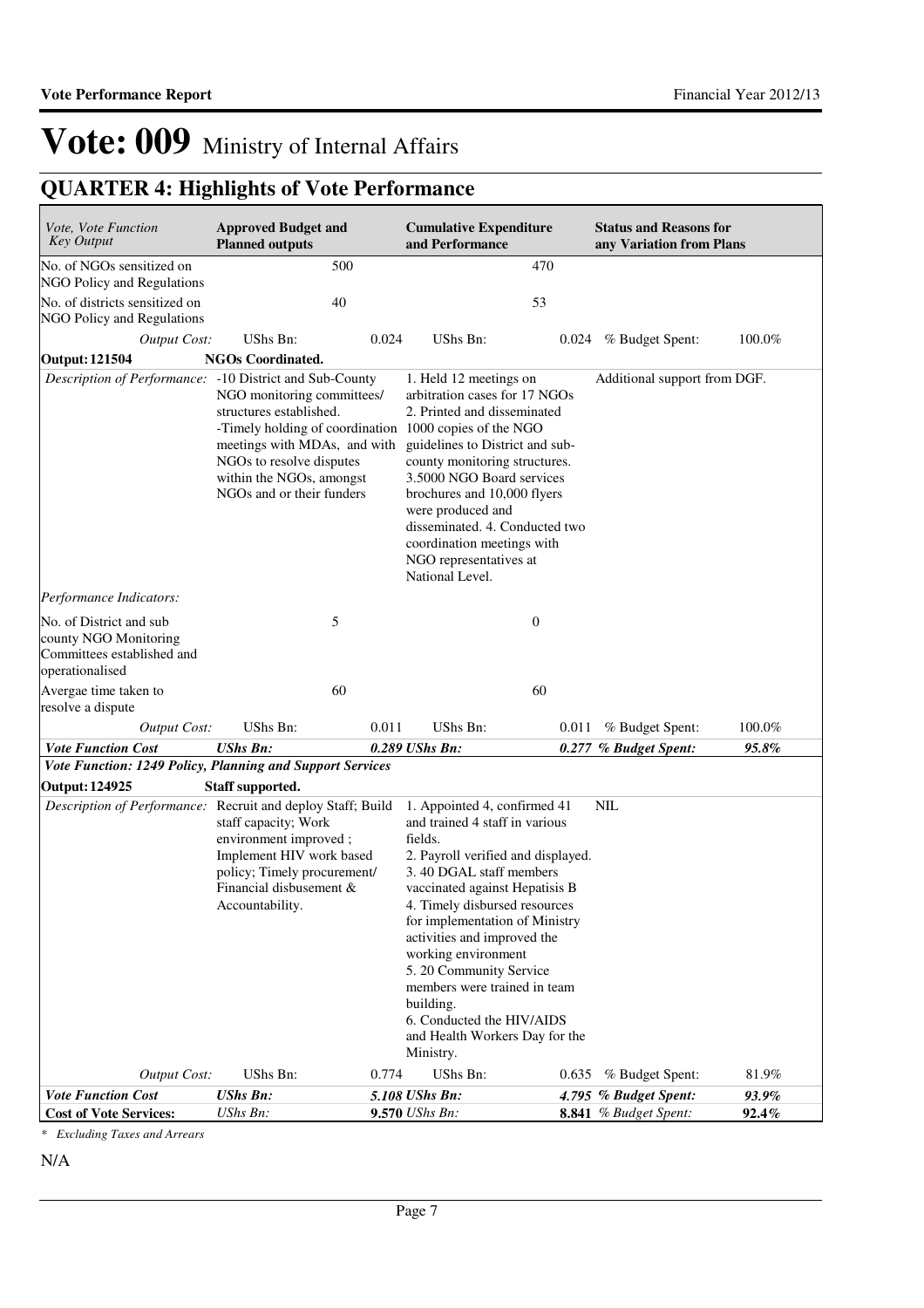## **QUARTER 4: Highlights of Vote Performance**

## **Table V2.2: Implementing Actions to Improve Vote Performance**

| <b>Planned Actions:</b>                                                                                                                                                                                                                                         | <b>Actual Actions:</b>                                                                                                                                                                                                                                                                                                                                                                                                                                                | <b>Reasons for Variation</b>                      |
|-----------------------------------------------------------------------------------------------------------------------------------------------------------------------------------------------------------------------------------------------------------------|-----------------------------------------------------------------------------------------------------------------------------------------------------------------------------------------------------------------------------------------------------------------------------------------------------------------------------------------------------------------------------------------------------------------------------------------------------------------------|---------------------------------------------------|
| Vote: 009 Ministry of Internal Affairs                                                                                                                                                                                                                          |                                                                                                                                                                                                                                                                                                                                                                                                                                                                       |                                                   |
| Vote Function: 1214 Community Service                                                                                                                                                                                                                           |                                                                                                                                                                                                                                                                                                                                                                                                                                                                       |                                                   |
| a) Increased awareness on Community<br>service programme<br>b) 400 key stakeholders trained on social<br>re-integration of offenders.                                                                                                                           | 1.18 Radio and 03 TV talk shows<br>conducted for awareness raising;<br>2. 145 offender jackets, 1060 brochures<br>and 1273 posters distributed.<br>3. 110 cadet CID officers trained.                                                                                                                                                                                                                                                                                 | Inadquate release                                 |
| Vote Function: 1215 NGO Registration and Monitoring.                                                                                                                                                                                                            |                                                                                                                                                                                                                                                                                                                                                                                                                                                                       |                                                   |
| a) Amendment of NGO Act. b) Continue<br>dissemination & sensitization of NGOs<br>and local authorities on the NGO Policy.                                                                                                                                       | 1. Cabinet memo prepared and<br>approved by Cabinet. 2. Printed and<br>disseminated 20,000 copies of the NGO<br>Policy countrywide (supported by DGF).<br>3. Printed and disseminated 5000 copies<br>of the NGO regulations countrywide<br>(supported by DGF).<br>4. Printed and disseminated 1000 copies<br>of NGO guidelines for District and sub<br><b>County monitoring committees</b><br>(supported by DGF).<br>5. Held 7 radio talk shows on the NGO<br>policy. | Support from DGF for sensitisation<br>activities. |
| Vote Function: 1249 Policy, Planning and Support Services                                                                                                                                                                                                       |                                                                                                                                                                                                                                                                                                                                                                                                                                                                       |                                                   |
| a) Support the revision of Ministry laws,<br>regulations and emerging policies;<br>b)Finalise guidelines and operationalise<br>the HIV/AIDS work based policy.                                                                                                  | 1. Conducted the HIV/AIDS and Health Support from SPEAR<br>Workers Day for the Ministry.<br>2. Developed guidelines for the HIV<br>work based policy.<br>3. Launched the HIV//AIDS work<br>policy.<br>4. Reviewed and responded to cab.<br>Memos and policies submitted to this<br>Ministry.                                                                                                                                                                          |                                                   |
| a) Build staff capacity.b) 3 computers,<br>furniture and fixtures procured.c)<br>Maintain Ministry structures.                                                                                                                                                  | 1. Procured 06 Computers and<br>furniture.<br>2. Maintained Ministry structures<br>through minor repairs.<br>3. 20 Community Service members were<br>trained in team building.                                                                                                                                                                                                                                                                                        | N/A                                               |
| Supervision, monitoring coordination of<br>Ministry operations at the center and up<br>country.                                                                                                                                                                 | 1.Supported political management to<br>carry out field monitoring of Ministry<br>activities up country.                                                                                                                                                                                                                                                                                                                                                               | Inadquate release                                 |
| Vote: 009 Ministry of Internal Affairs                                                                                                                                                                                                                          |                                                                                                                                                                                                                                                                                                                                                                                                                                                                       |                                                   |
| Vote Function: 12 12 Peace Building                                                                                                                                                                                                                             |                                                                                                                                                                                                                                                                                                                                                                                                                                                                       |                                                   |
| 1. Disseminate National Policy on SALW<br>at District level. 2. Interface with media<br>practitioner for positive reporting on small<br>arms issues. 3. Continue to institute peace<br>committees at Sub county to monitor<br>peace matters and avert conflict. | Disseminated the National policy on<br><b>SALWs.</b>                                                                                                                                                                                                                                                                                                                                                                                                                  | Inadquate release.                                |
| Vote Function: 1213 Forensic and General Scientific Services.                                                                                                                                                                                                   |                                                                                                                                                                                                                                                                                                                                                                                                                                                                       |                                                   |
|                                                                                                                                                                                                                                                                 |                                                                                                                                                                                                                                                                                                                                                                                                                                                                       |                                                   |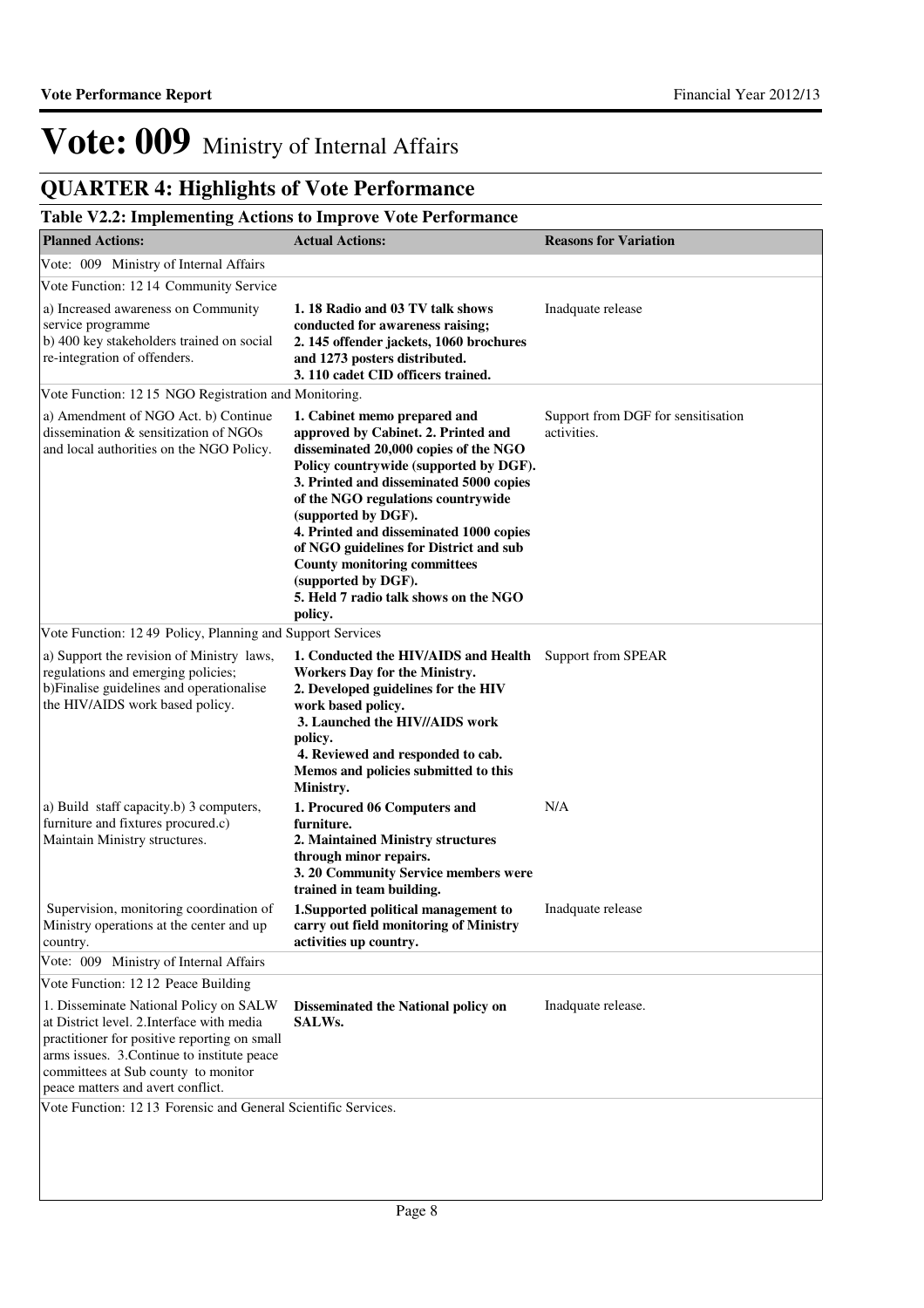| <b>Planned Actions:</b>                                                                                                                                                                                                                                                                                                     | <b>Actual Actions:</b>                                                                                                                                                                                                                                                                                                                                 | <b>Reasons for Variation</b>                                                                             |
|-----------------------------------------------------------------------------------------------------------------------------------------------------------------------------------------------------------------------------------------------------------------------------------------------------------------------------|--------------------------------------------------------------------------------------------------------------------------------------------------------------------------------------------------------------------------------------------------------------------------------------------------------------------------------------------------------|----------------------------------------------------------------------------------------------------------|
| a) Conduct periodic internal QMS audit.<br>b) Participate in Inter-laboratory<br>proficiency testing.<br>c) Undertake pre-assessment audit of<br>pesticide residue laboratory and DNA<br>laboratory.                                                                                                                        | 1. Successfully participated in EAC and<br><b>NAM Proficiency Testing (PT) Schemes.</b><br>2. GAP analysis and inventory of<br>requirements in place towards QMS<br>3. Procured 7 air conditioners for<br>pesticide residue laboratory, Toxicology<br>and DNA laboratories                                                                             | Inadquate release                                                                                        |
| Vote: 009 Ministry of Internal Affairs                                                                                                                                                                                                                                                                                      |                                                                                                                                                                                                                                                                                                                                                        |                                                                                                          |
| Vote Function: 1212 Peace Building                                                                                                                                                                                                                                                                                          |                                                                                                                                                                                                                                                                                                                                                        |                                                                                                          |
| Demobilise reporters. Manage 6 DRTs,<br>Liaison and AC offices, Provide<br>resettlement packages, Link reporters to<br>existing social and economic opportunities<br>and programmes,                                                                                                                                        | 1. Demobilized and documented 135<br>reporters.<br>2. Managed the Commission, its DRTs<br>and Beni liaison office in DR Congo.<br>3. Linked reporters and beneficiaries to<br>the existing opportunities.<br>4. Provided 274 victims with<br>psychosocial support and counseling<br>services.                                                          | Nil                                                                                                      |
| 1. Dialogue & reconciliation events held<br>between reporters and communities.<br>2. Monitor/supervise Amnesty<br>Commission activities in 6 DRTs.<br>3. Reunite reporters with their families.<br>4. Equip reporters/ victims with life skills.                                                                            | 1. Supported 17 dialogue and<br>reconciliation meetings between the<br>community and the reporters in the<br>DRTs of Gulu, Kitgum, Central, Kasese<br>and Mbale for peaceful coexistence.<br>2.09 reporters repatriated from DR<br>Congo were reunited with their families<br>and next of kin.<br>3. Trained 640 beneficiaries in different<br>skills. | Support from JLOS on training of<br>beneficiries.                                                        |
| 1. Facilitate District Task Force and<br>District Peace Committees workplans.<br>2. Build capacity of NFP/SALWs<br>Structures at District and Sub County<br>levels.                                                                                                                                                         | 1. Facilitated District peace committees<br>Kotido, Amudat, Nakapiripirit, Bukwo,<br>Kapchorwa, Napak, Kween, Moroto<br>and Kaabong to carry out their<br>activities.<br>2. Monitored one peace committee in<br>Amudat.                                                                                                                                | Nil                                                                                                      |
| Vote Function: 1213 Forensic and General Scientific Services.                                                                                                                                                                                                                                                               |                                                                                                                                                                                                                                                                                                                                                        |                                                                                                          |
| a) Engage public through electronic and<br>print media (Radio/TV talk-shows).<br>b) Establish Poison Information Center<br>and pilot the National DNA crime<br>databank.<br>c) Ensure timely emergency incidence<br>response and forensic backup at scenes of<br>crime                                                      | 1. Poison information aggregated for<br>2012                                                                                                                                                                                                                                                                                                           | Zero release of funds affected the<br>procurement of ICT equipment for the<br>poison information center. |
| a) Strengthen the chain of custody of<br>exhibits. b) Strengthen staff technical<br>capacity. c) Continue with remodelling<br>and furnishing of D/GAL offices and<br>Laboratory space. d) Complete the<br>construction of Gulu lab&furnish Mbarara<br>Lab with support from JLOS.<br>Vote Function: 12 14 Community Service | 1.5 staff underwent short term training<br>in Dactylography, Ballistics and Drug<br>trafficking.<br>2. Remodeling works on going.<br>3. Construction of Mbarara regional<br>Laboratory completed.<br>4. 2 Officers attended training in<br>pesticide residue analysis and<br>equipment maintenance                                                     | Support from JLOS                                                                                        |
|                                                                                                                                                                                                                                                                                                                             |                                                                                                                                                                                                                                                                                                                                                        |                                                                                                          |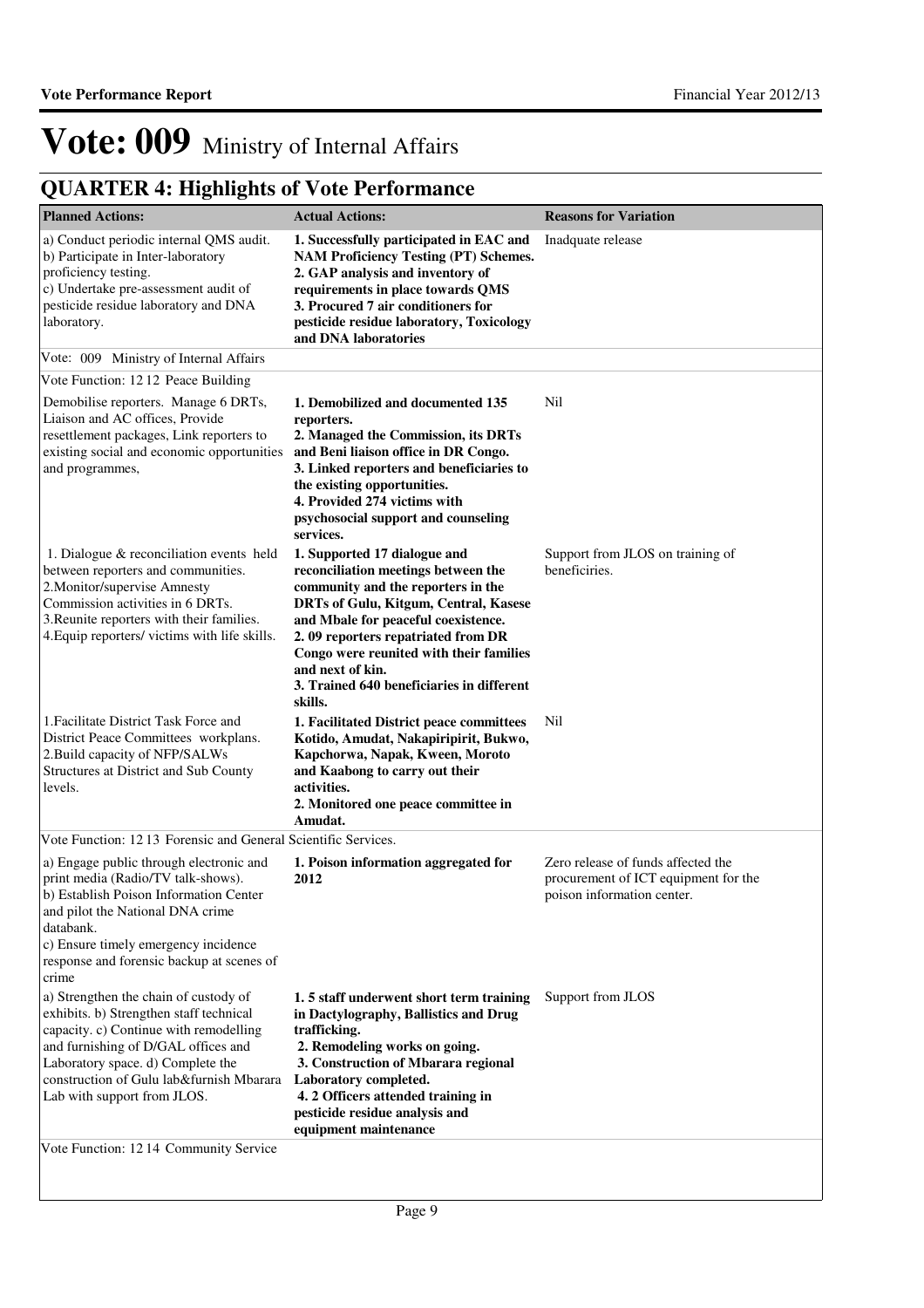## **QUARTER 4: Highlights of Vote Performance**

| <b>Planned Actions:</b>                                                                                                                               | <b>Actual Actions:</b>                                                                                                                                               | <b>Reasons for Variation</b> |
|-------------------------------------------------------------------------------------------------------------------------------------------------------|----------------------------------------------------------------------------------------------------------------------------------------------------------------------|------------------------------|
| a) Identification of offenders in all<br>districts, b) Commence on the<br>development of National Policy on CS.                                       | 1. 2 internal consultative meetings on<br>policy development held.                                                                                                   | Inadquate release            |
| a) Best practices on community service<br>adopted and applied from African<br>countries<br>b) Facilitate 5 inter district bench marking<br>exercises. | 1. One inter district visit held in Central Inadquate release<br>region for adoption of best practices.                                                              |                              |
| Vote Function: 12.15 NGO Registration and Monitoring.                                                                                                 |                                                                                                                                                                      |                              |
| a) Design software for the data base. b)<br>Data entry of information regarding<br>NGOs.c) Map 10000 NGOs operating in<br>the country.                | 1.416 NGOs entered into the data base.<br>2. Carried out desk monitoring of 5710<br>NGO <sub>s</sub> .<br>4. Procurement of EDMS software is at<br>evaluation stage. | Support for EDMS from JLOS   |
| a) 800 NGOs monitored for compliance<br>with terms and conditions of their permits<br>and the NGO Law. b) Non compliant<br>NGOs de-registered.        | 1. Carried out field monitoring of 174<br>Kasese, Pader, Hoima, Masindi,<br>Kayunga, Kampala, Wakiso, Kumi,<br><b>Mbale and Soroti.</b>                              | Nil                          |

## *V3: Details of Releases and Expenditure*

*This section provides a comprehensive summary of the outputs delivered by the Vote and further details of Vote expenditures by Vote Function and Expenditure Item.*

## **Table V3.1: GoU Releases and Expenditure by Output\***

| <b>Billion Uganda Shillings</b>                                       | <b>Approved Released</b><br><b>Budget</b> |      | <b>Spent</b> | $%$ $GoU$<br><b>Budget</b><br>Released | $%$ $GoU$<br><b>Budget</b><br><i>Spent</i> | $%$ GoU<br>Releases<br>Spent |  |
|-----------------------------------------------------------------------|-------------------------------------------|------|--------------|----------------------------------------|--------------------------------------------|------------------------------|--|
| VF:1212 Peace Building                                                | 2.50                                      | 2.31 | 2.31         | 92.1%                                  | $92.0\%$                                   | 100.0%                       |  |
| Class: Outputs Provided                                               | 0.07                                      | 0.07 | 0.07         | $100.0\%$                              | 99.0%                                      | 99.0%                        |  |
| 121201 Prevention of proliferation of illicit SALW.                   | 0.06                                      | 0.06 | 0.06         | $100.0\%$                              | 98.7%                                      | 98.7%                        |  |
| 121202 Enhanced public awareness and education on SALW and<br>CEWERU. | 0.00                                      | 0.00 | 0.00         | 100.0%                                 | 100.0%                                     | 100.0%                       |  |
| 121203 Implementing Institutions strengthened.                        | 0.01                                      | 0.01 | 0.01         | 100.0%                                 | 100.0%                                     | 100.0%                       |  |
| Class: Outputs Funded                                                 | 2.43                                      | 2.23 | 2.23         | 91.8%                                  | 91.8%                                      | 100.0%                       |  |
| 121251 Demobilisation of reporters/ex combatants.                     | 1.50                                      | 1.44 | 1.44         | 95.9%                                  | 95.9%                                      | 100.0%                       |  |
| 121252 Resettlement/reinsertion of reporters                          | 0.40                                      | 0.40 | 0.40         | 100.0%                                 | 100.0%                                     | 100.0%                       |  |
| 121253 Improve access to social economic reintegration of reporters.  | 0.50                                      | 0.36 | 0.36         | 72.5%                                  | 72.5%                                      | 100.0%                       |  |
| 121254 Contribution to Regional centre on Small Arms                  | 0.03                                      | 0.03 | 0.03         | 100.0%                                 | 100.0%                                     | 100.0%                       |  |
| VF:1213 Forensic and General Scientific Services.                     | 1.12                                      | 1.04 | 1.02         | 92.3%                                  | 90.9%                                      | 98.5%                        |  |
| Class: Outputs Provided                                               | 0.96                                      | 0.93 | 0.91         | 96.9%                                  | 95.3%                                      | 98.3%                        |  |
| 121301 Forensic and General Scientific Services,                      | 0.07                                      | 0.07 | 0.07         | 100.0%                                 | 100.0%                                     | 100.0%                       |  |
| 121302 Improved quality of samples and exhibits delivered.            | 0.11                                      | 0.09 | 0.09         | 74.4%                                  | 74.4%                                      | 100.0%                       |  |
| 121303 Coordination, Monitoring and Supervision                       | 0.74                                      | 0.74 | 0.72         | 100.0%                                 | 97.9%                                      | 97.9%                        |  |
| 121304 Support to Service Delivery in regional Laboratories           | 0.03                                      | 0.03 | 0.03         | 100.0%                                 | 100.0%                                     | 100.0%                       |  |
| Class: Capital Purchases                                              | 0.17                                      | 0.11 | 0.11         | 66.2%                                  | 66.2%                                      | 100.0%                       |  |
| 121372 Government Buildings and Administrative Infrastructure         | 0.10                                      | 0.07 | 0.07         | 68.8%                                  | 68.8%                                      | 100.0%                       |  |
| 121376 Purchase of Office and ICT Equipment, including Software       | 0.05                                      | 0.03 | 0.03         | 72.2%                                  | 72.2%                                      | 100.0%                       |  |
| 121378 Purchase of Office and Residential Furniture and Fittings      | 0.02                                      | 0.01 | 0.01         | 38.9%                                  | 38.9%                                      | 100.0%                       |  |
| VF:1214 Community Service                                             | 0.54                                      | 0.45 | 0.44         | 82.1%                                  | 81.3%                                      | 99.0%                        |  |
| Class: Outputs Provided                                               | 0.47                                      | 0.38 | 0.37         | 79.5%                                  | 78.6%                                      | 98.9%                        |  |
| 121401 Improved Community Service Orders.                             | 0.33                                      | 0.30 | 0.30         | 91.9%                                  | 90.6%                                      | 98.6%                        |  |
| 121402 Improve Stakeholder Capacity                                   | 0.07                                      | 0.04 | 0.04         | 57.0%                                  | 57.0%                                      | 100.0%                       |  |
| 121403 Effective Monitoring and supervision                           | 0.08                                      | 0.04 | 0.04         | 47.0%                                  | 47.0%                                      | 100.0%                       |  |
| Class: Outputs Funded                                                 | 0.07                                      | 0.07 | 0.07         | 100.0%                                 | 100.0%                                     | 100.0%                       |  |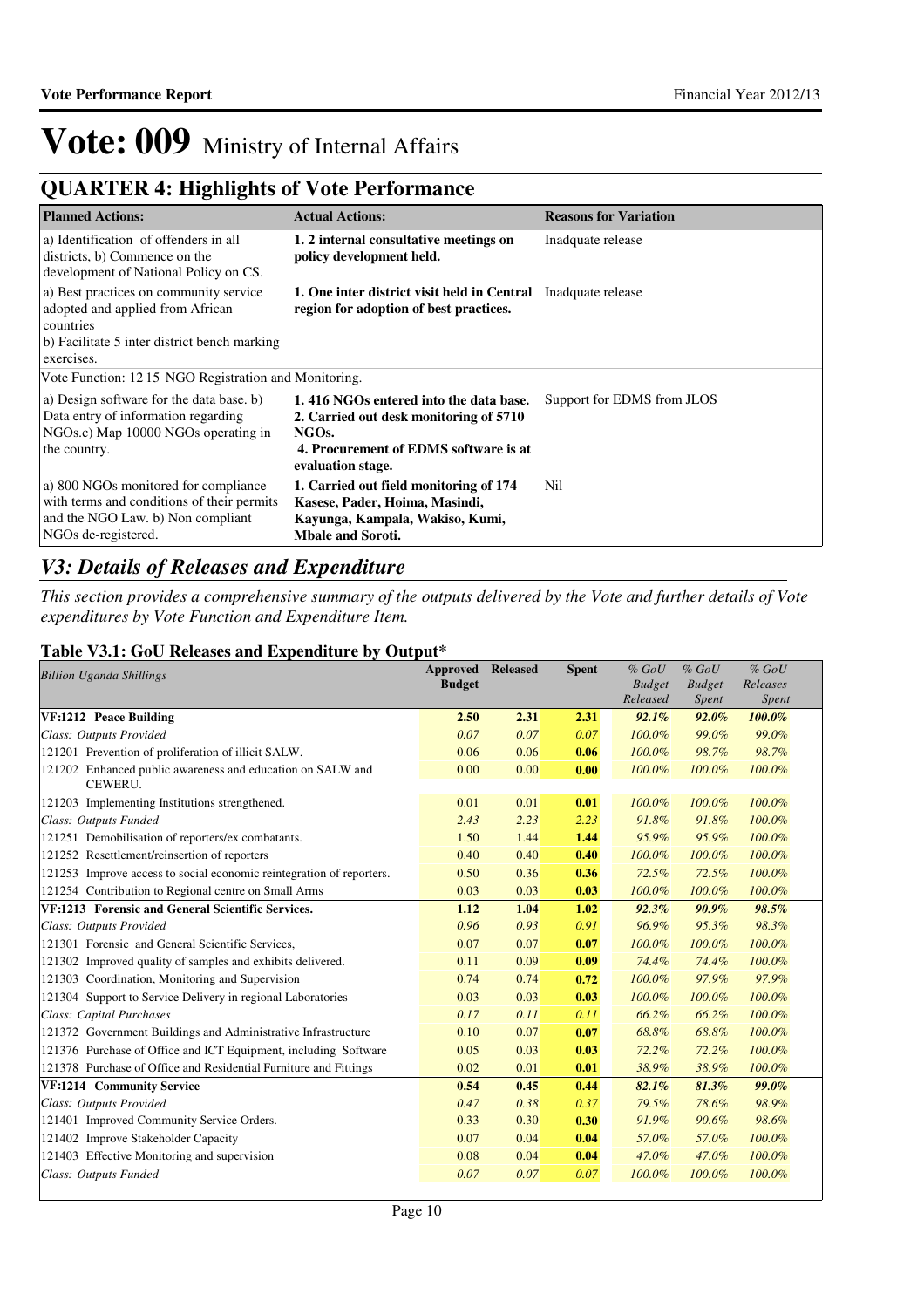## **QUARTER 4: Highlights of Vote Performance**

| <b>Billion Uganda Shillings</b>                                   | Approved      | <b>Released</b> | <b>Spent</b> | $%$ GoU       | $%$ GoU       | $%$ GoU      |
|-------------------------------------------------------------------|---------------|-----------------|--------------|---------------|---------------|--------------|
|                                                                   | <b>Budget</b> |                 |              | <b>Budget</b> | <b>Budget</b> | Releases     |
|                                                                   |               |                 |              | Released      | Spent         | <i>Spent</i> |
| 121451 Community Service Facilitation                             | 0.07          | 0.07            | 0.07         | 100.0%        | 100.0%        | 100.0%       |
| VF:1215 NGO Registration and Monitoring.                          | 0.29          | 0.28            | 0.28         | 96.8%         | 95.8%         | $99.0\%$     |
| Class: Outputs Provided                                           | 0.29          | 0.28            | 0.28         | 96.8%         | 95.8%         | 99.0%        |
| 121501 NGOs Registered.                                           | 0.20          | 0.20            | 0.19         | 99.5%         | 98.2%         | 98.6%        |
| 121502 NGOs Monitored.                                            | 0.06          | 0.05            | 0.05         | 85.1%         | 85.1%         | 100.0%       |
| 121503 NGOs Regulated.                                            | 0.02          | 0.02            | 0.02         | 100.0%        | 100.0%        | 100.0%       |
| 121504 NGOs Coordinated.                                          | 0.01          | 0.01            | 0.01         | 100.0%        | 100.0%        | 100.0%       |
| VF:1249 Policy, Planning and Support Services                     | 5.11          | 4.93            | 4.80         | 96.5%         | 93.9%         | 97.3%        |
| Class: Outputs Provided                                           | 2.58          | 2.09            | 1.95         | 81.0%         | 75.8%         | 93.6%        |
| 124921 Policy consultation, Planning and Budgeting.               | 0.05          | 0.04            | 0.04         | 90.1%         | 90.1%         | 100.0%       |
| 124922 Improved procument management.                             | 0.12          | 0.06            | 0.06         | 53.9%         | 53.9%         | 100.0%       |
| 124923 Financial management Improved.                             | 0.17          | 0.16            | 0.16         | 92.5%         | 92.5%         | 100.0%       |
| 124924 Enhanced Ministry Operations.                              | 1.47          | 1.06            | 1.05         | 72.1%         | 71.9%         | 99.7%        |
| 124925 Staff supported.                                           | 0.77          | 0.77            | 0.63         | 98.9%         | 81.9%         | 82.9%        |
| Class: Outputs Funded                                             | 2.40          | 2.75            | 2.75         | 114.5%        | 114.5%        | 100.0%       |
| 124955 Improved Security of Government Premises/Key Installations | 2.40          | 2.75            | 2.75         | 114.5%        | 114.5%        | 100.0%       |
| Class: Capital Purchases                                          | 0.13          | 0.09            | 0.09         | 70.5%         | 70.5%         | 100.0%       |
| 124972 Government Buildings and Administrative Infrastructure     | 0.05          | 0.04            | 0.04         | 72.2%         | 72.2%         | 100.0%       |
| 124976 Purchase of Office and ICT Equipment, including Software   | 0.06          | 0.04            | 0.04         | 72.2%         | 72.2%         | 100.0%       |
| 124978 Purchase of Office and Residential Furniture and Fittings  | 0.02          | 0.01            | 0.01         | 60.9%         | 60.9%         | 100.0%       |
| <b>Total For Vote</b>                                             | 9.57          | 9.00            | 8.84         | 94.0%         | 92.4%         | 98.2%        |

*\* Excluding Taxes and Arrears*

## **Table V3.2: 2012/13 GoU Expenditure by Item**

| <b>Billion Uganda Shillings</b>                        | <b>Approved</b><br><b>Budget</b> | <b>Releases</b> | Expend-<br>iture | % Budged<br><b>Released</b> | % Budget<br><b>Spent</b> | %Releases<br><b>Spent</b> |
|--------------------------------------------------------|----------------------------------|-----------------|------------------|-----------------------------|--------------------------|---------------------------|
| <b>Output Class: Outputs Provided</b>                  | 4.37                             | 3.74            | 3.58             | 85.7%                       | 82.1%                    | 95.8%                     |
| 211101 General Staff Salaries                          | 1.49                             | 1.49            | 1.34             | 100.0%                      | 89.7%                    | 89.7%                     |
| 211103 Allowances                                      | 0.24                             | 0.20            | 0.20             | 85.3%                       | 85.3%                    | 100.0%                    |
| 213001 Medical Expenses (To Employees)                 | 0.03                             | 0.01            | 0.01             | 25.0%                       | 25.0%                    | 100.0%                    |
| 213002 Incapacity, death benefits and funeral expenses | 0.02                             | 0.01            | 0.01             | 25.0%                       | 25.0%                    | 100.0%                    |
| 221001 Advertising and Public Relations                | 0.02                             | 0.01            | 0.01             | 65.7%                       | 65.7%                    | 100.0%                    |
| 221002 Workshops and Seminars                          | 0.06                             | 0.05            | 0.05             | 83.8%                       | 83.8%                    | 100.0%                    |
| 221003 Staff Training                                  | 0.13                             | 0.13            | 0.13             | 100.0%                      | 100.0%                   | 100.0%                    |
| 221006 Commissions and Related Charges                 | 0.12                             | 0.06            | 0.06             | 53.2%                       | 53.2%                    | 100.0%                    |
| 221007 Books, Periodicals and Newspapers               | 0.03                             | 0.02            | 0.02             | 84.3%                       | 84.3%                    | 100.0%                    |
| 221008 Computer Supplies and IT Services               | 0.09                             | 0.05            | 0.05             | 60.6%                       | 60.6%                    | 100.0%                    |
| 221009 Welfare and Entertainment                       | 0.04                             | 0.04            | 0.04             | 96.1%                       | 96.1%                    | 100.0%                    |
| 221011 Printing, Stationery, Photocopying and Binding  | 0.18                             | 0.14            | 0.14             | 76.8%                       | 76.8%                    | 100.0%                    |
| 221012 Small Office Equipment                          | 0.04                             | 0.03            | 0.03             | 68.1%                       | 68.1%                    | 100.0%                    |
| 221016 IFMS Recurrent Costs                            | 0.07                             | 0.07            | 0.07             | 100.0%                      | 100.0%                   | 100.0%                    |
| 222001 Telecommunications                              | 0.12                             | 0.10            | 0.10             | 80.2%                       | 80.2%                    | 100.0%                    |
| 222002 Postage and Courier                             | 0.00                             | 0.00            | 0.00             | 100.0%                      | 100.0%                   | 100.0%                    |
| 223005 Electricity                                     | 0.16                             | 0.07            | 0.07             | 44.3%                       | 44.3%                    | 100.0%                    |
| 223006 Water                                           | 0.02                             | 0.02            | 0.02             | 82.5%                       | 82.5%                    | 100.0%                    |
| 224001 Medical and Agricultural supplies               | 0.19                             | 0.16            | 0.16             | 88.7%                       | 88.7%                    | 100.0%                    |
| 224002 General Supply of Goods and Services            | 0.16                             | 0.16            | 0.16             | 100.0%                      | 99.0%                    | 99.0%                     |
| 225001 Consultancy Services- Short-term                | 0.01                             | 0.00            | 0.00             | 16.7%                       | 16.7%                    | 100.0%                    |
| 227001 Travel Inland                                   | 0.41                             | 0.38            | 0.38             | 92.7%                       | 92.7%                    | 100.0%                    |
| 227002 Travel Abroad                                   | 0.16                             | 0.16            | 0.16             | 96.2%                       | 96.2%                    | 100.0%                    |
| 227004 Fuel, Lubricants and Oils                       | 0.22                             | 0.15            | 0.15             | 68.5%                       | 68.5%                    | 100.0%                    |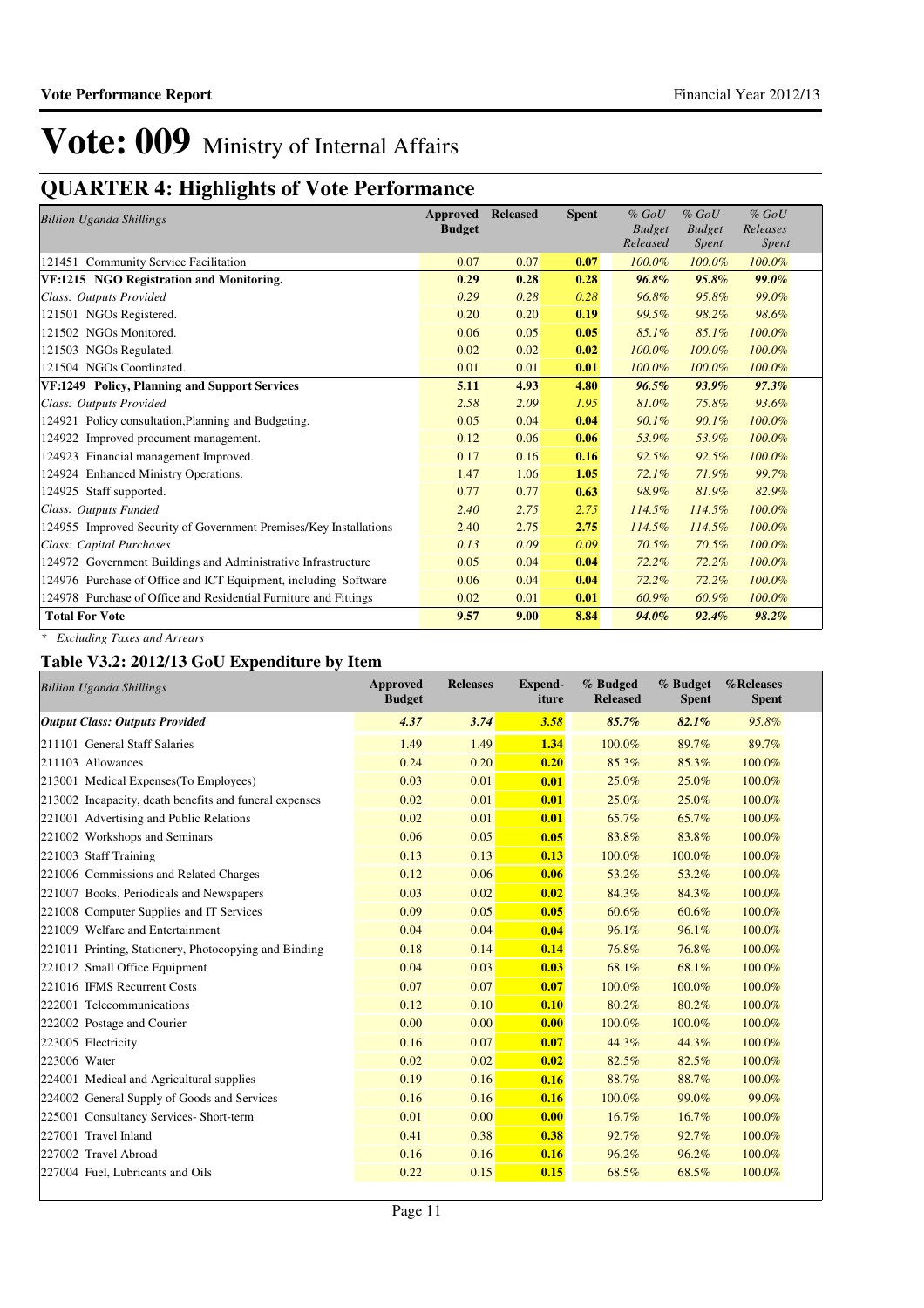## **QUARTER 4: Highlights of Vote Performance**

| <b>Billion Uganda Shillings</b>                            | Approved<br><b>Budget</b> | <b>Releases</b> | <b>Expend-</b><br>iture | % Budged<br><b>Released</b> | % Budget<br><b>Spent</b> | %Releases<br><b>Spent</b> |
|------------------------------------------------------------|---------------------------|-----------------|-------------------------|-----------------------------|--------------------------|---------------------------|
| 228001 Maintenance - Civil                                 | 0.04                      | 0.02            | 0.02                    | 55.0%                       | 55.0%                    | 100.0%                    |
| 228002 Maintenance - Vehicles                              | 0.23                      | 0.13            | 0.13                    | 57.3%                       | 56.4%                    | 98.4%                     |
| 228003 Maintenance Machinery, Equipment and Furniture      | 0.08                      | 0.07            | 0.07                    | 84.6%                       | 84.6%                    | 100.0%                    |
| <b>Output Class: Outputs Funded</b>                        | 4.90                      | 5.05            | 5.05                    | $103.1\%$                   | $103.1\%$                | $100.0\%$                 |
| 262101 Contributions to International Organisations (Curre | 0.03                      | 0.03            | 0.03                    | 100.0%                      | 100.0%                   | 100.0%                    |
| 263104 Transfers to other gov't units (current)            | 1.54                      | 1.49            | 1.49                    | 96.8%                       | 96.8%                    | 100.0%                    |
| 263106 Other Current grants (current)                      | 3.33                      | 3.37            | 3.37                    | 101.2%                      | 101.2%                   | 100.0%                    |
| 264102 Contributions to Autonomous Inst. Wage Subventio    | 0.01                      | 0.17            | 0.17                    | 2305.3%                     | 2305.3%                  | 100.0%                    |
| <b>Output Class: Capital Purchases</b>                     | 0.36                      | 0.26            | 0.26                    | $73.4\%$                    | $73.4\%$                 | 100.0%                    |
| 231001 Non-Residential Buildings                           | 0.15                      | 0.10            | 0.10                    | 69.9%                       | 69.9%                    | 100.0%                    |
| 231005 Machinery and Equipment                             | 0.11                      | 0.08            | 0.08                    | 72.2%                       | 72.2%                    | 100.0%                    |
| 231006 Furniture and Fixtures                              | 0.04                      | 0.02            | 0.02                    | 49.9%                       | 49.9%                    | 100.0%                    |
| 312206 Gross Tax                                           | 0.06                      | 0.06            | 0.06                    | 100.0%                      | 100.0%                   | 100.0%                    |
| <b>Grand Total:</b>                                        | 9.63                      | 9.06            | 8.90                    | 94.1%                       | 92.4%                    | 98.3%                     |
| <b>Total Excluding Taxes and Arrears:</b>                  | 9.57                      | 9.00            | 8.84                    | $94.0\%$                    | $92.4\%$                 | 98.2%                     |

## **Table V3.3: GoU Releases and Expenditure by Project and Programme\***

| <b>Billion Uganda Shillings</b>                        | <b>Approved Released</b> |      | <b>Spent</b> | $%$ GoU                   | $%$ GoU                | $%$ GoU           |
|--------------------------------------------------------|--------------------------|------|--------------|---------------------------|------------------------|-------------------|
|                                                        | <b>Budget</b>            |      |              | <b>Budget</b><br>Released | <b>Budget</b><br>Spent | Releases<br>Spent |
| VF:1212 Peace Building                                 | 2.50                     | 2.31 | 2.31         | 92.1%                     | $92.0\%$               | $100.0\%$         |
| <b>Recurrent Programmes</b>                            |                          |      |              |                           |                        |                   |
| Finance and Administration (Amnesty Commission)<br>01A | 1.91                     | 1.86 | 1.86         | 97.4%                     | 97.4%                  | 100.0%            |
| 05<br>Focal point                                      | 0.10                     | 0.10 | 0.10         | 100.0%                    | 99.3%                  | 99.3%             |
| <b>Development Projects</b>                            |                          |      |              |                           |                        |                   |
| 1126 Support to Internal Affairs (Amnesty Commission)  | 0.49                     | 0.34 | 0.34         | 69.8%                     | 69.8%                  | 100.0%            |
| VF:1213 Forensic and General Scientific Services.      | 1.12                     | 1.04 | 1.02         | 92.3%                     | $90.9\%$               | 98.5%             |
| <b>Recurrent Programmes</b>                            |                          |      |              |                           |                        |                   |
| GAL - Office of the Director<br>12                     | 0.77                     | 0.77 | 0.75         | 100.0%                    | 97.9%                  | 97.9%             |
| 13<br><b>Criminalistics Services</b>                   | 0.07                     | 0.07 | 0.07         | 100.0%                    | 100.0%                 | 100.0%            |
| Quality and Chemical Verification Services<br>14       | 0.02                     | 0.02 | 0.02         | 100.0%                    | 100.0%                 | 100.0%            |
| <b>Development Projects</b>                            |                          |      |              |                           |                        |                   |
| 0066C Support to Internal Affairs (Government Chemist) | 0.26                     | 0.17 | 0.17         | 66.6%                     | 66.6%                  | 100.0%            |
| VF:1214 Community Service                              | 0.54                     | 0.45 | 0.44         | 82.1%                     | 81.3%                  | 99.0%             |
| <b>Recurrent Programmes</b>                            |                          |      |              |                           |                        |                   |
| 04<br><b>Community Service</b>                         | 0.54                     | 0.45 | 0.44         | 82.1%                     | 81.3%                  | 99.0%             |
| VF:1215 NGO Registration and Monitoring.               | 0.29                     | 0.28 | 0.28         | 96.8%                     | 95.8%                  | 99.0%             |
| <b>Recurrent Programmes</b>                            |                          |      |              |                           |                        |                   |
| NGO Board<br>10                                        | 0.29                     | 0.28 | 0.28         | 96.8%                     | 95.8%                  | 99.0%             |
| VF:1249 Policy, Planning and Support Services          | 5.11                     | 4.93 | 4.80         | 96.5%                     | 93.9%                  | 97.3%             |
| <b>Recurrent Programmes</b>                            |                          |      |              |                           |                        |                   |
| Finance and Administration<br>01                       | 4.94                     | 4.80 | 4.67         | 97.2%                     | 94.4%                  | 97.2%             |
| Internal Audit<br>11                                   | 0.03                     | 0.03 | 0.03         | 100.0%                    | 100.0%                 | 100.0%            |
| <b>Development Projects</b>                            |                          |      |              |                           |                        |                   |
| 0066 Support to Ministry of Internal Affairs           | 0.13                     | 0.09 | 0.09         | 70.5%                     | 70.5%                  | 100.0%            |
| <b>Total For Vote</b>                                  | 9.57                     | 9.00 | 8.84         | $94.0\%$                  | 92.4%                  | 98.2%             |

*\* Excluding Taxes and Arrears*

## **Table V3.4: External Financing Releases and Expenditure by Project and Programme\***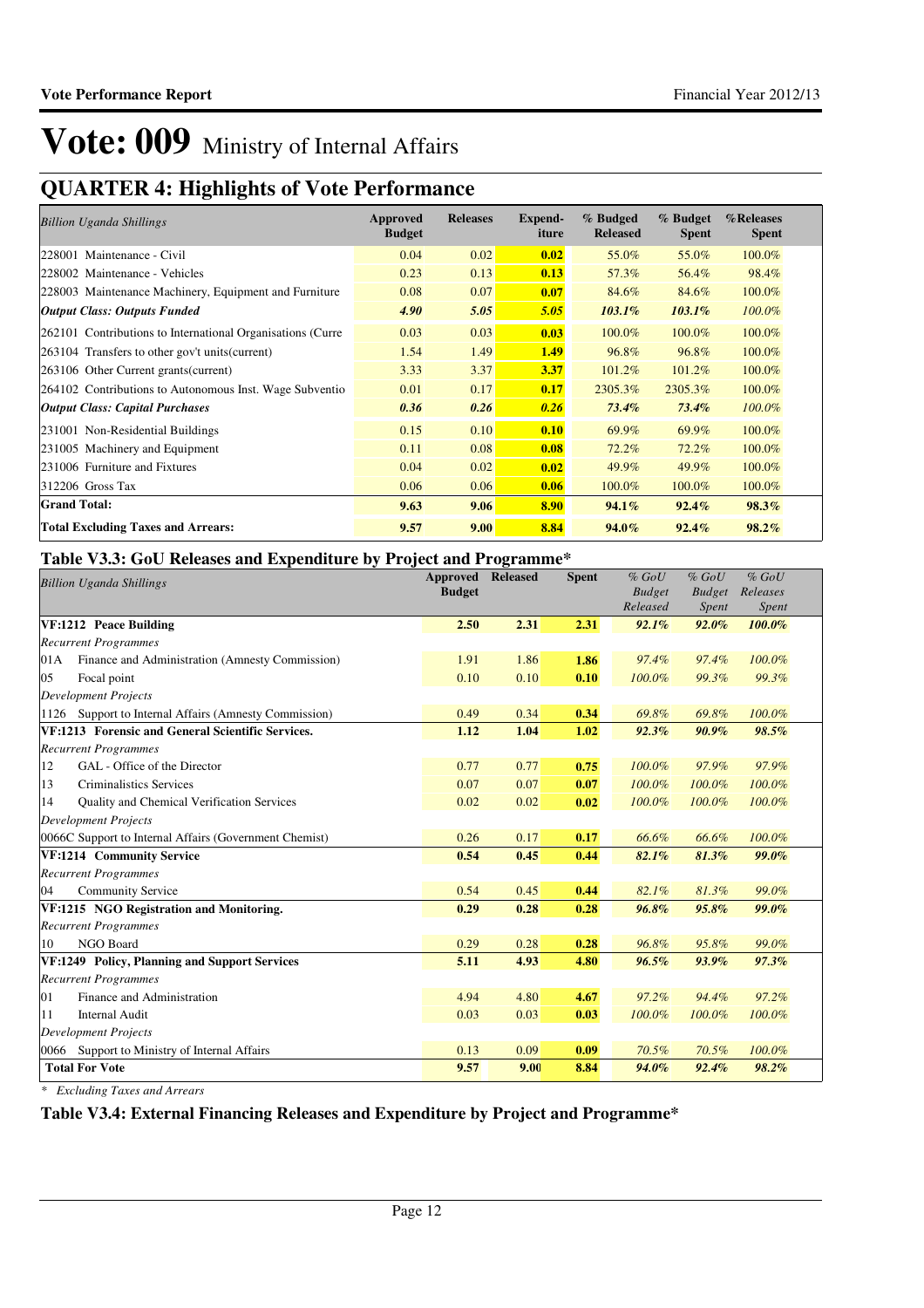## **QUARTER 4: Cumulative Outputs and Expenditure by End of Quarter**

| OUARTER 4: Cumulative Outputs and Expenditure by End of Quarter                                                                                                                                                                                                                                                                                                                                                                       |                                                                                                                        |              |  |  |  |
|---------------------------------------------------------------------------------------------------------------------------------------------------------------------------------------------------------------------------------------------------------------------------------------------------------------------------------------------------------------------------------------------------------------------------------------|------------------------------------------------------------------------------------------------------------------------|--------------|--|--|--|
| Annual Planned Outputs and Cumulative Outputs Achieved by End of<br><b>Quarter</b> (Quantity and Location)                                                                                                                                                                                                                                                                                                                            | Cumulative Expenditures made by the End of the Quarter to<br><b>Deliver Cumulative Outputs</b><br><b>UShs Thousand</b> |              |  |  |  |
| <b>Vote Function: 1212 Peace Building</b>                                                                                                                                                                                                                                                                                                                                                                                             |                                                                                                                        |              |  |  |  |
| <b>Recurrent Programmes</b>                                                                                                                                                                                                                                                                                                                                                                                                           |                                                                                                                        |              |  |  |  |
| <b>Programme 01A Finance and Administration (Amnesty Commission)</b>                                                                                                                                                                                                                                                                                                                                                                  |                                                                                                                        |              |  |  |  |
| <b>Outputs Funded</b>                                                                                                                                                                                                                                                                                                                                                                                                                 |                                                                                                                        |              |  |  |  |
| Output: 12 12 51 Demobilisation of reporters/ex combatants.                                                                                                                                                                                                                                                                                                                                                                           |                                                                                                                        |              |  |  |  |
|                                                                                                                                                                                                                                                                                                                                                                                                                                       | <b>Item</b>                                                                                                            | <b>Spent</b> |  |  |  |
| <b>Annual Planned Outputs:</b>                                                                                                                                                                                                                                                                                                                                                                                                        | 263104 Transfers to other gov't units (current)                                                                        | 1,419,655    |  |  |  |
| A) Increased awareness on the Amnesty process of reintegration and<br>resettlement in the entire country.<br>B) Eligible reporters from ADF and LRA granted amnesty.<br>C) Support dialogue and reconciliation meetings / events with reporters<br>and communities for peaceful co-existence.<br>D) Manage Amnesty Commission offices, 6 DRTs (Gulu, Kitgum, Arua,<br>Kasese, Central and Mbale) and Beni Liaison office in DR Congo. |                                                                                                                        |              |  |  |  |
| Cumulatie Outputs Achieved by the end of the Quarter:                                                                                                                                                                                                                                                                                                                                                                                 |                                                                                                                        |              |  |  |  |

**1. Communities in the 6 DRTs namely Kasese (Bundibugyo, Kasese TC and Fort Portal, Central (Kyazanga, Luweero), Arua (Yumbe TC, Kei, Lobure in Koboko), Gulu (Atiak, Paicho Unyama, Badege in Gulu Municipality), Kitgum (Atanga, Lagoro, Labongo Amida, Ogur and Okwang) and Mbale (Kumi, Katakwi) have been sensitized on the resettlement and reintegration of reporters mainly ADF and LRA in their communities.**

**2. Demobilized, documented and resettled 135 reporters in their communities.**

**3. Supported 15 dialogue and reconciliation meetings between the community and the reporters in the DRTs of Gulu, Kitgum, Central, Kasese and Mbale for peaceful coexistence.**

**4. Managed the Commission through payment of rent utilities, housing allowance, medical allowance for 12 entitled officers (5 commissioners) and 7 DRTs.**

**5. Sensitized reporters, affected communities and stakeholders in all DRTs of Gulu, Kitgum, Arua, Central, Mbale and Kasese on resettlement and reintegration process.**

NIL *Reasons for Variation in performance*

| 1,419,655 |
|-----------|
| 0         |
| 1,419,655 |
| 0         |
|           |

#### **12 1252 Resettlement/reinsertion of reporters Output:**

|                                                                                                                                                                                                                                                                                                          | <b>Item</b>                           | <b>Spent</b> |
|----------------------------------------------------------------------------------------------------------------------------------------------------------------------------------------------------------------------------------------------------------------------------------------------------------|---------------------------------------|--------------|
| <b>Annual Planned Outputs:</b>                                                                                                                                                                                                                                                                           | 263106 Other Current grants (current) | 399,968      |
| a) 200 reporters provided with reinsertion support;<br>b) Reporters repatriated from DR Congo, Sudan and Kenya reunited with<br>their families / next of kin:<br>c) Amnesty activities in the 6 DRTs (Gulu, Kitgum, Arua, Kasese, Central<br>and Mbale) monitored.                                       |                                       |              |
| Cumulatie Outputs Achieved by the end of the Ouarter:                                                                                                                                                                                                                                                    |                                       |              |
| 1.185 reporters from LRA (new and backlog) were given reinsertion<br>packages which include saucepans, blankets, plates, cups, seeds and<br>seedlings<br>2. Monitored reporters who had been resettled in Gulu, Yumbe,<br>Mbale, Kasese and Central to assess how they are coping in the<br>communities. |                                       |              |
| 3.9 reporters from LRA who had been repatriated from DRC Congo                                                                                                                                                                                                                                           |                                       |              |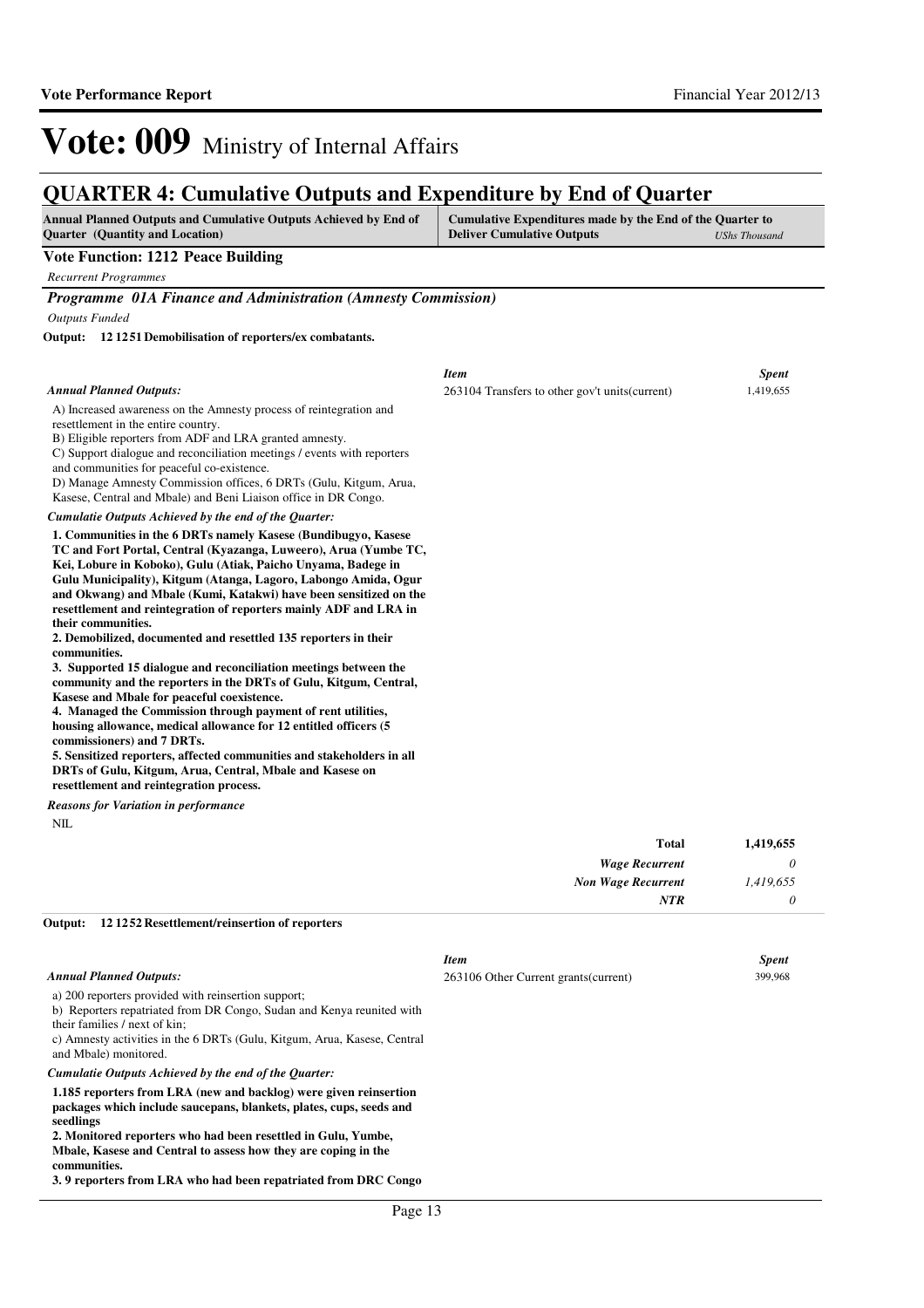## **QUARTER 4: Cumulative Outputs and Expenditure by End of Quarter**

| <b>Annual Planned Outputs and Cumulative Outputs Achieved by End of</b> | Cumulative Expenditures made by the End of the Quarter to |               |
|-------------------------------------------------------------------------|-----------------------------------------------------------|---------------|
| <b>Quarter</b> (Quantity and Location)                                  | <b>Deliver Cumulative Outputs</b>                         | UShs Thousand |

### **Vote Function: 1212 Peace Building**

*Recurrent Programmes*

*Programme 01A Finance and Administration (Amnesty Commission)*

**were reunited with their families in Gulu.** 

**4. Reporters resettled in the sub counties of Atanga, (Pader district),** 

**Amida (Kitgum) and Lira Town council (Lira district) were** 

**monitored to assess how they are coping up in their communities. 5. Three follow up visits were carried out to Masaka, Mbirizi** 

**Kyazanga and Bombo (Nyimbwa Sub County) to assess how the** 

**reporters are fairing in the community**

**6. Provided psychosocial support to 20 reporters in the DRTs of** 

**Kitgum, Gulu and Central**

*Reasons for Variation in performance*

NIL

| 399,968 | <b>Total</b>              |
|---------|---------------------------|
|         | <b>Wage Recurrent</b>     |
| 399,968 | <b>Non Wage Recurrent</b> |
|         | <b>NTR</b>                |

**12 1253 Improve access to social economic reintegration of reporters. Output:**

|                                                                                                                                                                                                                                                                                                                                                                                                                                                                                                                                                                                                                                       | <b>Item</b>                           |       | <b>Spent</b> |
|---------------------------------------------------------------------------------------------------------------------------------------------------------------------------------------------------------------------------------------------------------------------------------------------------------------------------------------------------------------------------------------------------------------------------------------------------------------------------------------------------------------------------------------------------------------------------------------------------------------------------------------|---------------------------------------|-------|--------------|
| <b>Annual Planned Outputs:</b>                                                                                                                                                                                                                                                                                                                                                                                                                                                                                                                                                                                                        | 263106 Other Current grants (current) |       | 39,997       |
| Provision of Information, Counseling & Referral Services (ICRS) to<br>reporters, their families and affected communities                                                                                                                                                                                                                                                                                                                                                                                                                                                                                                              |                                       |       |              |
| Cumulatie Outputs Achieved by the end of the Quarter:                                                                                                                                                                                                                                                                                                                                                                                                                                                                                                                                                                                 |                                       |       |              |
| 1.274 reporters and community members were counseled and given<br>support services in Yumbe TC and Atiak.<br>2. Reporters and victims in Gulu, Central, Kitgum, Mbale and Arua<br>DRTs were sensitized on existing opportunities and programs for<br>sustainability.<br>3. Held three meetings between the service providers and AC in Arua<br>Yumbe), Kitgum and Central to assess their capacity in training<br>reporters in vocational skills<br>4. Reporters resettled in Central, Gulu, Kitgum, Arua and Mbale<br>DRTs were counseled & provided with information on existing<br>opportunities and programmes for sustainability |                                       |       |              |
| <b>Reasons for Variation in performance</b>                                                                                                                                                                                                                                                                                                                                                                                                                                                                                                                                                                                           |                                       |       |              |
| <b>NIL</b>                                                                                                                                                                                                                                                                                                                                                                                                                                                                                                                                                                                                                            |                                       |       |              |
|                                                                                                                                                                                                                                                                                                                                                                                                                                                                                                                                                                                                                                       |                                       | Total | 39.997       |

|        | $\sim$ $\sim$ $\sim$ $\sim$ |
|--------|-----------------------------|
|        | <b>Wage Recurrent</b>       |
| 39,997 | <b>Non Wage Recurrent</b>   |
|        | <b>NTR</b>                  |

### *Programme 05 Focal point*

*Outputs Funded*

**12 1254 Contribution to Regional centre on Small Arms Output:**

|                                                                                               | <b>Item</b>                                         | <b>Spent</b> |
|-----------------------------------------------------------------------------------------------|-----------------------------------------------------|--------------|
| <b>Annual Planned Outputs:</b>                                                                | 262101 Contributions to International Organisations | 30,768       |
| Part - payment of Membership contribution to RECSA. (estimated at USD)<br>$70,000$ annually). | (Current)                                           |              |
| Cumulatie Outputs Achieved by the end of the Ouarter:                                         |                                                     |              |
| Made part payment to RECSA                                                                    |                                                     |              |
| <b>Reasons for Variation in performance</b>                                                   |                                                     |              |
| Nil                                                                                           |                                                     |              |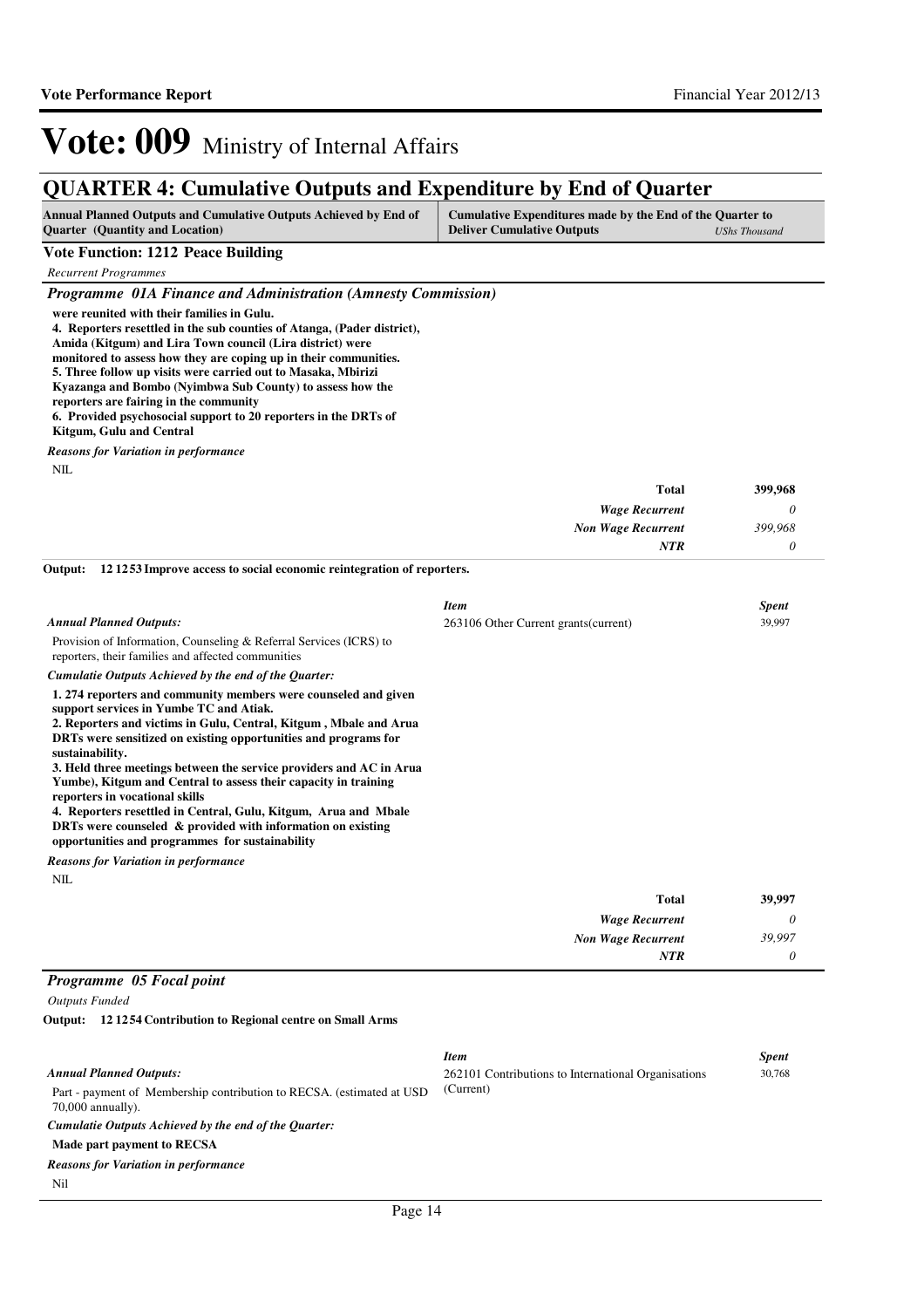## **QUARTER 4: Cumulative Outputs and Expenditure by End of Quarter**

| <b>Annual Planned Outputs and Cumulative Outputs Achieved by End of</b> | Cumulative Expenditures made by the End of the Quarter to |               |
|-------------------------------------------------------------------------|-----------------------------------------------------------|---------------|
| <b>Quarter</b> (Quantity and Location)                                  | <b>Deliver Cumulative Outputs</b>                         | UShs Thousand |

### **Vote Function: 1212 Peace Building**

*Recurrent Programmes*

*Programme 05 Focal point*

| <b>Total</b>              | 30,768 |
|---------------------------|--------|
| <b>Wage Recurrent</b>     |        |
| <b>Non Wage Recurrent</b> | 30,768 |
| <b>NTR</b>                |        |
|                           |        |

*Outputs Provided*

built.

### **12 1201 Prevention of proliferation of illicit SALW. Output:**

|                                                                                                                           | <b>Item</b>                                              | <b>Spent</b> |
|---------------------------------------------------------------------------------------------------------------------------|----------------------------------------------------------|--------------|
| <b>Annual Planned Outputs:</b>                                                                                            | 211103 Allowances                                        | 4.899        |
| - Draft bill on firearms, ammunition and related matters tabled to                                                        | 221009 Welfare and Entertainment                         | 2.100        |
| Parliament.                                                                                                               | 221011 Printing, Stationery, Photocopying and            | 3,500        |
| -Finalize the review of the National Action Plan.                                                                         | Binding                                                  |              |
| -Reduction of illicit Small Arms and Light Weapons.                                                                       | 222001 Telecommunications                                | 7.999        |
| -Fire arms marked.<br>- 150 fire arms officers trained in arms and amoury management.                                     | 227001 Travel Inland                                     | 18.199       |
| - Finalisation of CFR and commence the establishment of coordinating                                                      | 227002 Travel Abroad                                     | 10.499       |
| centers with UPDF and UPF on the CFR                                                                                      | 227004 Fuel, Lubricants and Oils                         | 4.900        |
| - 2 Action oriented research to inform policies and strategies for voluntary                                              | 228002 Maintenance - Vehicles                            | 2.267        |
| surrender of illicit fire arms conducted.<br>-Information sharing on the dangers of illicit small arms and light weapons. | 228003 Maintenance Machinery, Equipment and<br>Furniture | 2,000        |

#### *Cumulatie Outputs Achieved by the end of the Quarter:*

**Draft bill on firearms developed.**

### **Reviewed NAP and Final draft developed**

**Assessed obsolete, expired and un serviceable riffles and ordinance in UPDF and UPF stores in western region** 

- Stakeholders capacity in management of small arms and light weapons

#### **Marked all UPS arms asat 30th June 2013**

**Marked ISO arms in Central, south eastern, eastern, Mid- Eastern, Western and South Western and southern region.**

#### **Destroyed 15 Tones of Expired Ordnances at Karama in Kabamba Military academy in mubende district.**

**Marked arms in two regions of private security organizations and civilian arms.**

### **Procured five computers for the CFR.**

#### **Trained 35 data and records officers from UPDF, UPF and UPS**

*Reasons for Variation in performance*

Additional support from development partners/JLOS

| 56,362 | Total                     |
|--------|---------------------------|
|        | <b>Wage Recurrent</b>     |
| 56,362 | <b>Non Wage Recurrent</b> |
|        | <b>NTR</b>                |
|        |                           |

**Output: 12 1202 Enhanced public awareness and education on SALW and CEWERU.**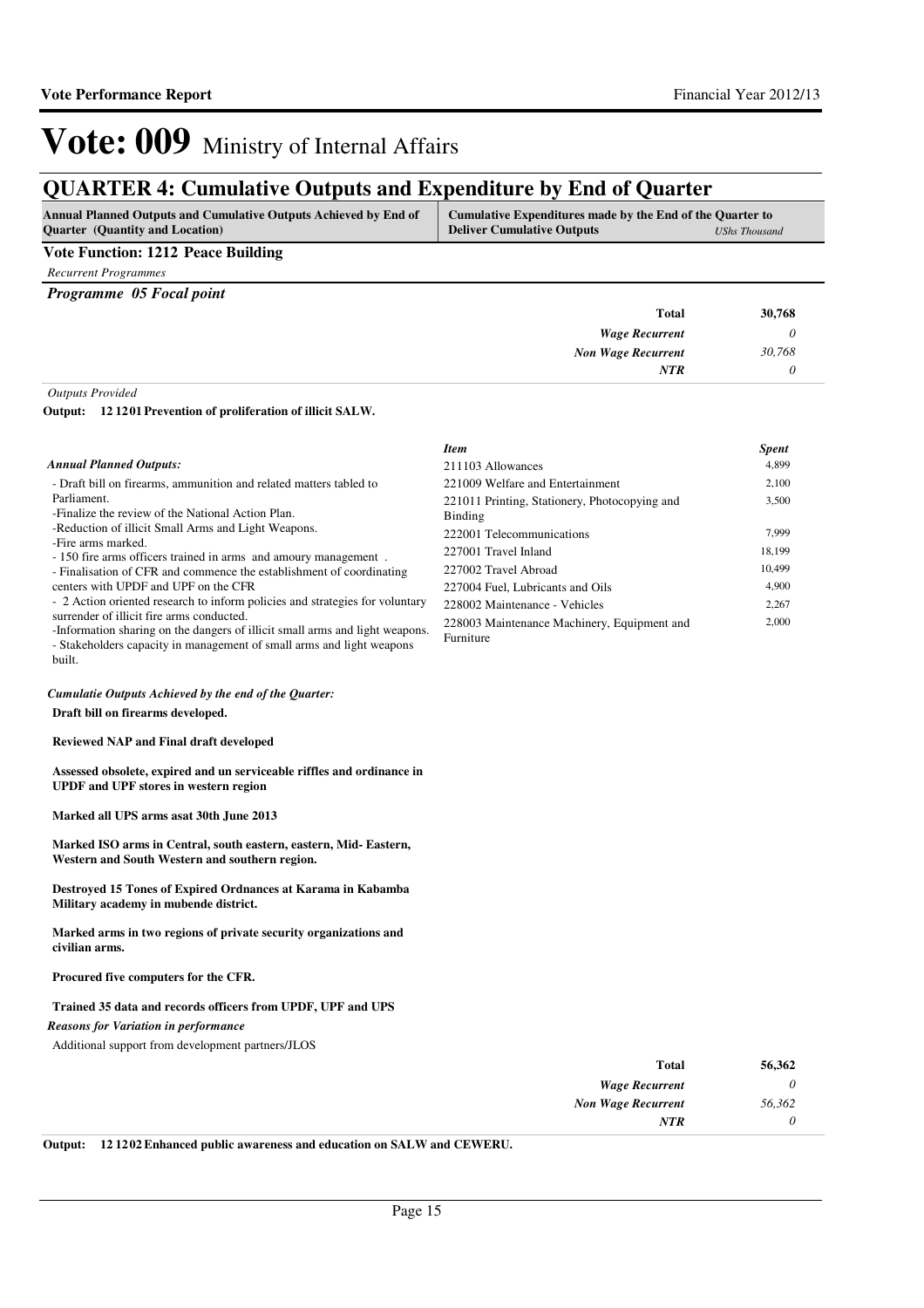## **QUARTER 4: Cumulative Outputs and Expenditure by End of Quarter**

| Annual Planned Outputs and Cumulative Outputs Achieved by End of<br><b>Quarter</b> (Quantity and Location)                                                                                                                                                                                                                                                                                                                                                                                                                                                                                                                                                                                                                                                                                                                                                                     | Cumulative Expenditures made by the End of the Quarter to<br><b>Deliver Cumulative Outputs</b><br><b>UShs Thousand</b> |                          |
|--------------------------------------------------------------------------------------------------------------------------------------------------------------------------------------------------------------------------------------------------------------------------------------------------------------------------------------------------------------------------------------------------------------------------------------------------------------------------------------------------------------------------------------------------------------------------------------------------------------------------------------------------------------------------------------------------------------------------------------------------------------------------------------------------------------------------------------------------------------------------------|------------------------------------------------------------------------------------------------------------------------|--------------------------|
| <b>Vote Function: 1212 Peace Building</b>                                                                                                                                                                                                                                                                                                                                                                                                                                                                                                                                                                                                                                                                                                                                                                                                                                      |                                                                                                                        |                          |
| <b>Recurrent Programmes</b>                                                                                                                                                                                                                                                                                                                                                                                                                                                                                                                                                                                                                                                                                                                                                                                                                                                    |                                                                                                                        |                          |
| Programme 05 Focal point                                                                                                                                                                                                                                                                                                                                                                                                                                                                                                                                                                                                                                                                                                                                                                                                                                                       |                                                                                                                        |                          |
| Annual Planned Outputs:<br>- Finalize and disseminate 500 copies of CEWERU Strategic Investment<br>Plan 2013-2018.<br>-Country wide mapping to expand CEWERU areas of reporting and<br>establish 10 District Peace Committees.<br>-Print and disseminate more 500 copies of the CEWERU operational<br>guidelines.                                                                                                                                                                                                                                                                                                                                                                                                                                                                                                                                                              | Item<br>221011 Printing, Stationery, Photocopying and<br>Binding                                                       | <b>Spent</b><br>2,685    |
| Cumulatie Outputs Achieved by the end of the Quarter:                                                                                                                                                                                                                                                                                                                                                                                                                                                                                                                                                                                                                                                                                                                                                                                                                          |                                                                                                                        |                          |
| 1. CEWERU strategic plan launched<br>2. Monitored one Peace Committee in Amudat.<br>3. Sensitized District leaders from 8 districts neighboring Karamoja<br>on CEWERU program to be included in the areas of reporting.<br><b>Reasons for Variation in performance</b>                                                                                                                                                                                                                                                                                                                                                                                                                                                                                                                                                                                                         |                                                                                                                        |                          |
| Additional support from development partners.                                                                                                                                                                                                                                                                                                                                                                                                                                                                                                                                                                                                                                                                                                                                                                                                                                  |                                                                                                                        |                          |
|                                                                                                                                                                                                                                                                                                                                                                                                                                                                                                                                                                                                                                                                                                                                                                                                                                                                                | Total<br><b>Wage Recurrent</b><br><b>Non Wage Recurrent</b><br>NTR                                                     | 2,685<br>0<br>2,685<br>0 |
| Output:<br>121203 Implementing Institutions strengthened.                                                                                                                                                                                                                                                                                                                                                                                                                                                                                                                                                                                                                                                                                                                                                                                                                      |                                                                                                                        |                          |
| <b>Annual Planned Outputs:</b><br>-9 CEWERU District Peace Committees facilitated to conduct CEWERU<br>operations.<br>- CEWERU Sub County Committees established in 3 newly created<br>Districts of Napak, Kween and Amudat.                                                                                                                                                                                                                                                                                                                                                                                                                                                                                                                                                                                                                                                   | Item<br>227001 Travel Inland                                                                                           | <b>Spent</b><br>12,760   |
| Cumulatie Outputs Achieved by the end of the Quarter:                                                                                                                                                                                                                                                                                                                                                                                                                                                                                                                                                                                                                                                                                                                                                                                                                          |                                                                                                                        |                          |
| 1. Held one CEWERU steering committee meeting.<br>2. Established peace clubs in 6 Districts of Amudat, Kabong, Kotido,<br>Moroto, Nakapiripiriti and Napak<br>3. Assessed the performance of District Peace committees in Kotido.<br>4. Facilitated District Peace Committees of Kotido, Amudat,<br>Nakapiripirit, Bukwo, Kapchorwa, Napak, Kween, Moroto and<br>Kaabong to carry out their activities.<br>5. Trained 30 women from Kotido District in advocacy and<br>monitoring of regional peace initiatives.<br>6. Distributed assorted IEC materials for peace clubs in 6 Secondary<br>schools of Pokot S.S -Amudat, Kaabong SS- Kaabong, Kotido ss<br>–Kotido,Nadungety SS-Moroto, Arengisiep SS-Nakapiripirit and<br>Kangole Girls –Napak towards the promotion of conflict early<br>warning and early response with support from CEWARN Rapid<br>Rescue Funds project. |                                                                                                                        |                          |
| <b>Reasons for Variation in performance</b>                                                                                                                                                                                                                                                                                                                                                                                                                                                                                                                                                                                                                                                                                                                                                                                                                                    |                                                                                                                        |                          |
| Additonal support from CEWARN.                                                                                                                                                                                                                                                                                                                                                                                                                                                                                                                                                                                                                                                                                                                                                                                                                                                 |                                                                                                                        |                          |
|                                                                                                                                                                                                                                                                                                                                                                                                                                                                                                                                                                                                                                                                                                                                                                                                                                                                                | <b>Total</b>                                                                                                           | 12,760                   |
|                                                                                                                                                                                                                                                                                                                                                                                                                                                                                                                                                                                                                                                                                                                                                                                                                                                                                | <b>Wage Recurrent</b>                                                                                                  | 0                        |
|                                                                                                                                                                                                                                                                                                                                                                                                                                                                                                                                                                                                                                                                                                                                                                                                                                                                                | <b>Non Wage Recurrent</b><br><b>NTR</b>                                                                                | 12,760<br>0              |
|                                                                                                                                                                                                                                                                                                                                                                                                                                                                                                                                                                                                                                                                                                                                                                                                                                                                                |                                                                                                                        |                          |

*Development Projects*

*Project 1126 Support to Internal Affairs (Amnesty Commission) Outputs Funded*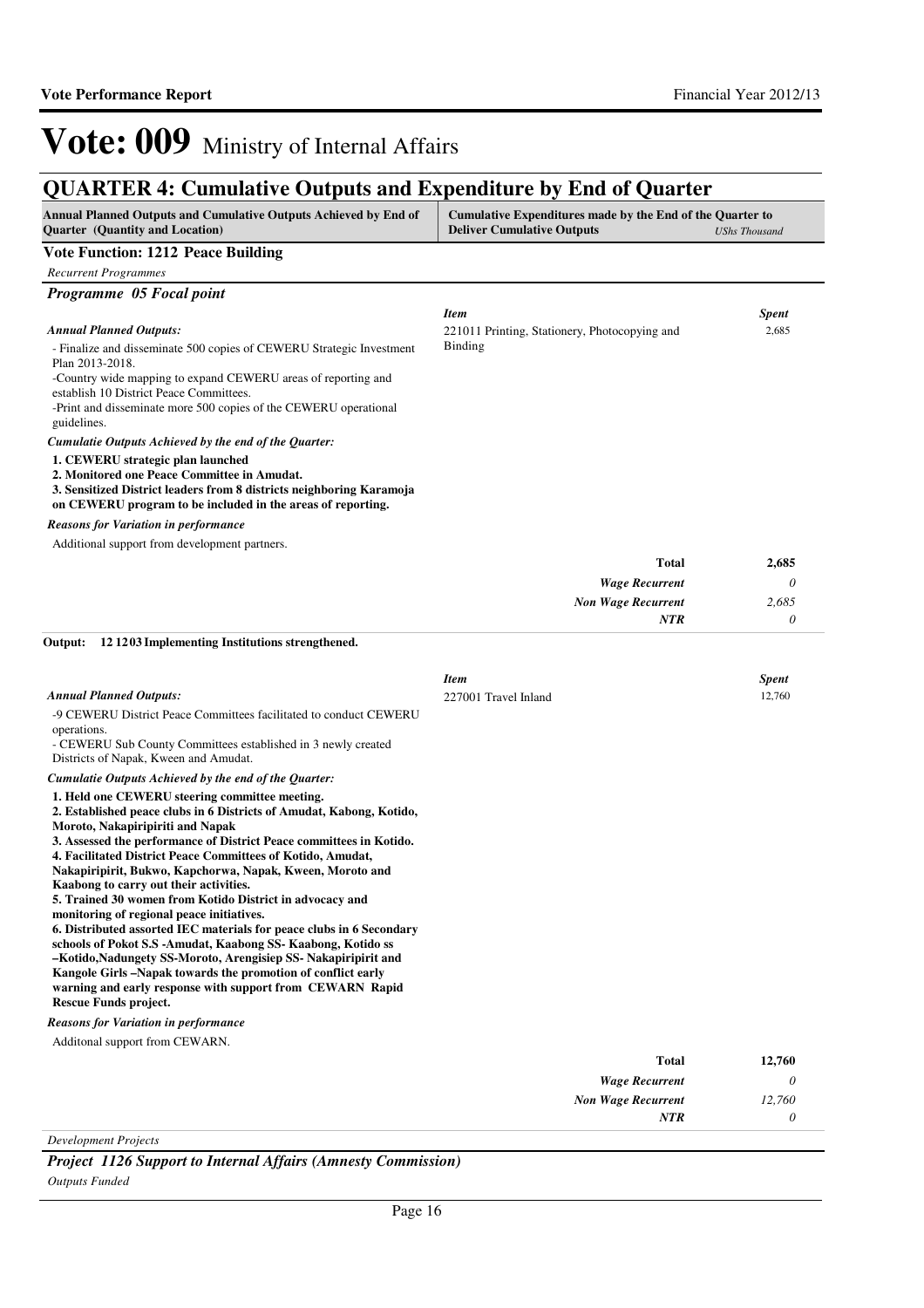# Vote: 009 Ministry of Internal Affairs

## **QUARTER 4: Cumulative Outputs and Expenditure by End of Quarter**

| QUINTER 7. Camalative Outputs and Expenditure by End of Quarter<br>Annual Planned Outputs and Cumulative Outputs Achieved by End of<br><b>Quarter</b> (Quantity and Location) | Cumulative Expenditures made by the End of the Quarter to<br><b>Deliver Cumulative Outputs</b> | <b>UShs Thousand</b>   |
|-------------------------------------------------------------------------------------------------------------------------------------------------------------------------------|------------------------------------------------------------------------------------------------|------------------------|
| <b>Vote Function: 1212 Peace Building</b>                                                                                                                                     |                                                                                                |                        |
| <b>Development Projects</b>                                                                                                                                                   |                                                                                                |                        |
| <b>Project 1126 Support to Internal Affairs (Amnesty Commission)</b>                                                                                                          |                                                                                                |                        |
| Output: 12 1251 Demobilisation of reporters/ex combatants.                                                                                                                    |                                                                                                |                        |
|                                                                                                                                                                               |                                                                                                |                        |
| <b>Annual Planned Outputs:</b>                                                                                                                                                | <b>Item</b><br>263106 Other Current grants (current)                                           | <b>Spent</b><br>22,917 |
| a) Mobilize the beneficiaries, reporters and victims for training in various                                                                                                  |                                                                                                |                        |
| life skills.                                                                                                                                                                  |                                                                                                |                        |
| b)Coordinate & monitor the mobilization and implementation of the skills<br>training programmes in 4 DRTs.                                                                    |                                                                                                |                        |
| Cumulatie Outputs Achieved by the end of the Quarter:                                                                                                                         |                                                                                                |                        |
| 720 reporters and victims have been mobilized for skills training and                                                                                                         |                                                                                                |                        |
| referral to service providers in the 14 sub counties in the four DRTs<br>(Arua, Kitgum, Gulu and Mbale).                                                                      |                                                                                                |                        |
| Coordinated the mobilization of the beneficiaries for skills training in                                                                                                      |                                                                                                |                        |
| the 4 DRTs.                                                                                                                                                                   |                                                                                                |                        |
| Monitored the implementation of AC activities in the DRTs of Gulu,<br>Arua, Kitgum, Central and Mbale.                                                                        |                                                                                                |                        |
| <b>Reasons for Variation in performance</b>                                                                                                                                   |                                                                                                |                        |
| <b>NIL</b>                                                                                                                                                                    |                                                                                                |                        |
|                                                                                                                                                                               | Total                                                                                          | 22,917                 |
|                                                                                                                                                                               | <b>GoU</b> Development                                                                         | 22,917                 |
|                                                                                                                                                                               | <b>External Financing</b><br><b>NTR</b>                                                        | $\theta$<br>$\theta$   |
| Output:<br>12 12 53 Improve access to social economic reintegration of reporters.                                                                                             |                                                                                                |                        |
|                                                                                                                                                                               |                                                                                                |                        |
|                                                                                                                                                                               | Item                                                                                           | <b>Spent</b>           |
| <b>Annual Planned Outputs:</b>                                                                                                                                                | 263106 Other Current grants (current)                                                          | 320,415                |
| a) Needs assessment of 720 reporters and victims in the 4 DRTs namely<br>Gulu, Kitgum, Arua and Mbale undertaken.                                                             |                                                                                                |                        |
| b) 720 reporters and victims trained in various life skills.                                                                                                                  |                                                                                                |                        |
| c) Trained beneficiaries provided with tools and inputs<br>d) Link reporters and victims to service providers                                                                 |                                                                                                |                        |
| Cumulatie Outputs Achieved by the end of the Quarter:                                                                                                                         |                                                                                                |                        |
| 640 reporters and victims were trained in metal fabrication,                                                                                                                  |                                                                                                |                        |
| entrepreneurial and Agric management skills, environmental<br>management and tree planting in the districts of Yumbe, Otuke, Gulu                                             |                                                                                                |                        |
| and Pader.                                                                                                                                                                    |                                                                                                |                        |
|                                                                                                                                                                               |                                                                                                |                        |
| All the 450 trained beneficiaries were provided with tool kits, inputs<br>and start up capital.                                                                               |                                                                                                |                        |
|                                                                                                                                                                               |                                                                                                |                        |
| 40 reporters have been selected for referral to other service providers<br>- Private Sector Foundation (PSF) and Northern Uganda Youth<br>Centre (NUYC)                       |                                                                                                |                        |
| Trained 20 reporters and victims in agricultural management in Kei                                                                                                            |                                                                                                |                        |
| sub county Yumbe district.                                                                                                                                                    |                                                                                                |                        |
| <b>Reasons for Variation in performance</b><br>Additional support from JLOS for the training of 90 beneficieries.                                                             |                                                                                                |                        |
|                                                                                                                                                                               | <b>Total</b>                                                                                   | 320,415                |
|                                                                                                                                                                               | <b>GoU</b> Development                                                                         | 320,415                |
|                                                                                                                                                                               | <b>External Financing</b>                                                                      | 0                      |
|                                                                                                                                                                               | <b>NTR</b>                                                                                     | 0                      |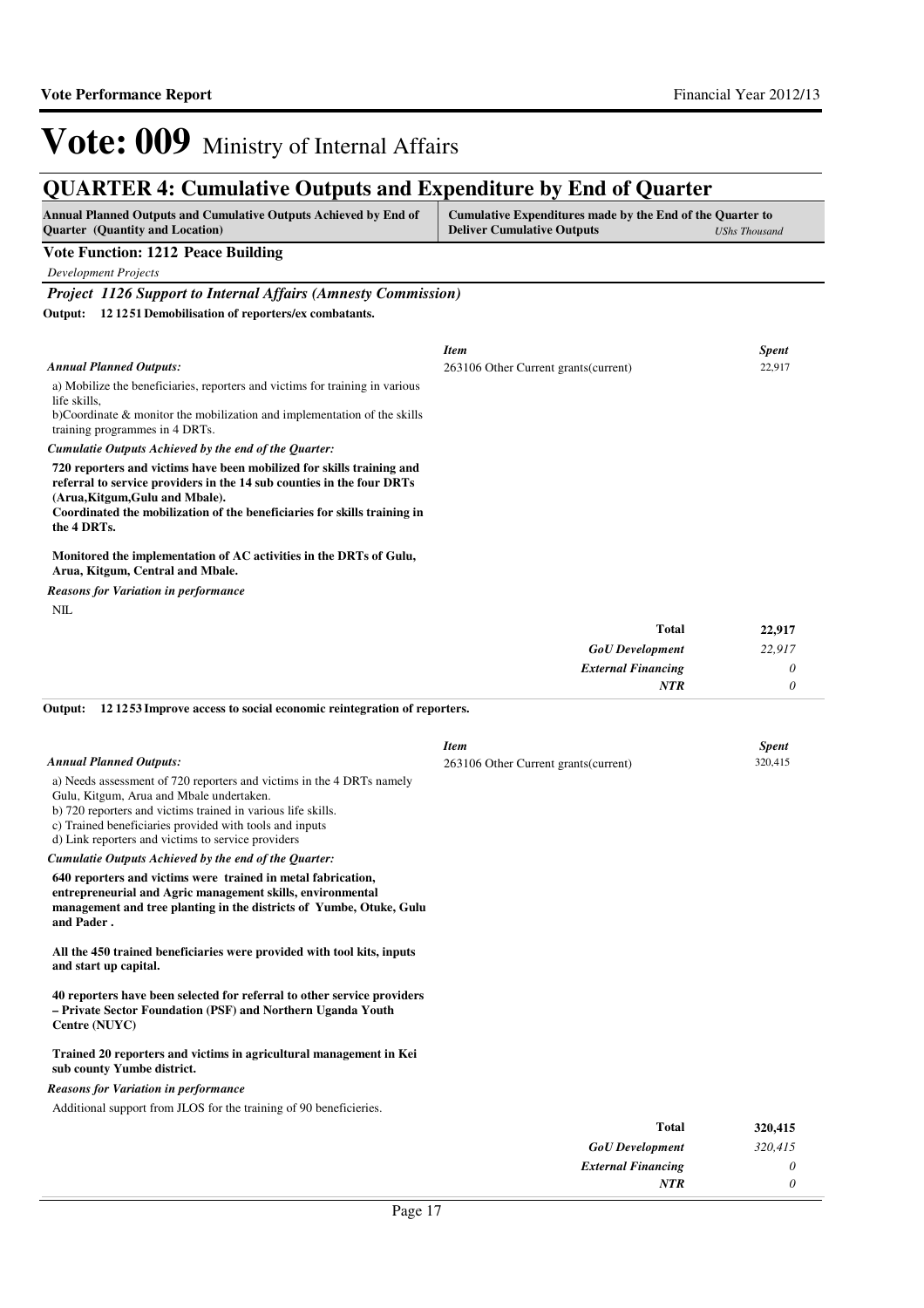## **QUARTER 4: Cumulative Outputs and Expenditure by End of Quarter**

| Annual Planned Outputs and Cumulative Outputs Achieved by End of | Cumulative Expenditures made by the End of the Quarter to |               |
|------------------------------------------------------------------|-----------------------------------------------------------|---------------|
| <b>Quarter</b> (Quantity and Location)                           | <b>Deliver Cumulative Outputs</b>                         | UShs Thousand |

**Vote Function: 1213 Forensic and General Scientific Services.**

*Recurrent Programmes*

*Programme 12 GAL - Office of the Director*

*Outputs Provided*

**12 1303 Coordination, Monitoring and Supervision Output:**

|                                                                      | <b>Item</b>                                              | <b>Spent</b> |
|----------------------------------------------------------------------|----------------------------------------------------------|--------------|
| <b>Annual Planned Outputs:</b>                                       | 211101 General Staff Salaries                            | 555,582      |
| 1. Staff capacity strengthened;                                      | 211103 Allowances                                        | 3,143        |
|                                                                      | 221003 Staff Training                                    | 11,329       |
| 2. Awareness of DGAL services created;                               | 221007 Books, Periodicals and Newspapers                 | 5,600        |
| 3. Supervision of DGAL operations undertaken;                        | 221008 Computer Supplies and IT Services                 | 4,000        |
|                                                                      | 221009 Welfare and Entertainment                         | 1,400        |
| 4. Scientific equipment calibrated and maintained.                   | 221011 Printing, Stationery, Photocopying and            | 3,500        |
| Cumulatie Outputs Achieved by the end of the Quarter:                | Binding                                                  |              |
| 1. Supervised the construction of Mbarara regional lab which is now  | 221012 Small Office Equipment                            | 2,000        |
| completed.                                                           | 222001 Telecommunications                                | 15,999       |
|                                                                      | 224001 Medical and Agricultural supplies                 | 39,037       |
| 2.5 staff underwent short term training in Dactylography, Ballistics | 224002 General Supply of Goods and Services              | 3,960        |
| and Drug trafficking                                                 | 227001 Travel Inland                                     | 2,100        |
| 3. One supervisory visit to Mbale Regional Lab to check on           | 227002 Travel Abroad                                     | 2,800        |
| performance                                                          | 227004 Fuel, Lubricants and Oils                         | 6,299        |
| <b>Reasons for Variation in performance</b>                          | 228002 Maintenance - Vehicles                            | 14,969       |
| Nil                                                                  | 228003 Maintenance Machinery, Equipment and<br>Furniture | 50,996       |
|                                                                      | Total                                                    | 722,713      |
|                                                                      | <b>Wage Recurrent</b>                                    | 555,582      |
|                                                                      | <b>Non Wage Recurrent</b>                                | 167,130      |
|                                                                      | <b>NTR</b>                                               | 0            |

### **12 1304 Support to Service Delivery in regional Laboratories Output:**

|                                                           | <b>Item</b>                                   | <b>Spent</b> |
|-----------------------------------------------------------|-----------------------------------------------|--------------|
| <b>Annual Planned Outputs:</b>                            | 211103 Allowances                             | 2,100        |
| 1. Regional Laboratory strengthened.                      | 221009 Welfare and Entertainment              | 1,050        |
| Cumulatie Outputs Achieved by the end of the Ouarter:     | 221011 Printing, Stationery, Photocopying and | 2,100        |
| 99 cases with 118 exhibits were received, none finalized. | Binding                                       |              |
|                                                           | 221012 Small Office Equipment                 | 2,000        |
| Drafted operational SOPs for all                          | 224001 Medical and Agricultural supplies      | 19.998       |
| divisions.                                                | 227001 Travel Inland                          | 2,100        |
| 40 cases with 199 exhibits concluded.                     | 227002 Travel Abroad                          | 1,400        |
|                                                           | 227004 Fuel, Lubricants and Oils              | 1,400        |
| 08 court sessions summoned but none attended.             |                                               |              |
|                                                           |                                               |              |

*Reasons for Variation in performance*

Zero release in Quarter 4

|   | $\sim$<br><b>Total</b>    | 32,147 |
|---|---------------------------|--------|
|   | <b>Wage Recurrent</b>     |        |
|   | <b>Non Wage Recurrent</b> | 32,147 |
|   | <b>NTR</b>                |        |
| _ |                           |        |

### *Programme 13 Criminalistics Services*

*Outputs Provided*

**Output: 12 1301 Forensic and General Scientific Services,**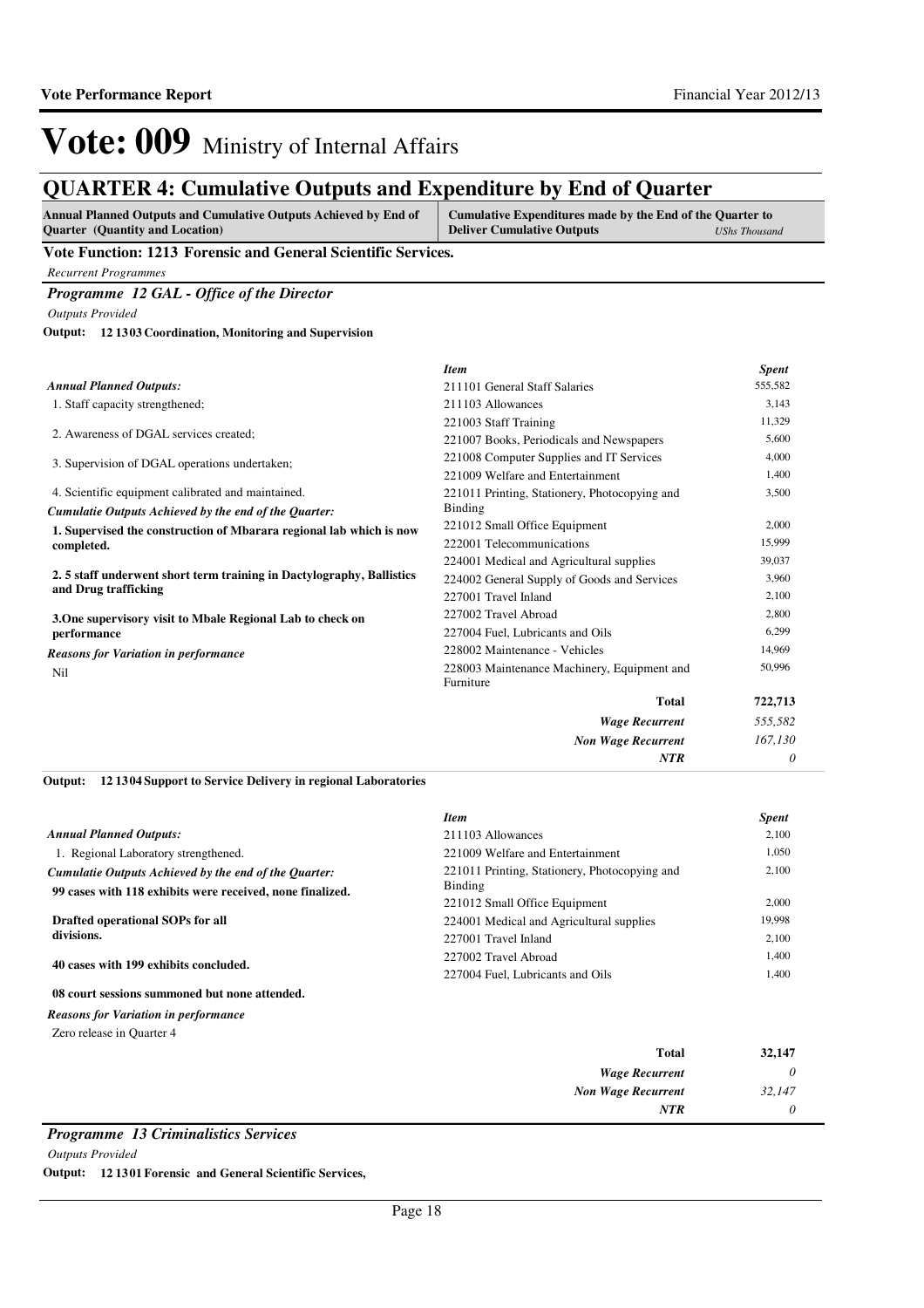## **QUARTER 4: Cumulative Outputs and Expenditure by End of Quarter**

| <b>Annual Planned Outputs and Cumulative Outputs Achieved by End of</b><br><b>Quarter</b> (Quantity and Location)  | Cumulative Expenditures made by the End of the Quarter to<br><b>Deliver Cumulative Outputs</b> | <b>UShs Thousand</b> |
|--------------------------------------------------------------------------------------------------------------------|------------------------------------------------------------------------------------------------|----------------------|
| Vote Function: 1213 Forensic and General Scientific Services.                                                      |                                                                                                |                      |
| <b>Recurrent Programmes</b>                                                                                        |                                                                                                |                      |
| <b>Programme 13 Criminalistics Services</b>                                                                        |                                                                                                |                      |
|                                                                                                                    | <b>Item</b>                                                                                    | <b>Spent</b>         |
| <b>Annual Planned Outputs:</b>                                                                                     | 211103 Allowances                                                                              | 6,859                |
| 1. Timely Forensic Investigations undertaken in administration of justice                                          | 221003 Staff Training                                                                          | 8,199                |
|                                                                                                                    | 221009 Welfare and Entertainment                                                               | 1.400                |
| 2. Poison Information Center established                                                                           | 221011 Printing, Stationery, Photocopying and                                                  | 2,800                |
| 3. Pilot National Criminal DNA databank rolled out                                                                 | Binding                                                                                        |                      |
| Cumulatie Outputs Achieved by the end of the Quarter:                                                              | 221012 Small Office Equipment                                                                  | 2,000                |
|                                                                                                                    | 224001 Medical and Agricultural supplies                                                       | 36,996               |
| 1. Average turn around time for forensic investigations increased from<br>90 days to 120 days.                     | 227001 Travel Inland                                                                           | 9,099                |
|                                                                                                                    | 227002 Travel Abroad                                                                           | 1,400                |
| 2.819 forensic cases examined and disposed off towards the<br>administration of justice.                           | 227004 Fuel, Lubricants and Oils                                                               | 1,400                |
| 3. Poison information aggregated for 2012                                                                          |                                                                                                |                      |
| 4. National task force to steer the debate on the national criminal<br>databank appointed by various stakeholders. |                                                                                                |                      |

### **5. Attended 01 Court sessions out of 32 summoned**

Insufficient release *Reasons for Variation in performance*

| Total                     | 70,153 |
|---------------------------|--------|
| <b>Wage Recurrent</b>     | 0      |
| <b>Non Wage Recurrent</b> | 70,153 |
| <b>NTR</b>                | 0      |

## *Programme 14 Quality and Chemical Verification Services*

*Outputs Provided*

**12 1302 Improved quality of samples and exhibits delivered. Output:**

|                                                                                                                         | <b>Item</b>                                              | <i>Spent</i> |
|-------------------------------------------------------------------------------------------------------------------------|----------------------------------------------------------|--------------|
| <b>Annual Planned Outputs:</b>                                                                                          | 211103 Allowances                                        | 2,112        |
| 1. Environmental and agricultural products sampled and tested.                                                          | 221009 Welfare and Entertainment                         | 1,050        |
| 2. Exposure assessment of pesticide residues and antibiotics in food                                                    | 221011 Printing, Stationery, Photocopying and<br>Binding | 4,900        |
| products undertaken                                                                                                     | 221012 Small Office Equipment                            | 2,000        |
| 3. Commercial products verified in an effort to protect Government revenue                                              | 224001 Medical and Agricultural supplies                 | 9.999        |
|                                                                                                                         | 227001 Travel Inland                                     | 2,100        |
| Cumulatie Outputs Achieved by the end of the Ouarter:                                                                   | 227002 Travel Abroad                                     | 1,400        |
| 1. Shs 31,735,000<br>was collected as NTR                                                                               | 227004 Fuel, Lubricants and Oils                         | 1,400        |
| 2.446 commercial and illicit products cases with 451 exhibits were<br>verified and reported for public health concerns. |                                                          |              |
|                                                                                                                         |                                                          |              |

**3. 248 Environmental and agricultural cases with 162 samples were analyzed and reported for public health concerns.**

**4. 2 Officers attended training in pesticide residue analysis and equipment maintenance in UK and India.**

**5. Two court sessions were attended to give expert opinion.**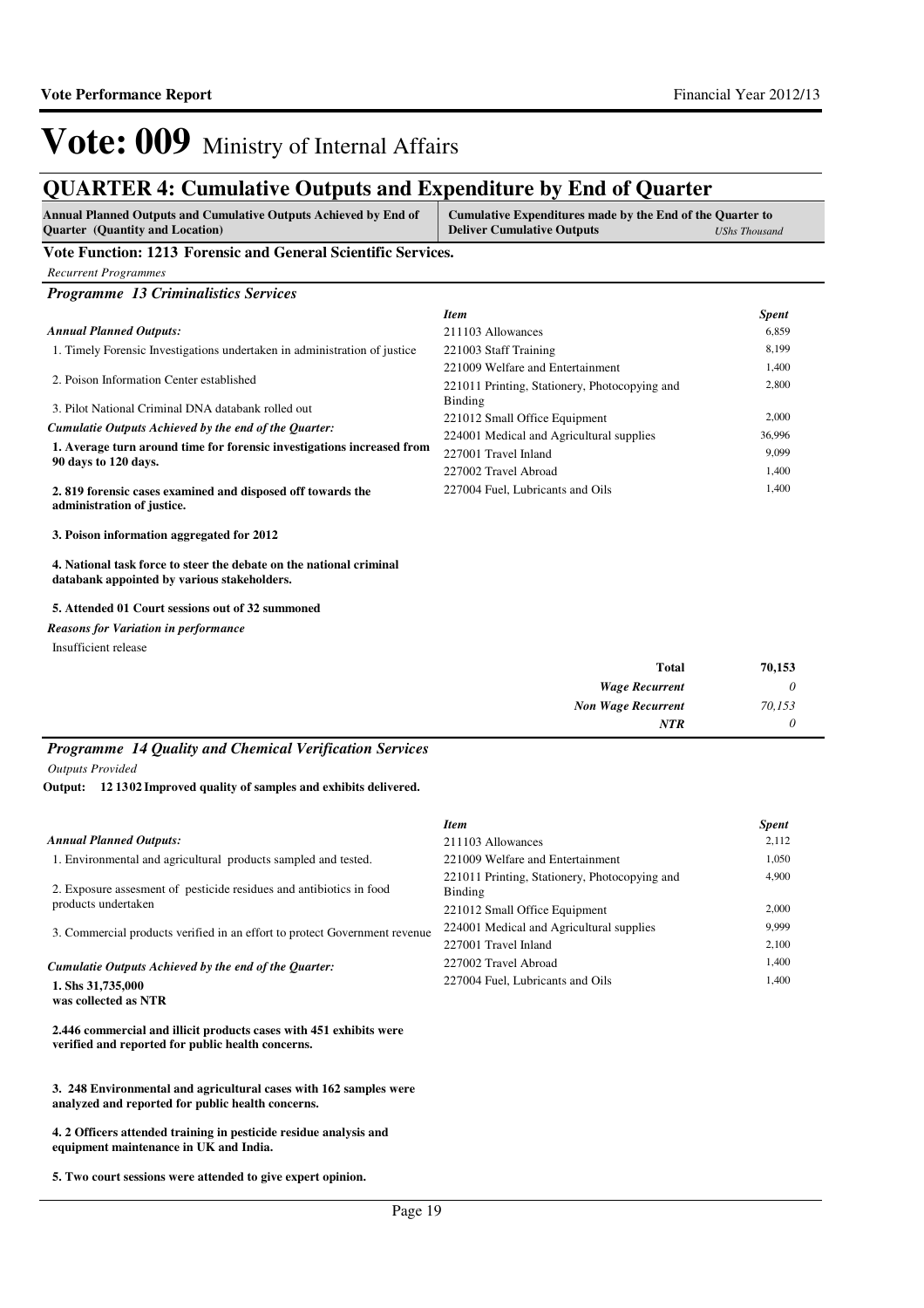## **QUARTER 4: Cumulative Outputs and Expenditure by End of Quarter**

| Vote Function: 1213 Forensic and General Scientific Services.<br><b>Recurrent Programmes</b><br>Programme 14 Quality and Chemical Verification Services<br><b>Reasons for Variation in performance</b><br>Inadquate release.<br><b>Total</b><br>24,960<br>$\theta$<br><b>Wage Recurrent</b><br><b>Non Wage Recurrent</b><br>24,960<br><b>NTR</b><br>$\theta$<br><b>Development Projects</b><br><b>Project 0066C Support to Internal Affairs (Government Chemist)</b><br><b>Capital Purchases</b><br>Output: 12 1372 Government Buildings and Administrative Infrastructure<br><b>Item</b><br>Spent<br><b>Annual Planned Outputs:</b><br>68,765<br>231001 Non-Residential Buildings<br>Continue remodeling of DGAL administrative block & Water laboratory.<br>Cumulatie Outputs Achieved by the end of the Quarter:<br><b>Remodeling works ongoing</b><br><b>Reasons for Variation in performance</b><br>No release in the quarter.<br><b>Total</b><br>68,765<br><b>GoU</b> Development<br>68,765<br><b>External Financing</b><br>0<br><b>NTR</b><br>$\theta$<br>12 1376 Purchase of Office and ICT Equipment, including Software<br>Output:<br><b>Item</b><br><b>Spent</b><br><b>Annual Planned Outputs:</b><br>34,667<br>231005 Machinery and Equipment<br>Laboratory Exhibit Handling and Tracking System operationalised<br>Cumulatie Outputs Achieved by the end of the Quarter:<br><b>Procured of wireless routers and UPS</b><br><b>Reasons for Variation in performance</b><br>None release of funds to complete the procurement processes.<br><b>Total</b><br>34,667<br>34,667<br><b>GoU</b> Development<br><b>External Financing</b><br>0<br>0<br><b>NTR</b><br>121378 Purchase of Office and Residential Furniture and Fittings<br><b>Item</b><br><b>Spent</b><br><b>Annual Planned Outputs:</b><br>7,778<br>231006 Furniture and Fixtures<br>1. Furnish Poision Information Center<br>Cumulatie Outputs Achieved by the end of the Quarter:<br>No release to complete the procurement of furniture<br><b>Reasons for Variation in performance</b><br>None release of funds in Q4<br><b>Total</b><br>7,778<br><b>GoU</b> Development<br>7,778 | Annual Planned Outputs and Cumulative Outputs Achieved by End of<br><b>Quarter</b> (Quantity and Location) | Cumulative Expenditures made by the End of the Quarter to<br><b>Deliver Cumulative Outputs</b> | <b>UShs Thousand</b> |
|----------------------------------------------------------------------------------------------------------------------------------------------------------------------------------------------------------------------------------------------------------------------------------------------------------------------------------------------------------------------------------------------------------------------------------------------------------------------------------------------------------------------------------------------------------------------------------------------------------------------------------------------------------------------------------------------------------------------------------------------------------------------------------------------------------------------------------------------------------------------------------------------------------------------------------------------------------------------------------------------------------------------------------------------------------------------------------------------------------------------------------------------------------------------------------------------------------------------------------------------------------------------------------------------------------------------------------------------------------------------------------------------------------------------------------------------------------------------------------------------------------------------------------------------------------------------------------------------------------------------------------------------------------------------------------------------------------------------------------------------------------------------------------------------------------------------------------------------------------------------------------------------------------------------------------------------------------------------------------------------------------------------------------------------------------------------------------------------------------------------------------------------------------|------------------------------------------------------------------------------------------------------------|------------------------------------------------------------------------------------------------|----------------------|
|                                                                                                                                                                                                                                                                                                                                                                                                                                                                                                                                                                                                                                                                                                                                                                                                                                                                                                                                                                                                                                                                                                                                                                                                                                                                                                                                                                                                                                                                                                                                                                                                                                                                                                                                                                                                                                                                                                                                                                                                                                                                                                                                                          |                                                                                                            |                                                                                                |                      |
|                                                                                                                                                                                                                                                                                                                                                                                                                                                                                                                                                                                                                                                                                                                                                                                                                                                                                                                                                                                                                                                                                                                                                                                                                                                                                                                                                                                                                                                                                                                                                                                                                                                                                                                                                                                                                                                                                                                                                                                                                                                                                                                                                          |                                                                                                            |                                                                                                |                      |
|                                                                                                                                                                                                                                                                                                                                                                                                                                                                                                                                                                                                                                                                                                                                                                                                                                                                                                                                                                                                                                                                                                                                                                                                                                                                                                                                                                                                                                                                                                                                                                                                                                                                                                                                                                                                                                                                                                                                                                                                                                                                                                                                                          |                                                                                                            |                                                                                                |                      |
|                                                                                                                                                                                                                                                                                                                                                                                                                                                                                                                                                                                                                                                                                                                                                                                                                                                                                                                                                                                                                                                                                                                                                                                                                                                                                                                                                                                                                                                                                                                                                                                                                                                                                                                                                                                                                                                                                                                                                                                                                                                                                                                                                          |                                                                                                            |                                                                                                |                      |
|                                                                                                                                                                                                                                                                                                                                                                                                                                                                                                                                                                                                                                                                                                                                                                                                                                                                                                                                                                                                                                                                                                                                                                                                                                                                                                                                                                                                                                                                                                                                                                                                                                                                                                                                                                                                                                                                                                                                                                                                                                                                                                                                                          |                                                                                                            |                                                                                                |                      |
|                                                                                                                                                                                                                                                                                                                                                                                                                                                                                                                                                                                                                                                                                                                                                                                                                                                                                                                                                                                                                                                                                                                                                                                                                                                                                                                                                                                                                                                                                                                                                                                                                                                                                                                                                                                                                                                                                                                                                                                                                                                                                                                                                          |                                                                                                            |                                                                                                |                      |
|                                                                                                                                                                                                                                                                                                                                                                                                                                                                                                                                                                                                                                                                                                                                                                                                                                                                                                                                                                                                                                                                                                                                                                                                                                                                                                                                                                                                                                                                                                                                                                                                                                                                                                                                                                                                                                                                                                                                                                                                                                                                                                                                                          |                                                                                                            |                                                                                                |                      |
|                                                                                                                                                                                                                                                                                                                                                                                                                                                                                                                                                                                                                                                                                                                                                                                                                                                                                                                                                                                                                                                                                                                                                                                                                                                                                                                                                                                                                                                                                                                                                                                                                                                                                                                                                                                                                                                                                                                                                                                                                                                                                                                                                          |                                                                                                            |                                                                                                |                      |
|                                                                                                                                                                                                                                                                                                                                                                                                                                                                                                                                                                                                                                                                                                                                                                                                                                                                                                                                                                                                                                                                                                                                                                                                                                                                                                                                                                                                                                                                                                                                                                                                                                                                                                                                                                                                                                                                                                                                                                                                                                                                                                                                                          |                                                                                                            |                                                                                                |                      |
|                                                                                                                                                                                                                                                                                                                                                                                                                                                                                                                                                                                                                                                                                                                                                                                                                                                                                                                                                                                                                                                                                                                                                                                                                                                                                                                                                                                                                                                                                                                                                                                                                                                                                                                                                                                                                                                                                                                                                                                                                                                                                                                                                          |                                                                                                            |                                                                                                |                      |
|                                                                                                                                                                                                                                                                                                                                                                                                                                                                                                                                                                                                                                                                                                                                                                                                                                                                                                                                                                                                                                                                                                                                                                                                                                                                                                                                                                                                                                                                                                                                                                                                                                                                                                                                                                                                                                                                                                                                                                                                                                                                                                                                                          |                                                                                                            |                                                                                                |                      |
|                                                                                                                                                                                                                                                                                                                                                                                                                                                                                                                                                                                                                                                                                                                                                                                                                                                                                                                                                                                                                                                                                                                                                                                                                                                                                                                                                                                                                                                                                                                                                                                                                                                                                                                                                                                                                                                                                                                                                                                                                                                                                                                                                          |                                                                                                            |                                                                                                |                      |
|                                                                                                                                                                                                                                                                                                                                                                                                                                                                                                                                                                                                                                                                                                                                                                                                                                                                                                                                                                                                                                                                                                                                                                                                                                                                                                                                                                                                                                                                                                                                                                                                                                                                                                                                                                                                                                                                                                                                                                                                                                                                                                                                                          |                                                                                                            |                                                                                                |                      |
|                                                                                                                                                                                                                                                                                                                                                                                                                                                                                                                                                                                                                                                                                                                                                                                                                                                                                                                                                                                                                                                                                                                                                                                                                                                                                                                                                                                                                                                                                                                                                                                                                                                                                                                                                                                                                                                                                                                                                                                                                                                                                                                                                          |                                                                                                            |                                                                                                |                      |
|                                                                                                                                                                                                                                                                                                                                                                                                                                                                                                                                                                                                                                                                                                                                                                                                                                                                                                                                                                                                                                                                                                                                                                                                                                                                                                                                                                                                                                                                                                                                                                                                                                                                                                                                                                                                                                                                                                                                                                                                                                                                                                                                                          |                                                                                                            |                                                                                                |                      |
|                                                                                                                                                                                                                                                                                                                                                                                                                                                                                                                                                                                                                                                                                                                                                                                                                                                                                                                                                                                                                                                                                                                                                                                                                                                                                                                                                                                                                                                                                                                                                                                                                                                                                                                                                                                                                                                                                                                                                                                                                                                                                                                                                          |                                                                                                            |                                                                                                |                      |
|                                                                                                                                                                                                                                                                                                                                                                                                                                                                                                                                                                                                                                                                                                                                                                                                                                                                                                                                                                                                                                                                                                                                                                                                                                                                                                                                                                                                                                                                                                                                                                                                                                                                                                                                                                                                                                                                                                                                                                                                                                                                                                                                                          |                                                                                                            |                                                                                                |                      |
|                                                                                                                                                                                                                                                                                                                                                                                                                                                                                                                                                                                                                                                                                                                                                                                                                                                                                                                                                                                                                                                                                                                                                                                                                                                                                                                                                                                                                                                                                                                                                                                                                                                                                                                                                                                                                                                                                                                                                                                                                                                                                                                                                          |                                                                                                            |                                                                                                |                      |
|                                                                                                                                                                                                                                                                                                                                                                                                                                                                                                                                                                                                                                                                                                                                                                                                                                                                                                                                                                                                                                                                                                                                                                                                                                                                                                                                                                                                                                                                                                                                                                                                                                                                                                                                                                                                                                                                                                                                                                                                                                                                                                                                                          |                                                                                                            |                                                                                                |                      |
|                                                                                                                                                                                                                                                                                                                                                                                                                                                                                                                                                                                                                                                                                                                                                                                                                                                                                                                                                                                                                                                                                                                                                                                                                                                                                                                                                                                                                                                                                                                                                                                                                                                                                                                                                                                                                                                                                                                                                                                                                                                                                                                                                          |                                                                                                            |                                                                                                |                      |
|                                                                                                                                                                                                                                                                                                                                                                                                                                                                                                                                                                                                                                                                                                                                                                                                                                                                                                                                                                                                                                                                                                                                                                                                                                                                                                                                                                                                                                                                                                                                                                                                                                                                                                                                                                                                                                                                                                                                                                                                                                                                                                                                                          |                                                                                                            |                                                                                                |                      |
|                                                                                                                                                                                                                                                                                                                                                                                                                                                                                                                                                                                                                                                                                                                                                                                                                                                                                                                                                                                                                                                                                                                                                                                                                                                                                                                                                                                                                                                                                                                                                                                                                                                                                                                                                                                                                                                                                                                                                                                                                                                                                                                                                          |                                                                                                            |                                                                                                |                      |
|                                                                                                                                                                                                                                                                                                                                                                                                                                                                                                                                                                                                                                                                                                                                                                                                                                                                                                                                                                                                                                                                                                                                                                                                                                                                                                                                                                                                                                                                                                                                                                                                                                                                                                                                                                                                                                                                                                                                                                                                                                                                                                                                                          |                                                                                                            |                                                                                                |                      |
|                                                                                                                                                                                                                                                                                                                                                                                                                                                                                                                                                                                                                                                                                                                                                                                                                                                                                                                                                                                                                                                                                                                                                                                                                                                                                                                                                                                                                                                                                                                                                                                                                                                                                                                                                                                                                                                                                                                                                                                                                                                                                                                                                          |                                                                                                            |                                                                                                |                      |
|                                                                                                                                                                                                                                                                                                                                                                                                                                                                                                                                                                                                                                                                                                                                                                                                                                                                                                                                                                                                                                                                                                                                                                                                                                                                                                                                                                                                                                                                                                                                                                                                                                                                                                                                                                                                                                                                                                                                                                                                                                                                                                                                                          |                                                                                                            |                                                                                                |                      |
|                                                                                                                                                                                                                                                                                                                                                                                                                                                                                                                                                                                                                                                                                                                                                                                                                                                                                                                                                                                                                                                                                                                                                                                                                                                                                                                                                                                                                                                                                                                                                                                                                                                                                                                                                                                                                                                                                                                                                                                                                                                                                                                                                          |                                                                                                            |                                                                                                |                      |
|                                                                                                                                                                                                                                                                                                                                                                                                                                                                                                                                                                                                                                                                                                                                                                                                                                                                                                                                                                                                                                                                                                                                                                                                                                                                                                                                                                                                                                                                                                                                                                                                                                                                                                                                                                                                                                                                                                                                                                                                                                                                                                                                                          |                                                                                                            |                                                                                                |                      |
|                                                                                                                                                                                                                                                                                                                                                                                                                                                                                                                                                                                                                                                                                                                                                                                                                                                                                                                                                                                                                                                                                                                                                                                                                                                                                                                                                                                                                                                                                                                                                                                                                                                                                                                                                                                                                                                                                                                                                                                                                                                                                                                                                          |                                                                                                            |                                                                                                |                      |
|                                                                                                                                                                                                                                                                                                                                                                                                                                                                                                                                                                                                                                                                                                                                                                                                                                                                                                                                                                                                                                                                                                                                                                                                                                                                                                                                                                                                                                                                                                                                                                                                                                                                                                                                                                                                                                                                                                                                                                                                                                                                                                                                                          |                                                                                                            |                                                                                                |                      |
|                                                                                                                                                                                                                                                                                                                                                                                                                                                                                                                                                                                                                                                                                                                                                                                                                                                                                                                                                                                                                                                                                                                                                                                                                                                                                                                                                                                                                                                                                                                                                                                                                                                                                                                                                                                                                                                                                                                                                                                                                                                                                                                                                          |                                                                                                            |                                                                                                |                      |
|                                                                                                                                                                                                                                                                                                                                                                                                                                                                                                                                                                                                                                                                                                                                                                                                                                                                                                                                                                                                                                                                                                                                                                                                                                                                                                                                                                                                                                                                                                                                                                                                                                                                                                                                                                                                                                                                                                                                                                                                                                                                                                                                                          |                                                                                                            |                                                                                                |                      |
|                                                                                                                                                                                                                                                                                                                                                                                                                                                                                                                                                                                                                                                                                                                                                                                                                                                                                                                                                                                                                                                                                                                                                                                                                                                                                                                                                                                                                                                                                                                                                                                                                                                                                                                                                                                                                                                                                                                                                                                                                                                                                                                                                          |                                                                                                            |                                                                                                |                      |
|                                                                                                                                                                                                                                                                                                                                                                                                                                                                                                                                                                                                                                                                                                                                                                                                                                                                                                                                                                                                                                                                                                                                                                                                                                                                                                                                                                                                                                                                                                                                                                                                                                                                                                                                                                                                                                                                                                                                                                                                                                                                                                                                                          |                                                                                                            |                                                                                                |                      |
|                                                                                                                                                                                                                                                                                                                                                                                                                                                                                                                                                                                                                                                                                                                                                                                                                                                                                                                                                                                                                                                                                                                                                                                                                                                                                                                                                                                                                                                                                                                                                                                                                                                                                                                                                                                                                                                                                                                                                                                                                                                                                                                                                          |                                                                                                            |                                                                                                |                      |
|                                                                                                                                                                                                                                                                                                                                                                                                                                                                                                                                                                                                                                                                                                                                                                                                                                                                                                                                                                                                                                                                                                                                                                                                                                                                                                                                                                                                                                                                                                                                                                                                                                                                                                                                                                                                                                                                                                                                                                                                                                                                                                                                                          |                                                                                                            |                                                                                                |                      |
|                                                                                                                                                                                                                                                                                                                                                                                                                                                                                                                                                                                                                                                                                                                                                                                                                                                                                                                                                                                                                                                                                                                                                                                                                                                                                                                                                                                                                                                                                                                                                                                                                                                                                                                                                                                                                                                                                                                                                                                                                                                                                                                                                          |                                                                                                            |                                                                                                |                      |
|                                                                                                                                                                                                                                                                                                                                                                                                                                                                                                                                                                                                                                                                                                                                                                                                                                                                                                                                                                                                                                                                                                                                                                                                                                                                                                                                                                                                                                                                                                                                                                                                                                                                                                                                                                                                                                                                                                                                                                                                                                                                                                                                                          | Output:                                                                                                    |                                                                                                |                      |
|                                                                                                                                                                                                                                                                                                                                                                                                                                                                                                                                                                                                                                                                                                                                                                                                                                                                                                                                                                                                                                                                                                                                                                                                                                                                                                                                                                                                                                                                                                                                                                                                                                                                                                                                                                                                                                                                                                                                                                                                                                                                                                                                                          |                                                                                                            |                                                                                                |                      |
|                                                                                                                                                                                                                                                                                                                                                                                                                                                                                                                                                                                                                                                                                                                                                                                                                                                                                                                                                                                                                                                                                                                                                                                                                                                                                                                                                                                                                                                                                                                                                                                                                                                                                                                                                                                                                                                                                                                                                                                                                                                                                                                                                          |                                                                                                            |                                                                                                |                      |
|                                                                                                                                                                                                                                                                                                                                                                                                                                                                                                                                                                                                                                                                                                                                                                                                                                                                                                                                                                                                                                                                                                                                                                                                                                                                                                                                                                                                                                                                                                                                                                                                                                                                                                                                                                                                                                                                                                                                                                                                                                                                                                                                                          |                                                                                                            |                                                                                                |                      |
|                                                                                                                                                                                                                                                                                                                                                                                                                                                                                                                                                                                                                                                                                                                                                                                                                                                                                                                                                                                                                                                                                                                                                                                                                                                                                                                                                                                                                                                                                                                                                                                                                                                                                                                                                                                                                                                                                                                                                                                                                                                                                                                                                          |                                                                                                            |                                                                                                |                      |
|                                                                                                                                                                                                                                                                                                                                                                                                                                                                                                                                                                                                                                                                                                                                                                                                                                                                                                                                                                                                                                                                                                                                                                                                                                                                                                                                                                                                                                                                                                                                                                                                                                                                                                                                                                                                                                                                                                                                                                                                                                                                                                                                                          |                                                                                                            |                                                                                                |                      |
|                                                                                                                                                                                                                                                                                                                                                                                                                                                                                                                                                                                                                                                                                                                                                                                                                                                                                                                                                                                                                                                                                                                                                                                                                                                                                                                                                                                                                                                                                                                                                                                                                                                                                                                                                                                                                                                                                                                                                                                                                                                                                                                                                          |                                                                                                            |                                                                                                |                      |
|                                                                                                                                                                                                                                                                                                                                                                                                                                                                                                                                                                                                                                                                                                                                                                                                                                                                                                                                                                                                                                                                                                                                                                                                                                                                                                                                                                                                                                                                                                                                                                                                                                                                                                                                                                                                                                                                                                                                                                                                                                                                                                                                                          |                                                                                                            |                                                                                                |                      |
|                                                                                                                                                                                                                                                                                                                                                                                                                                                                                                                                                                                                                                                                                                                                                                                                                                                                                                                                                                                                                                                                                                                                                                                                                                                                                                                                                                                                                                                                                                                                                                                                                                                                                                                                                                                                                                                                                                                                                                                                                                                                                                                                                          |                                                                                                            |                                                                                                |                      |
|                                                                                                                                                                                                                                                                                                                                                                                                                                                                                                                                                                                                                                                                                                                                                                                                                                                                                                                                                                                                                                                                                                                                                                                                                                                                                                                                                                                                                                                                                                                                                                                                                                                                                                                                                                                                                                                                                                                                                                                                                                                                                                                                                          |                                                                                                            |                                                                                                |                      |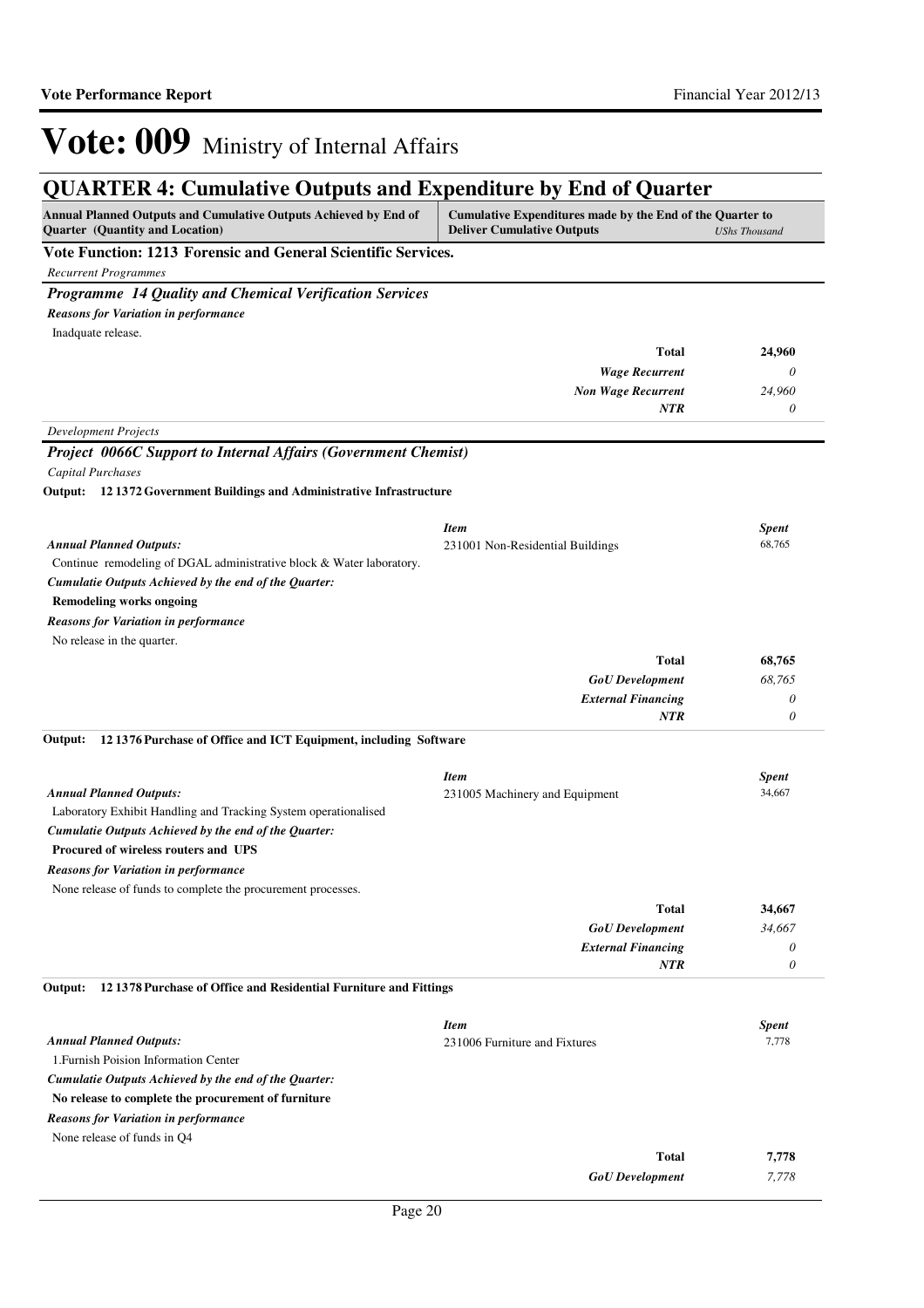## **QUARTER 4: Cumulative Outputs and Expenditure by End of Quarter**

| Annual Planned Outputs and Cumulative Outputs Achieved by End of<br>Quarter (Quantity and Location)       | Cumulative Expenditures made by the End of the Quarter to<br><b>Deliver Cumulative Outputs</b> | <b>UShs Thousand</b> |
|-----------------------------------------------------------------------------------------------------------|------------------------------------------------------------------------------------------------|----------------------|
| Vote Function: 1213 Forensic and General Scientific Services.                                             |                                                                                                |                      |
| <b>Development Projects</b>                                                                               |                                                                                                |                      |
| Project 0066C Support to Internal Affairs (Government Chemist)                                            |                                                                                                |                      |
|                                                                                                           | <b>External Financing</b>                                                                      | 0                    |
|                                                                                                           | <b>NTR</b>                                                                                     | 0                    |
| <b>Outputs Provided</b>                                                                                   |                                                                                                |                      |
| Output: 12 1302 Improved quality of samples and exhibits delivered.                                       |                                                                                                |                      |
|                                                                                                           |                                                                                                |                      |
|                                                                                                           | <b>Item</b>                                                                                    | <b>Spent</b>         |
| <b>Annual Planned Outputs:</b>                                                                            | 224001 Medical and Agricultural supplies                                                       | 58,892               |
| 1. Support accreditation of Quality Management System in Pesticide<br>Residue & DNA Laboratories.         | 225001 Consultancy Services- Short-term                                                        | 1,667                |
| Cumulatie Outputs Achieved by the end of the Quarter:                                                     |                                                                                                |                      |
| Procured 7 air conditioners for pesticide residue laboratory,<br><b>Toxicology and DNA laboratories</b>   |                                                                                                |                      |
| Successfully participated in EAC and NAM Proficiency Testing (PT)<br>Schemes.                             |                                                                                                |                      |
| Consultant hired, report on required civil works, GAP analysis and<br>inventory of requirements in place. |                                                                                                |                      |
| <b>Reasons for Variation in performance</b>                                                               |                                                                                                |                      |
| No release in the quarter.                                                                                |                                                                                                |                      |
|                                                                                                           | Total                                                                                          | 60,559               |
|                                                                                                           | <b>GoU</b> Development                                                                         | 60,559               |
|                                                                                                           | <b>External Financing</b>                                                                      | 0                    |
|                                                                                                           | <b>NTR</b>                                                                                     | 0                    |
| <b>Vote Function: 1214 Community Service</b>                                                              |                                                                                                |                      |
| <b>Recurrent Programmes</b>                                                                               |                                                                                                |                      |
| Programme 04 Community Service                                                                            |                                                                                                |                      |
| <b>Outputs Funded</b>                                                                                     |                                                                                                |                      |
| <b>Output:</b> 12 1451 Community Service Facilitation                                                     |                                                                                                |                      |
|                                                                                                           |                                                                                                |                      |
| <b>Annual Planned Outputs:</b>                                                                            | <b>Item</b><br>263104 Transfers to other gov't units (current)                                 | Spent<br>68,870      |
| Support 45 District Community Service Committees in the different<br>regions.                             |                                                                                                |                      |
| Cumulatie Outputs Achieved by the end of the Quarter:                                                     |                                                                                                |                      |
| 11 districts supported for planning committee meeting, CS forms and<br>monitoring.                        |                                                                                                |                      |
| <b>Reasons for Variation in performance</b>                                                               |                                                                                                |                      |
| Inadquate release.                                                                                        |                                                                                                |                      |
|                                                                                                           | Total                                                                                          | 68,870               |
|                                                                                                           | <b>Wage Recurrent</b>                                                                          | 0                    |
|                                                                                                           | <b>Non Wage Recurrent</b>                                                                      | 68,870               |
|                                                                                                           | NTR                                                                                            | 0                    |

*Outputs Provided*

**Output: 12 1401 Improved Community Service Orders.**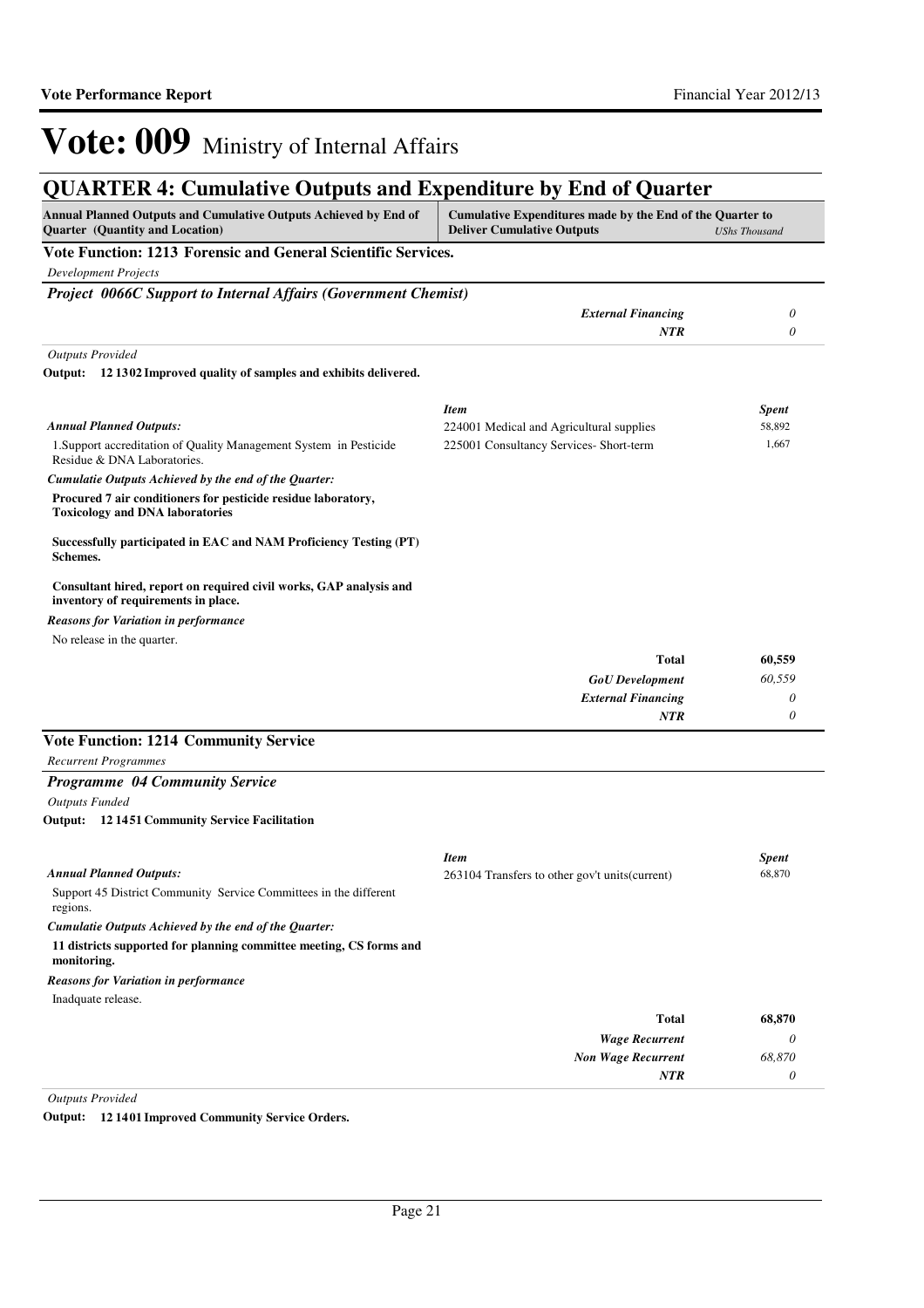*Item Spent*

# Vote: 009 Ministry of Internal Affairs

## **QUARTER 4: Cumulative Outputs and Expenditure by End of Quarter**

| <b>Annual Planned Outputs and Cumulative Outputs Achieved by End of</b> | Cumulative Expenditures made by the End of the Quarter to |               |
|-------------------------------------------------------------------------|-----------------------------------------------------------|---------------|
| <b>Quarter</b> (Quantity and Location)                                  | <b>Deliver Cumulative Outputs</b>                         | UShs Thousand |
| $V_{\alpha}$ ta Europten 1914 Cemmutu Cendee                            |                                                           |               |

#### **Vote Function: 1214 Community Service**

*Recurrent Programmes*

## *Programme 04 Community Service*

#### *Annual Planned Outputs:*

| Annual Planned Outputs:                                                              | 211101 General Staff Salaries                            | 150,238 |
|--------------------------------------------------------------------------------------|----------------------------------------------------------|---------|
| -Supervision and management of 8000 CS orders issued by Magistrates                  | 211103 Allowances                                        | 24,820  |
| and Local Council Courts countrywide.                                                | 221001 Advertising and Public Relations                  | 269     |
| -Commence development of the National Policy on Community Service.                   | 221003 Staff Training                                    | 19,998  |
| -Best practices on Community Service adopted and applied.                            | 221006 Commissions and Related Charges                   | 2,000   |
| Cumulatie Outputs Achieved by the end of the Quarter:                                | 221007 Books, Periodicals and Newspapers                 | 2,130   |
| 1. Managed and supervised 8583 orders issued.                                        | 221009 Welfare and Entertainment                         | 5,600   |
| 2. One inter district visit held in Central region for adoption of best<br>practices | 221011 Printing, Stationery, Photocopying and<br>Binding | 3,500   |
|                                                                                      | 221012 Small Office Equipment                            | 5,000   |
| 3. 2 internal consultative meetings on policy development held                       | 222001 Telecommunications                                | 7,500   |
| <b>Reasons for Variation in performance</b>                                          | 227001 Travel Inland                                     | 27,998  |
| N/A                                                                                  | 227002 Travel Abroad                                     | 16,799  |
|                                                                                      | 227004 Fuel, Lubricants and Oils                         | 13,999  |
|                                                                                      | 228002 Maintenance - Vehicles                            | 14,556  |
|                                                                                      | 228003 Maintenance Machinery, Equipment and              | 3,000   |
|                                                                                      | Furniture                                                |         |
|                                                                                      | <b>Total</b>                                             | 297,403 |
|                                                                                      | <b>Wage Recurrent</b>                                    | 150,238 |
|                                                                                      | <b>Non Wage Recurrent</b>                                | 147,166 |
|                                                                                      | <b>NTR</b>                                               | 0       |

#### **12 1402 Improve Stakeholder Capacity Output:**

|                                                                         | <b>Item</b>                                              | <b>Spent</b> |
|-------------------------------------------------------------------------|----------------------------------------------------------|--------------|
| <b>Annual Planned Outputs:</b>                                          | 211103 Allowances                                        | 7.901        |
| -Improved programme management and performance.                         | 221001 Advertising and Public Relations                  | 671          |
| -Awareness raising on community service implementation in five regions. | 221002 Workshops and Seminars                            | 3.500        |
| -Staff trained                                                          | 221003 Staff Training                                    | 14.999       |
| Cumulatie Outputs Achieved by the end of the Ouarter:                   | 221011 Printing, Stationery, Photocopying and<br>Binding | 3,500        |
| 1.578 placement supervisors trained in the North for improved           | 227001 Travel Inland                                     | 3.500        |
| program performance                                                     | 227002 Travel Abroad                                     | 6.356        |

**2. Line support provided to 120 persons (52 persons in Eastern, 5 in North, 13 persons in Central and 50 persons in Western regions )(supervisors, volunteers, court clerks, peer support persons and police Officers)**

**3. 29 Radio talk shows conducted in Northern Uganda (Rupiny fm, Radio King, Mega Fm in Gulu district, Arua One Fm and Lira fm and Rhino fm in Lira District) UBC Radio, Kingdom Fm, Kampala District and Dunamis Fm and Mukono District, King FM in the North, Radio Mbale, Baba and NBS Radio in the East, Voice of life and Arua One Fm in West Nile sub-region and three television talk show on UBC TV and channel 44 for awareness raising.**

**4. 1761 posters distributed (225 in western, 338 in Eastern, 417 in Central region, 555 in North and 226 in Kampala.**

**5. 145 offender jackets distributed (40 in Central, 39 in the North and 21 in West**

### **6. 2120 brochures distributed**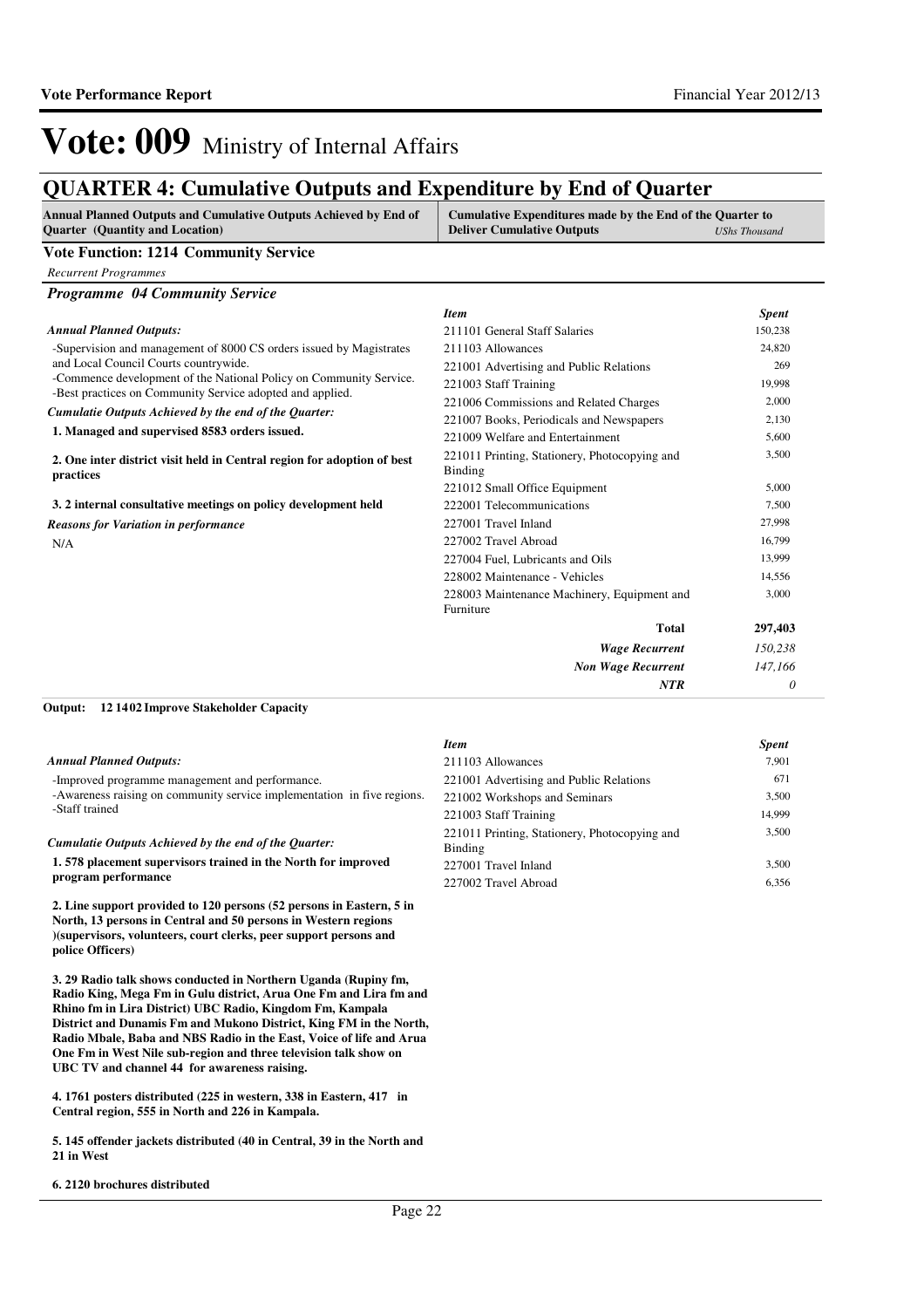## **QUARTER 4: Cumulative Outputs and Expenditure by End of Quarter**

| <b>Annual Planned Outputs and Cumulative Outputs Achieved by End of</b> | Cumulative Expenditures made by the End of the Quarter to |               |
|-------------------------------------------------------------------------|-----------------------------------------------------------|---------------|
| <b>Quarter</b> (Quantity and Location)                                  | <b>Deliver Cumulative Outputs</b>                         | UShs Thousand |

### **Vote Function: 1214 Community Service**

*Recurrent Programmes*

### *Programme 04 Community Service*

**7. 110 cadet CID officers trained provided with line support/training**

**8. 09 staff participated in a bench marking exercise on best correctional practices in Africa.**

**9. Trained one staff in monitoring and evaluation at Uganda Management Institute, one staff in leadership and change management in South Africa.**

### **10. 40 Magistrates trained on community service implementation.**

*Reasons for Variation in performance*

Nil

| 40,426 |
|--------|
|        |
| 40,426 |
|        |
|        |

#### **12 1403 Effective Monitoring and supervision Output:**

|                                                                                                        | <b>Item</b>                                              | <b>Spent</b> |
|--------------------------------------------------------------------------------------------------------|----------------------------------------------------------|--------------|
| <b>Annual Planned Outputs:</b>                                                                         | 211103 Allowances                                        | 9,099        |
| -Increased supervision & monitoring of CS offenders across the country.                                | 221002 Workshops and Seminars                            | 3,500        |
| -Rehabilitation and counselling of 5000 offenders<br>-Reduced rates of recidivism and abscondment.     | 221011 Printing, Stationery, Photocopying and<br>Binding | 3,500        |
| Cumulatie Outputs Achieved by the end of the Ouarter:                                                  | 227001 Travel Inland                                     | 10,200       |
| 1. Monitored implementation of community service activities in all the<br>four regions of the country. | 227004 Fuel, Lubricants and Oils                         | 9,255        |
| 2.588 home visits made for follow up of offenders                                                      |                                                          |              |
| 3. 828 offenders counseled for complete rehabilitation.                                                |                                                          |              |
| 4.44 re-arrests made in Lira, Kiruhura, Kampala, Iganga, Busia,<br>Luwero, Kayunga and Rakai.          |                                                          |              |

**5. National Community Service Committees monitored in 7 districts**

#### **6. 47 reconciliatory meetings held and 07 community dialogue meetings held**

### **7. 66 peer support persons identified.**

### *Reasons for Variation in performance*

N/A

| 35,553   | <b>Total</b>              |
|----------|---------------------------|
| $\theta$ | <b>Wage Recurrent</b>     |
| 35,553   | <b>Non Wage Recurrent</b> |
| 0        | NTR                       |

### **Vote Function: 1215 NGO Registration and Monitoring.**

*Recurrent Programmes*

*Programme 10 NGO Board Outputs Provided* **Output: 12 1501 NGOs Registered.**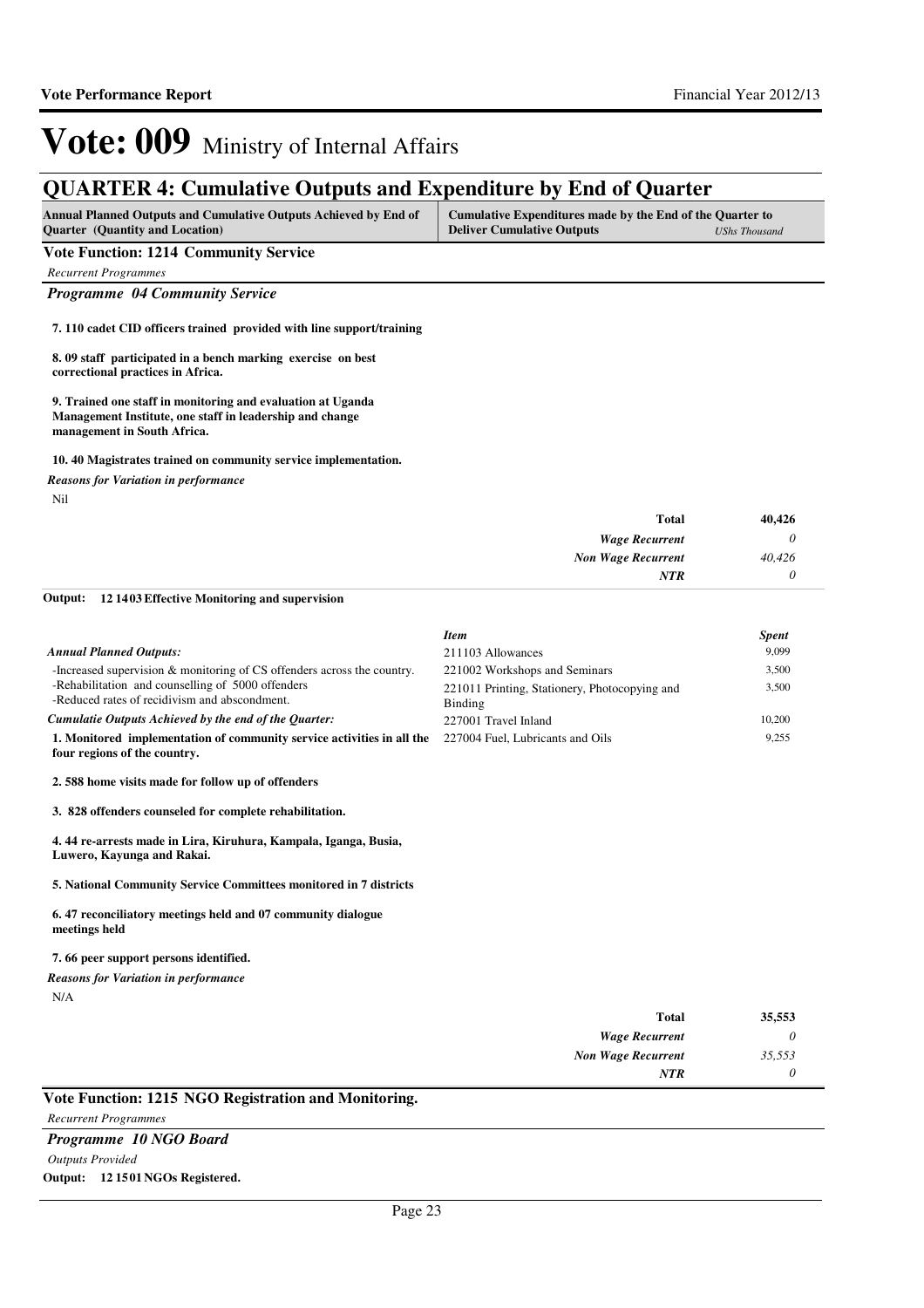## **QUARTER 4: Cumulative Outputs and Expenditure by End of Quarter**

| <b>Annual Planned Outputs and Cumulative Outputs Achieved by End of</b><br><b>Quarter</b> (Quantity and Location)                                                                                                                                                                                                                  | Cumulative Expenditures made by the End of the Quarter to<br><b>Deliver Cumulative Outputs</b> | UShs Thousand |
|------------------------------------------------------------------------------------------------------------------------------------------------------------------------------------------------------------------------------------------------------------------------------------------------------------------------------------|------------------------------------------------------------------------------------------------|---------------|
| $\mathbf{V}$ $\mathbf{E}$ $\mathbf{V}$ $\mathbf{V}$ $\mathbf{A}$ $\mathbf{A}$ $\mathbf{F}$ $\mathbf{N}$ $\mathbf{A}$ $\mathbf{D}$ $\mathbf{V}$ $\mathbf{V}$ $\mathbf{V}$ $\mathbf{V}$ $\mathbf{V}$ $\mathbf{V}$ $\mathbf{V}$ $\mathbf{V}$ $\mathbf{V}$ $\mathbf{V}$ $\mathbf{V}$ $\mathbf{V}$ $\mathbf{V}$ $\mathbf{V}$ $\mathbf{$ |                                                                                                |               |

### **Vote Function: 1215 NGO Registration and Monitoring.**

*Recurrent Programmes*

### *Programme 10 NGO Board*

|                                                                                                                         | <b>Item</b>                                              | <b>Spent</b> |
|-------------------------------------------------------------------------------------------------------------------------|----------------------------------------------------------|--------------|
| <b>Annual Planned Outputs:</b>                                                                                          | 211101 General Staff Salaries                            | 94,430       |
| -Timely registration and renewal of NGO permits so as to legalize their                                                 | 211103 Allowances                                        | 8.890        |
| operations.                                                                                                             | 221001 Advertising and Public Relations                  | 5,800        |
| -Update data base of all registered NGOs.                                                                               | 221003 Staff Training                                    | 9,999        |
| Cumulatie Outputs Achieved by the end of the Quarter:                                                                   | 221006 Commissions and Related Charges                   | 17,999       |
| 1.535 new NGOs registered                                                                                               | 221008 Computer Supplies and IT Services                 | 16,607       |
| 2.555 NGO permits renewed<br>3.416 NGOs entered into the data base                                                      | 221009 Welfare and Entertainment                         | 4,760        |
| 4. Procured 4000 new incorporation certificates and 4000 permits.<br>5. Held 12 board meetings towards approval of NGOs | 221011 Printing, Stationery, Photocopying and<br>Binding | 18,408       |
| <b>Reasons for Variation in performance</b>                                                                             | 221012 Small Office Equipment                            | 1,200        |
| Nil                                                                                                                     | 222001 Telecommunications                                | 2,850        |
|                                                                                                                         | 222002 Postage and Courier                               | 1,200        |
|                                                                                                                         | 227001 Travel Inland                                     | 2,520        |
|                                                                                                                         | 227004 Fuel, Lubricants and Oils                         | 1.680        |
|                                                                                                                         | 228002 Maintenance - Vehicles                            | 7,199        |
|                                                                                                                         | Total                                                    | 193,542      |
|                                                                                                                         | <b>Wage Recurrent</b>                                    | 94,430       |
|                                                                                                                         | <b>Non Wage Recurrent</b>                                | 99,112       |
|                                                                                                                         | <b>NTR</b>                                               | 0            |

### **12 1502 NGOs Monitored. Output:**

|                                                                                                                                                    | <b>Item</b>                            | <b>Spent</b> |
|----------------------------------------------------------------------------------------------------------------------------------------------------|----------------------------------------|--------------|
| <b>Annual Planned Outputs:</b>                                                                                                                     | 211103 Allowances                      | 4.207        |
| -Monitor 400 selected NGOs for compliance with terms and conditions of                                                                             | 221002 Workshops and Seminars          | 15,847       |
| their permits and the NGO laws.                                                                                                                    | 221006 Commissions and Related Charges | 13,000       |
| -Map 10,000 NGOs operating in the country.                                                                                                         | 227001 Travel Inland                   | 6,931        |
| Cumulatie Outputs Achieved by the end of the Ouarter:                                                                                              | 227002 Travel Abroad                   | 1,400        |
| Carried out desk monitoring of 5710 NGOs.                                                                                                          | 227004 Fuel. Lubricants and Oils       | 2,800        |
| Carried out field monitoring of 174 NGOs in the districts of Kasese,<br>Pader, Hoima, Masindi, Kayunga, Kampala, Wakiso, Kumi, Mbale<br>and Soroti | 228002 Maintenance - Vehicles          | 3.600        |

**Carried out desk mapping of 9,927 NGOs according to those active, semi-active and inactive.**

**Conducted one special visit to Kasese district to address the legality issues of specific NGOs.**

## *Reasons for Variation in performance*

Nil

| <b>Total</b>              | 47,784 |
|---------------------------|--------|
| <b>Wage Recurrent</b>     |        |
| <b>Non Wage Recurrent</b> | 47,784 |
| <b>NTR</b>                |        |

### **Output: 12 1503 NGOs Regulated.**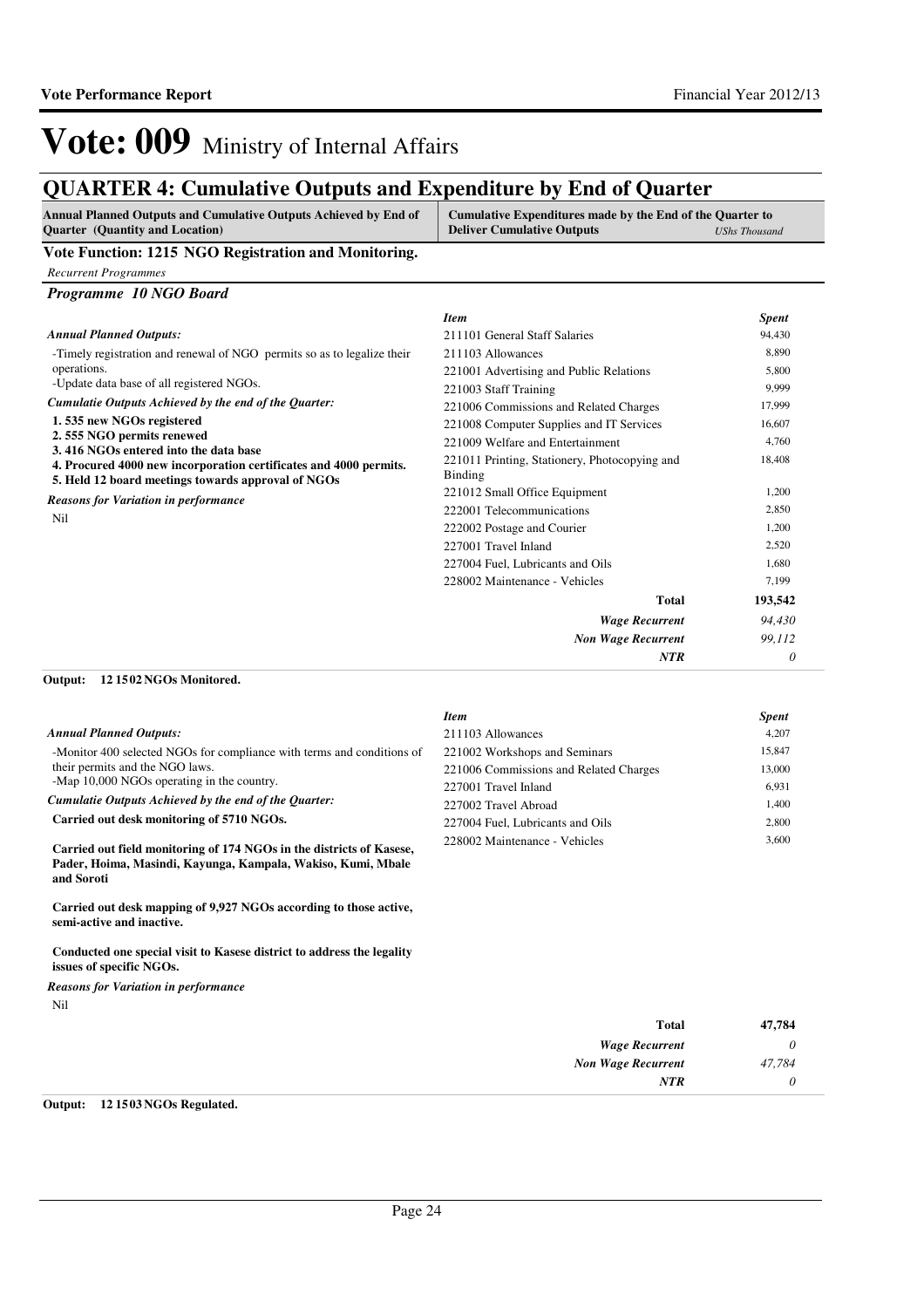## **QUARTER 4: Cumulative Outputs and Expenditure by End of Quarter**

| <b>Annual Planned Outputs and Cumulative Outputs Achieved by End of</b>                                                                                                                                                                                                                           | Cumulative Expenditures made by the End of the Quarter to |               |
|---------------------------------------------------------------------------------------------------------------------------------------------------------------------------------------------------------------------------------------------------------------------------------------------------|-----------------------------------------------------------|---------------|
| <b>Ouarter</b> (Quantity and Location)                                                                                                                                                                                                                                                            | <b>Deliver Cumulative Outputs</b>                         | UShs Thousand |
| $\mathbf{V}$ , to $\mathbf{E}$ and $\mathbf{E}$ and $\mathbf{A}$ and $\mathbf{E}$ and $\mathbf{E}$ and $\mathbf{E}$ and $\mathbf{E}$ and $\mathbf{E}$ and $\mathbf{E}$ and $\mathbf{E}$ and $\mathbf{E}$ and $\mathbf{E}$ and $\mathbf{E}$ and $\mathbf{E}$ and $\mathbf{E}$ and $\mathbf{E}$ and |                                                           |               |

**Vote Function: 1215 NGO Registration and Monitoring.** *Recurrent Programmes Programme 10 NGO Board* -NGO Act amendment process facilitated so as to avoid NGO multiple registration centers **1. Held 3 consultative meetings to draft Cabinet memo on the amended Act 2. Cabinet memo prepared and approved by cabinet 3. Held 1 meeting with URSB to harmonize operations 4. Printed and disseminated 20,000 copies of the NGO policy countrywide (supported by DGF). 5. Printed and disseminated 5000 copies of the NGO regulations countrywide (supported by DGF). 6. Printed and disseminated 1000 copies of NGO guidelines for District and sub County monitoring committees (supported by DGF). 7. Held 7 radio talk shows on the NGO Policy. 2 in Kampala, three in Gulu (Mega & Rupiny), One in Arua (Radio Parcis) and one in Mbale (Signal FM). 8. 7 regional workshops were conducted in Arua, Gulu, Mbarara, Masaka, Kyenjojo, Kampala and Mbale Districts to disseminate the NGO Policy in dialogue with stakeholders (supported by DGF). 9. Printed 2000 copies of the Luganda NGO policy version (supported**  *Cumulatie Outputs Achieved by the end of the Quarter: Annual Planned Outputs: Item Spent* 221001 Advertising and Public Relations 5,370 221002 Workshops and Seminars 10,499 221008 Computer Supplies and IT Services 8,500

**by DGF). 10. Carried out sensitisation on the NGO Board activities through News paper pull outs in the Monitor, Independent and the New vision.**

Nil *Reasons for Variation in performance*

| <b>Total</b>              | 24,369   |
|---------------------------|----------|
| <b>Wage Recurrent</b>     | 0        |
| <b>Non Wage Recurrent</b> | 24,369   |
| NTR                       | $\theta$ |

#### **12 1504 NGOs Coordinated. Output:**

|                                                                                                                                                                                                                                                                                                                                                                                                                                                                                                       | <b>Item</b>                   |              | <b>Spent</b> |
|-------------------------------------------------------------------------------------------------------------------------------------------------------------------------------------------------------------------------------------------------------------------------------------------------------------------------------------------------------------------------------------------------------------------------------------------------------------------------------------------------------|-------------------------------|--------------|--------------|
| <b>Annual Planned Outputs:</b>                                                                                                                                                                                                                                                                                                                                                                                                                                                                        | 211103 Allowances             |              | 4,060        |
| -Establish District and Sub-County NGO Monitoring Committees/                                                                                                                                                                                                                                                                                                                                                                                                                                         | 221002 Workshops and Seminars |              | 3,500        |
| structures in 10 Districts.                                                                                                                                                                                                                                                                                                                                                                                                                                                                           | 227001 Travel Inland          |              | 3,490        |
| -Timely holding of coordination meetings with MDAs, and NGOs to<br>resolve disputes within the NGOs, amongst NGOs and or their funders                                                                                                                                                                                                                                                                                                                                                                |                               |              |              |
| Cumulatie Outputs Achieved by the end of the Quarter:                                                                                                                                                                                                                                                                                                                                                                                                                                                 |                               |              |              |
| 1. Held 12 meetings on arbitration cases for 17 NGOs<br>2. Printed and disseminated 1000 copies of the NGO guidelines to<br>District and sub-county monitoring structures.<br>3. Held one stakeholder workshop in Kampala for discussion on the<br>NGO Policy dissemination and operationalization process<br>4.5000 NGO Board services brochures and 10,000 flyers were<br>produced and disseminated<br>5. Conducted two coordination meetings with NGO representatives at<br><b>National Level.</b> |                               |              |              |
| <b>Reasons for Variation in performance</b>                                                                                                                                                                                                                                                                                                                                                                                                                                                           |                               |              |              |
| N/A                                                                                                                                                                                                                                                                                                                                                                                                                                                                                                   |                               |              |              |
|                                                                                                                                                                                                                                                                                                                                                                                                                                                                                                       |                               | <b>Total</b> | 11.050       |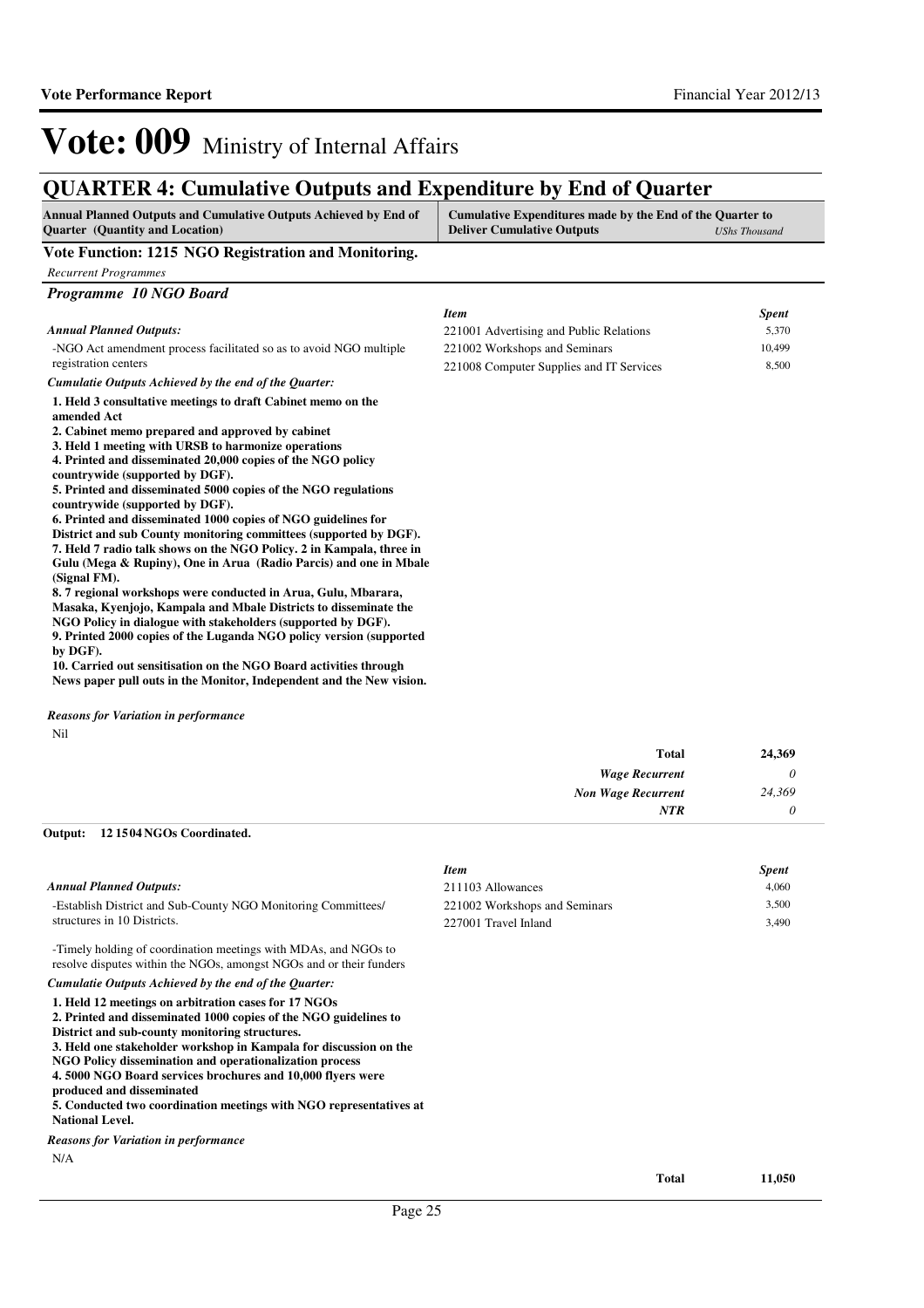## **QUARTER 4: Cumulative Outputs and Expenditure by End of Quarter**

| Annual Planned Outputs and Cumulative Outputs Achieved by End of<br><b>Quarter</b> (Quantity and Location)                                                                                                                                                                                                  | Cumulative Expenditures made by the End of the Quarter to<br><b>Deliver Cumulative Outputs</b>                       | <b>UShs Thousand</b>                 |
|-------------------------------------------------------------------------------------------------------------------------------------------------------------------------------------------------------------------------------------------------------------------------------------------------------------|----------------------------------------------------------------------------------------------------------------------|--------------------------------------|
| Vote Function: 1215 NGO Registration and Monitoring.                                                                                                                                                                                                                                                        |                                                                                                                      |                                      |
| <b>Recurrent Programmes</b>                                                                                                                                                                                                                                                                                 |                                                                                                                      |                                      |
| Programme 10 NGO Board                                                                                                                                                                                                                                                                                      |                                                                                                                      |                                      |
|                                                                                                                                                                                                                                                                                                             | <b>Wage Recurrent</b>                                                                                                | $\theta$                             |
|                                                                                                                                                                                                                                                                                                             | <b>Non Wage Recurrent</b>                                                                                            | 11,050                               |
|                                                                                                                                                                                                                                                                                                             | <b>NTR</b>                                                                                                           | $\theta$                             |
| Vote Function: 1249 Policy, Planning and Support Services                                                                                                                                                                                                                                                   |                                                                                                                      |                                      |
| <b>Recurrent Programmes</b>                                                                                                                                                                                                                                                                                 |                                                                                                                      |                                      |
| Programme 01 Finance and Administration<br><b>Outputs Funded</b><br>124955 Improved Security of Government Premises/Key Installations<br>Output:<br><b>Annual Planned Outputs:</b><br>Improve internal security.<br>Cumulatie Outputs Achieved by the end of the Quarter:<br>Supported political assistants | <b>Item</b><br>263106 Other Current grants (current)<br>264102 Contributions to Autonomous Inst. Wage<br>Subventions | <b>Spent</b><br>2,585,752<br>165,975 |
| Improved internal security through contribution to JAT activities.<br><b>Reasons for Variation in performance</b><br>N/A                                                                                                                                                                                    |                                                                                                                      |                                      |
|                                                                                                                                                                                                                                                                                                             | <b>Total</b>                                                                                                         | 2,751,727                            |
|                                                                                                                                                                                                                                                                                                             | <b>Wage Recurrent</b>                                                                                                | 0                                    |
|                                                                                                                                                                                                                                                                                                             | <b>Non Wage Recurrent</b>                                                                                            | 2,751,727                            |
|                                                                                                                                                                                                                                                                                                             | <b>NTR</b>                                                                                                           | 0                                    |

*Outputs Provided*

**12 4921 Policy consultation,Planning and Budgeting. Output:**

|                                                                                                                                                                                                                                                                                                                                                                                                                                                                                                                                            | <b>Item</b>                                                                                                                                                                  | <b>Spent</b>                              |
|--------------------------------------------------------------------------------------------------------------------------------------------------------------------------------------------------------------------------------------------------------------------------------------------------------------------------------------------------------------------------------------------------------------------------------------------------------------------------------------------------------------------------------------------|------------------------------------------------------------------------------------------------------------------------------------------------------------------------------|-------------------------------------------|
| <b>Annual Planned Outputs:</b>                                                                                                                                                                                                                                                                                                                                                                                                                                                                                                             | 211103 Allowances                                                                                                                                                            | 3,150                                     |
| -Budget Framework Paper (BFP), Draft Budget Estimates, Ministerial<br>Policy Statement (MPS) and contribution to the Budget Speech for<br>FY2013/14 prepared.<br>-Preparation of draft Annual and Quarter Work plans for FY2013/14.<br>-Preparation of annual and Quarterly progress reports for FY2013/14.<br>-Coordination and collaborations with MDAs.<br>-Analysis and recommendations to drafted policies / laws.<br>-Ministry programmes / projects monitored and evaluated.<br>-Staff capacity in planning and budgeting improved. | 221001 Advertising and Public Relations<br>221003 Staff Training<br>221011 Printing, Stationery, Photocopying and<br>Binding<br>227001 Travel Inland<br>227002 Travel Abroad | 537<br>14.999<br>7,875<br>10.300<br>7,499 |
| -Coordination of the implementation of the Ministry SIP.<br>Cumulatie Outputs Achieved by the end of the Quarter:                                                                                                                                                                                                                                                                                                                                                                                                                          |                                                                                                                                                                              |                                           |
| Prepared and submitted the Ministry third quarter progress to<br>MoFPED and JLOS.                                                                                                                                                                                                                                                                                                                                                                                                                                                          |                                                                                                                                                                              |                                           |
| Prepared and submitted the Ministry draft budget estimates for FY<br>2013/14 to MoFPED.                                                                                                                                                                                                                                                                                                                                                                                                                                                    |                                                                                                                                                                              |                                           |
| Prepared the Ministerial Policy Statement for FY 2013/14.                                                                                                                                                                                                                                                                                                                                                                                                                                                                                  |                                                                                                                                                                              |                                           |
| Draft Government Cabinet memorandums and policies analyzed,<br>reviewed and responded to.                                                                                                                                                                                                                                                                                                                                                                                                                                                  |                                                                                                                                                                              |                                           |
| Prepared and submitted quartely progress reports for FY 2012/13.                                                                                                                                                                                                                                                                                                                                                                                                                                                                           |                                                                                                                                                                              |                                           |

**Annual progress reports FY 2011/12 for the Ministry documented and**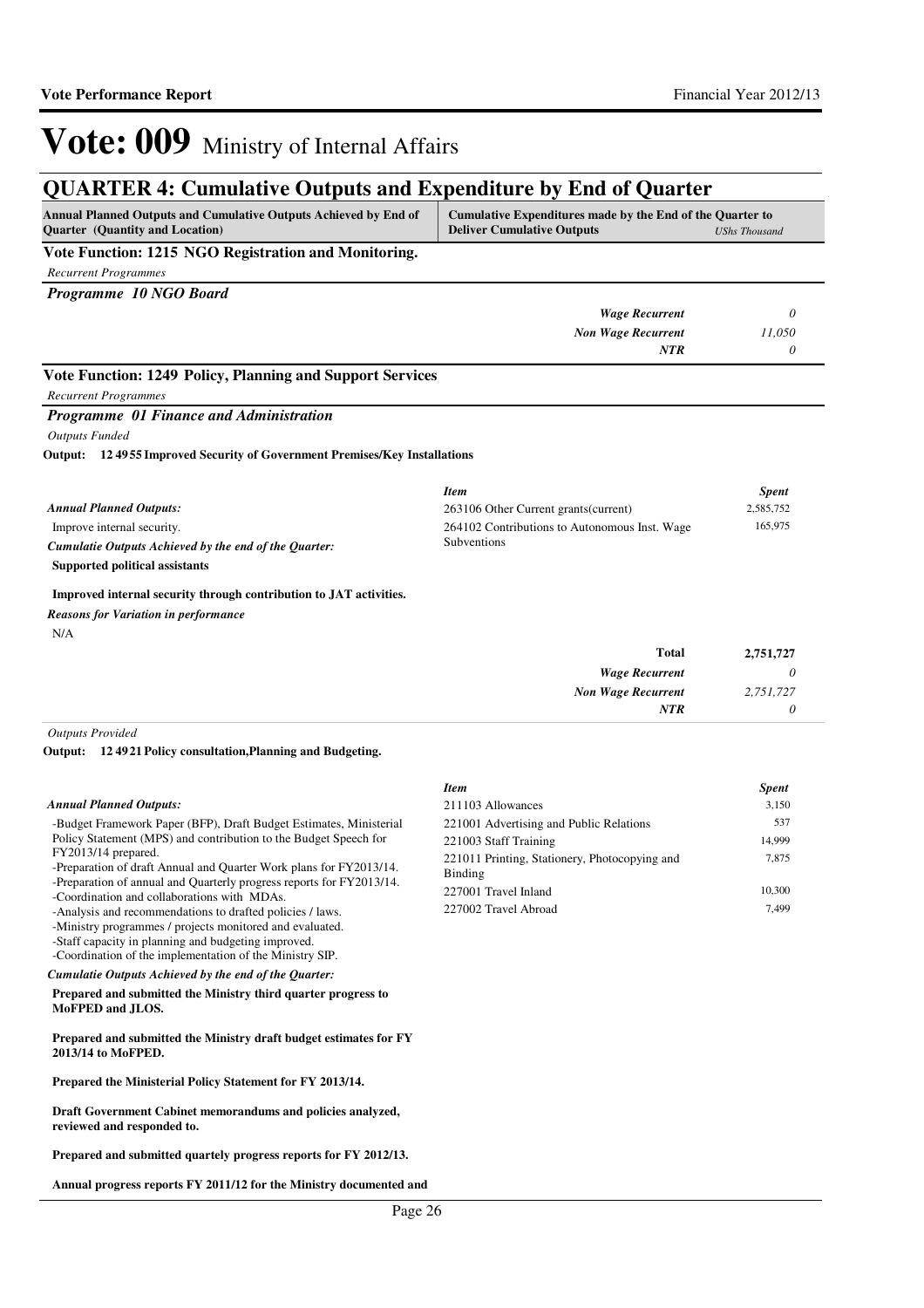## **QUARTER 4: Cumulative Outputs and Expenditure by End of Quarter**

| <b>Annual Planned Outputs and Cumulative Outputs Achieved by End of</b> | Cumulative Expenditures made by the End of the Quarter to |               |
|-------------------------------------------------------------------------|-----------------------------------------------------------|---------------|
| <b>Quarter</b> (Quantity and Location)                                  | <b>Deliver Cumulative Outputs</b>                         | UShs Thousand |

**Vote Function: 1249 Policy, Planning and Support Services**

*Recurrent Programmes*

*Programme 01 Finance and Administration* **submitted to MoFPED, JLOS and OPM.**

**Produced a draft Strategic Investment Plan for awaiting top management approval .**

**Prepared Ministry FY 2013/14 Budget Framework Paper and Work Plans.**

N/A *Reasons for Variation in performance*

| 44,360 | <b>Total</b>              |
|--------|---------------------------|
|        | <b>Wage Recurrent</b>     |
| 44,360 | <b>Non Wage Recurrent</b> |
|        | <b>NTR</b>                |
|        |                           |

**12 4922 Improved procument management. Output:**

|                                                                                | <b>Item</b>                                              | <b>Spent</b> |
|--------------------------------------------------------------------------------|----------------------------------------------------------|--------------|
| <b>Annual Planned Outputs:</b>                                                 | 211103 Allowances                                        | 6.300        |
| - Procurement plans for FY 2013/14 prepared.                                   | 221006 Commissions and Related Charges                   | 31,810       |
| .-Preparation of various Bids.                                                 | 221009 Welfare and Entertainment                         | 4.725        |
| -Contracts Placement undertaken.<br>-Monitor and manage contracts countrywide. | 221011 Printing, Stationery, Photocopying and<br>Binding | 7.875        |
| -Records management.                                                           | 227001 Travel Inland                                     | 7.001        |
| Cumulatie Outputs Achieved by the end of the Quarter:                          | 227002 Travel Abroad                                     | 5.600        |
| 1. Procurement plan prepared for FY 2013/14                                    |                                                          |              |

**2. 188 Bids prepared**

**3. 113 Contracts prepared and placed**

**4. 4 PPDA reports produced and submitted**

**5. Managed records**

### **6. Monitoring of Mbarara and Gulu Government Analytical Laboratory construction projects**

### **7. 16 new files opened.**

Nil *Reasons for Variation in performance*

| <b>Total</b>              | 63,310                |
|---------------------------|-----------------------|
| <b>Wage Recurrent</b>     | $\boldsymbol{\omega}$ |
| <b>Non Wage Recurrent</b> | 63,310                |
| <b>NTR</b>                |                       |

#### **12 4923 Financial management Improved. Output:**

|                                                                                                      | <b>Item</b>                                              | <b>Spent</b> |
|------------------------------------------------------------------------------------------------------|----------------------------------------------------------|--------------|
| <b>Annual Planned Outputs:</b>                                                                       | 211103 Allowances                                        | 18.374       |
| -Process funds for Ministry operations for FY 2012/13 budget.                                        | 221008 Computer Supplies and IT Services                 | 3,990        |
| -Preparation of Ministry Final Accounts.<br>-Preparation of Ministry quarterly financial statements. | 221011 Printing, Stationery, Photocopying and<br>Binding | 5,250        |
| -Respond to Audit queries                                                                            | 221016 IFMS Recurrent Costs                              | 72,674       |
| -Reconciliation of NTR collection<br>-Compliance to Internal Audit reports                           | 227001 Travel Inland                                     | 10.500       |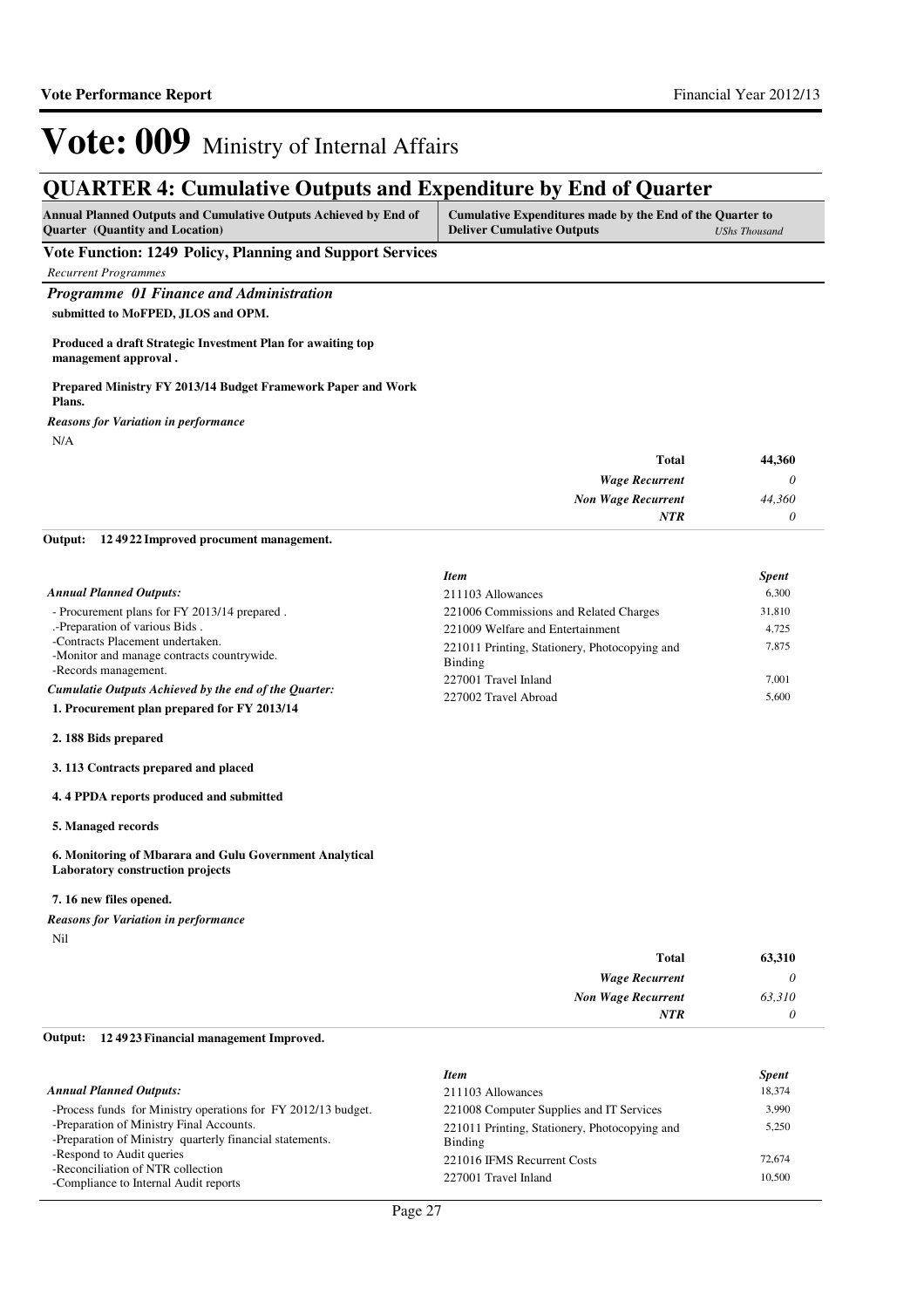## **QUARTER 4: Cumulative Outputs and Expenditure by End of Quarter**

| Annual Planned Outputs and Cumulative Outputs Achieved by End of<br><b>Quarter</b> (Quantity and Location) | Cumulative Expenditures made by the End of the Quarter to<br><b>Deliver Cumulative Outputs</b> | <b>UShs Thousand</b> |
|------------------------------------------------------------------------------------------------------------|------------------------------------------------------------------------------------------------|----------------------|
| Vote Function: 1249 Policy, Planning and Support Services                                                  |                                                                                                |                      |
| <b>Recurrent Programmes</b>                                                                                |                                                                                                |                      |
| Programme 01 Finance and Administration                                                                    |                                                                                                |                      |
| Cumulatie Outputs Achieved by the end of the Quarter:                                                      | 227002 Travel Abroad                                                                           | 10,499               |
| Final accounts for FY 2011/12 prepared and submitted to Accountant<br><b>General and MoFPED</b>            |                                                                                                |                      |
| Prepared and submitted general ledger reconciliation reports to<br><b>MoFPED</b>                           |                                                                                                |                      |
| Processed Ministry funds for FY 2012/13                                                                    |                                                                                                |                      |
| <b>Reconciled NTR for FY 2012/13</b>                                                                       |                                                                                                |                      |
| Responded to internal audit queries for FY 2012/13                                                         |                                                                                                |                      |
| Prepared 6 months and 9 months Financial statements.                                                       |                                                                                                |                      |
| <b>Reasons for Variation in performance</b>                                                                |                                                                                                |                      |
| Nil                                                                                                        |                                                                                                |                      |
|                                                                                                            | <b>Total</b>                                                                                   | 121,287              |
|                                                                                                            | <b>Wage Recurrent</b>                                                                          | 0                    |

| <b>Wage Recurrent</b>     |         |
|---------------------------|---------|
| <b>Non Wage Recurrent</b> | 121,287 |
| <b>NTR</b>                |         |

#### **12 4924 Enhanced Ministry Operations. Output:**

**Fairway Hotel, Metropole Hotel, Police Headquarters, Kololo Independence ground Ministry of Gender, Labor and Social Development Headquarters, Qualicel Bus Terminal in Kampala and** 

**Namugongo shrines.**

|                                                                                     | <b>Item</b>                                   | <b>Spent</b> |
|-------------------------------------------------------------------------------------|-----------------------------------------------|--------------|
| <b>Annual Planned Outputs:</b>                                                      | 211103 Allowances                             | 86,282       |
| -Monitor and evaluate Ministry programs and projects to inform decision             | 213001 Medical Expenses (To Employees)        | 7,750        |
| making.                                                                             | 213002 Incapacity, death benefits and funeral | 6,250        |
| -Coordinate and provide advisory support to the Departments of the                  | expenses                                      |              |
| Ministry.<br>- Keep Ministry records.                                               | 221001 Advertising and Public Relations       | 873          |
| -Keep inventory and manage Ministry property both at the centre and                 | 221002 Workshops and Seminars                 | 5,250        |
| upcountry.                                                                          | 221007 Books, Periodicals and Newspapers      | 10,710       |
| -Implement Gender related issues.                                                   | 221008 Computer Supplies and IT Services      | 19,260       |
| -Secure government premises, and key installations.                                 | 221009 Welfare and Entertainment              | 13,999       |
| - Manage explosives in the country.                                                 | 221011 Printing, Stationery, Photocopying and | 61,643       |
| -Security coverage of public events.<br>-Counter terrorism awareness sensitization. | Binding                                       |              |
| -Security training.                                                                 | 221012 Small Office Equipment                 | 12,500       |
| Cumulatie Outputs Achieved by the end of the Quarter:                               | 222001 Telecommunications                     | 61,674       |
| 1. Supported political leadership in their monitoring                               | 223005 Electricity                            | 70,136       |
|                                                                                     | 223006 Water                                  | 18,974       |
| 2. Coordinated and provided advisory support to the different                       | 224002 General Supply of Goods and Services   | 158,322      |
| Departments of the Ministry.                                                        | 227001 Travel Inland                          | 240,780      |
|                                                                                     | 227002 Travel Abroad                          | 55,995       |
| 3. Updated the inventory of Ministry property.                                      | 227004 Fuel, Lubricants and Oils              | 102,333      |
| 4. Ministry records kept safely.                                                    | 228001 Maintenance - Civil                    | 21,999       |
|                                                                                     | 228002 Maintenance - Vehicles                 | 86,275       |
| 5. Carried out inspections on the following: Ministry of Education and              | 228003 Maintenance Machinery, Equipment and   | 12,500       |
| sports, Ministry of Internal Affairs, and Ministry of Foreign Affairs               | Furniture                                     |              |
| Headquarters, Serena hotel, Common Wealth and Speke Resort                          |                                               |              |
| Munyonyo, Sheraton Hotel, Protea Hotel, Imperial Royale Hotel,                      |                                               |              |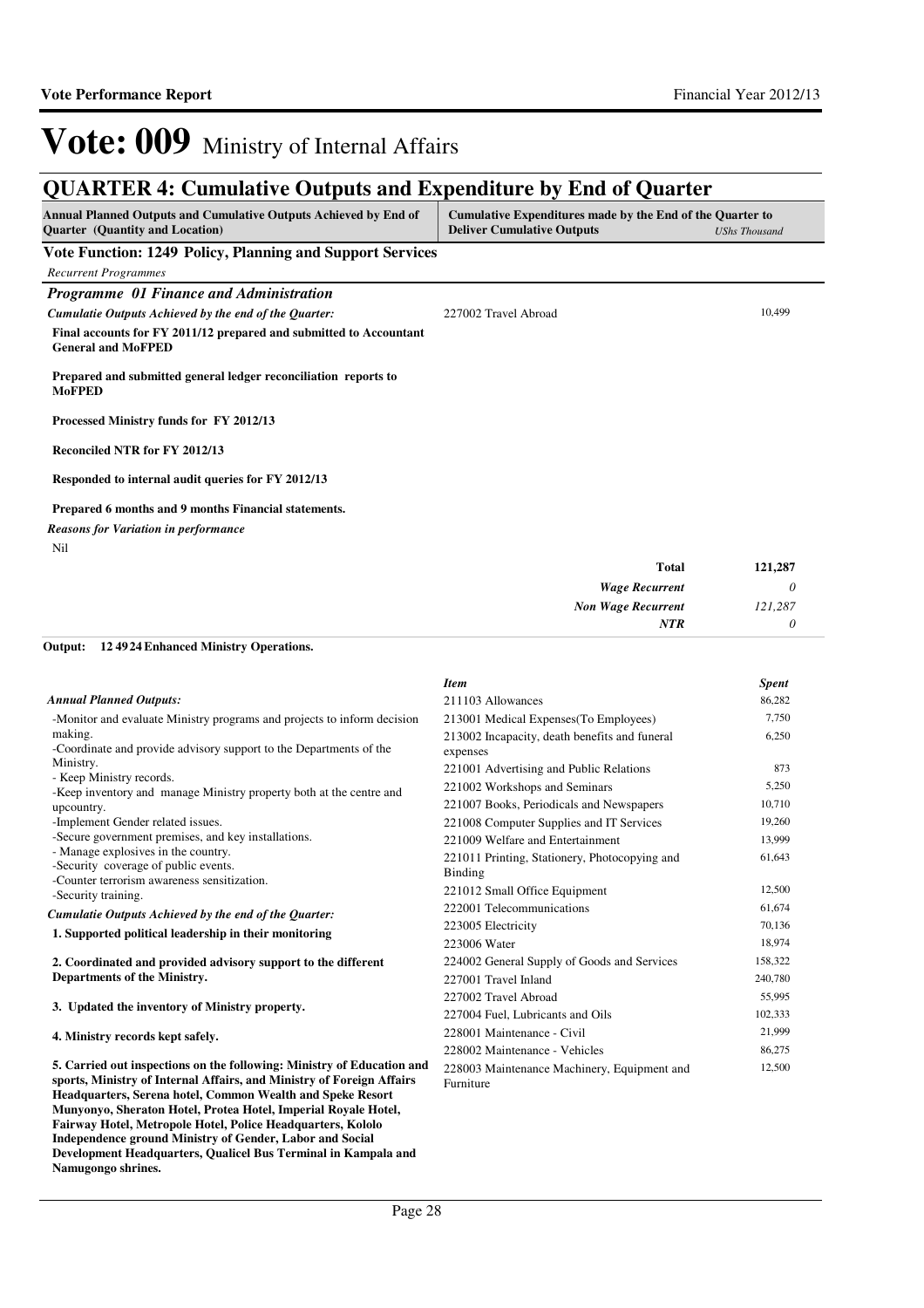## **QUARTER 4: Cumulative Outputs and Expenditure by End of Quarter**

| <b>Annual Planned Outputs and Cumulative Outputs Achieved by End of</b> | Cumulative Expenditures made by the End of the Quarter to |               |
|-------------------------------------------------------------------------|-----------------------------------------------------------|---------------|
| <b>Quarter</b> (Quantity and Location)                                  | <b>Deliver Cumulative Outputs</b>                         | UShs Thousand |

### **Vote Function: 1249 Policy, Planning and Support Services**

*Recurrent Programmes*

### *Programme 01 Finance and Administration*

**6. Visited the new quarry site at Kirongo village, Bugiri district, Lamba, Cementers, hammer line, CCCC quarry at Bamutakude, B4s stone Quarry, Lutembe quarry. Inspected explosive storage facilities at Lugazi Police station, Naggalama Police Station, Kyampisi Police Station.**

**7. Conducted counter terrorism training for private security organizations in Kampala.**

**8. Inspected new site for explosives magazine placement at Jobi East 1, Nebbi District, and Inspected site for temporary storage of explosive for seismic survey at Ayago Hydropower project.**

**9. Inspected quarry site at Kibale, demolition of expired detonators for cementers quarry, inspected Nambi Hill quarry at Zirobwe, inspected RCC magazine at Ntungamo, inspected site at Kabale for placement of explosive magazine for Sino minerals investments Ltd**

**10. Carried out: inspections at Serena, Sheraton, Imperial Royal, and Lake Victoria hotels; Visited Total Exploration & Production facilities in Bullisa. Inspected Gaba water works, new Police Headquarters, Nakumatt and Garden City shopping malls, Qualicel Bus terminal, shell & Total fuel stations in Central business District. Inspected quarries and explosive magazines at Magamaga Army Depot, PATU, Lugazi,Lutembe and Zirobwe. Monitored demolition of Tullow & Demolition of expired explosives. Coverage of NRM celebrations Kasese, 6th February celebrations Arua.**

**11. Inspected New Entebbe Expressway to assess areas where explosives may be used to pave way for road construction.**

**12. Monitored demolition of expired explosives for Tullow and Neptune Petroleum Exploration companies.**

**13. Security coverage of two football matches in Namboole.**

**14. Prepared and delivered presentation on explosive handling and management for fire arms records and Armory management officers.**

N/A *Reasons for Variation in performance*

| 1,053,502 | Total                     |
|-----------|---------------------------|
|           | <b>Wage Recurrent</b>     |
| 1,053,502 | <b>Non Wage Recurrent</b> |
|           | <b>NTR</b>                |
|           |                           |

#### **12 4925 Staff supported. Output:**

|                                                                                                                                                   | <b>Item</b>                                              | <b>Spent</b> |
|---------------------------------------------------------------------------------------------------------------------------------------------------|----------------------------------------------------------|--------------|
| <b>Annual Planned Outputs:</b>                                                                                                                    | 211101 General Staff Salaries                            | 534,823      |
| - Staff recruitment & deployment supported.                                                                                                       | 211103 Allowances                                        | 5,327        |
| - Staff trained.                                                                                                                                  | 221002 Workshops and Seminars                            | 5,250        |
| - Work environment assessed and improved.                                                                                                         | 221003 Staff Training                                    | 45,996       |
| -HIV/AIDs Work Based Policy implemented.<br>-Vaccination of D/GAL staff against Hepertisis B<br>- Performance appraisal reports completed timely. | 221011 Printing, Stationery, Photocopying and<br>Binding | 7,276        |
| Cumulatie Outputs Achieved by the end of the Ouarter:                                                                                             | 227001 Travel Inland                                     | 7,875        |
| 1. Appointed 4 and confirmed 41 staff.                                                                                                            | 227002 Travel Abroad                                     | 27,998       |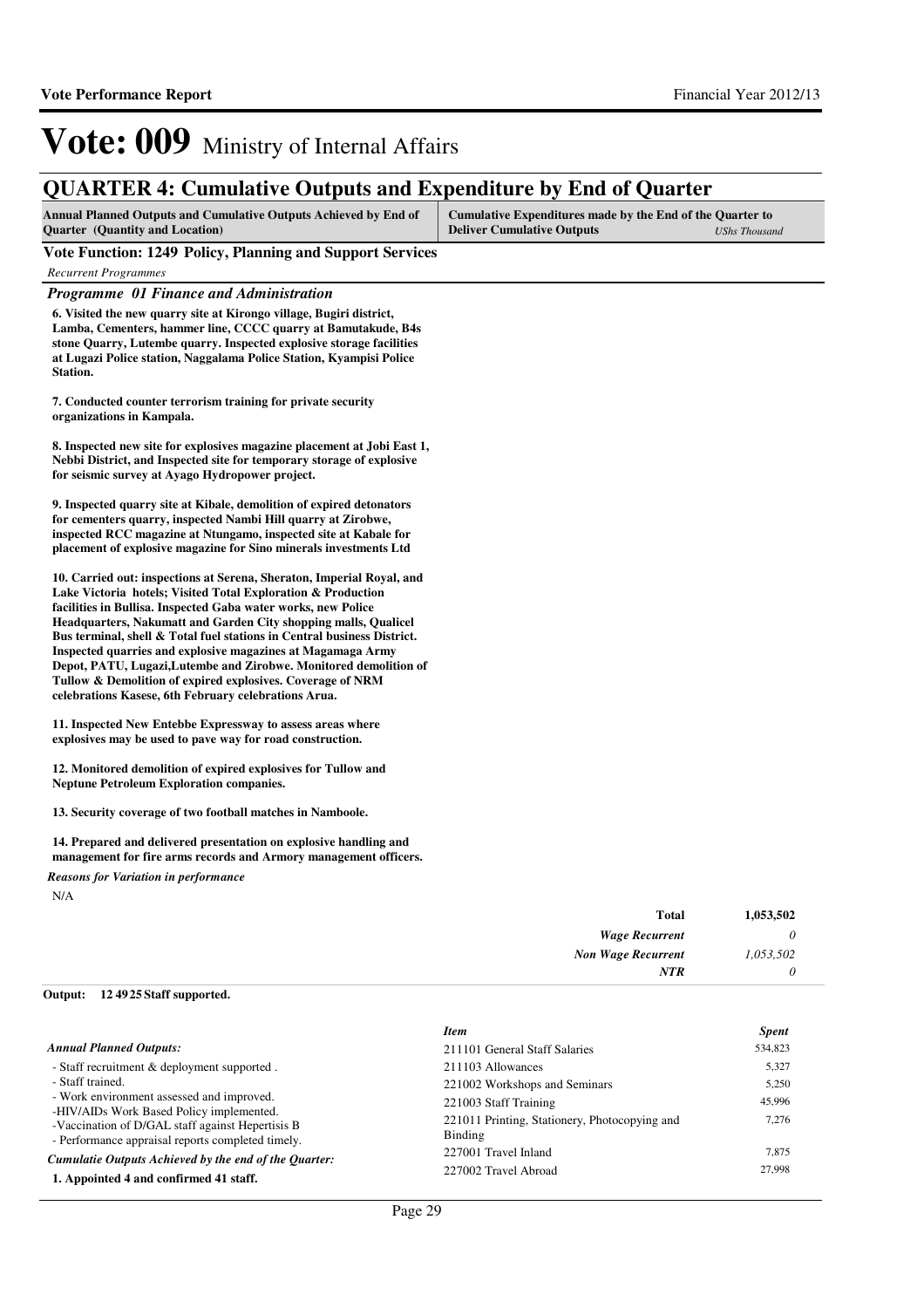## **QUARTER 4: Cumulative Outputs and Expenditure by End of Quarter**

| <b>Annual Planned Outputs and Cumulative Outputs Achieved by End of</b> | Cumulative Expenditures made by the End of the Quarter to |               |
|-------------------------------------------------------------------------|-----------------------------------------------------------|---------------|
| <b>Quarter</b> (Quantity and Location)                                  | <b>Deliver Cumulative Outputs</b>                         | UShs Thousand |

**Vote Function: 1249 Policy, Planning and Support Services**

*Recurrent Programmes*

*Programme 01 Finance and Administration*

**2. Trained 04 staff in specialised areasof procurement and logistics management and general management and 20 Community Service members in team building..**

**3. Payroll verified and displayed.**

**4. 30 staff members vaccinated against Hepatisis B**

**5.Conducted the HIV/AIDS and Health Workers Day for the Ministry.**

**6. 60% of staff appraisal forms completed.**

**7. Held two training committee meeting for management of training function.**

**8. Develop guidelines for the HIV/AIDS Work Based Policy**

**9. 40 staff vaccinated against Hepatitis B (last doze)**

### *Reasons for Variation in performance*

Inadquate release and wage shortfall .

| <b>Total</b>              | 634,545 |
|---------------------------|---------|
| <b>Wage Recurrent</b>     | 534,823 |
| <b>Non Wage Recurrent</b> | 99,722  |
| <b>NTR</b>                |         |

### *Programme 11 Internal Audit*

*Outputs Provided*

**12 4923 Financial management Improved. Output:**

|                                                                               | <b>Item</b>                              | <b>Spent</b> |
|-------------------------------------------------------------------------------|------------------------------------------|--------------|
| <b>Annual Planned Outputs:</b>                                                | 211103 Allowances                        | 4,200        |
| Produce Quartely Audit reports.                                               | 221002 Workshops and Seminars            | 6.999        |
| Build staff capacity.                                                         | 221007 Books, Periodicals and Newspapers | 2,800        |
| Cumulatie Outputs Achieved by the end of the Ouarter:                         | 221009 Welfare and Entertainment         | 2,800        |
| - Produced quarterly audit reports and Presented to management                | 227001 Travel Inland                     | 4,200        |
| <b>Conducted Pay roll audit.</b>                                              | 227002 Travel Abroad                     | 6.999        |
| - Conducted Procurement audit.<br>- Community service inspection.             | 227004 Fuel. Lubricants and Oils         | 6,999        |
| - IFMS audit reviews carried out.                                             |                                          |              |
| - Reviewed DGAL regional laboratories.                                        |                                          |              |
| - Reviewed Focal Point on small Arms.<br>- Carried out NGO Board inspections. |                                          |              |
|                                                                               |                                          |              |
| <b>Reasons for Variation in performance</b>                                   |                                          |              |
| N/A                                                                           |                                          |              |

| 34,997 | Total                     |
|--------|---------------------------|
|        | <b>Wage Recurrent</b>     |
| 34,997 | <b>Non Wage Recurrent</b> |
|        | <b>NTR</b>                |
|        |                           |

*Development Projects*

*Project 0066 Support to Ministry of Internal Affairs Capital Purchases*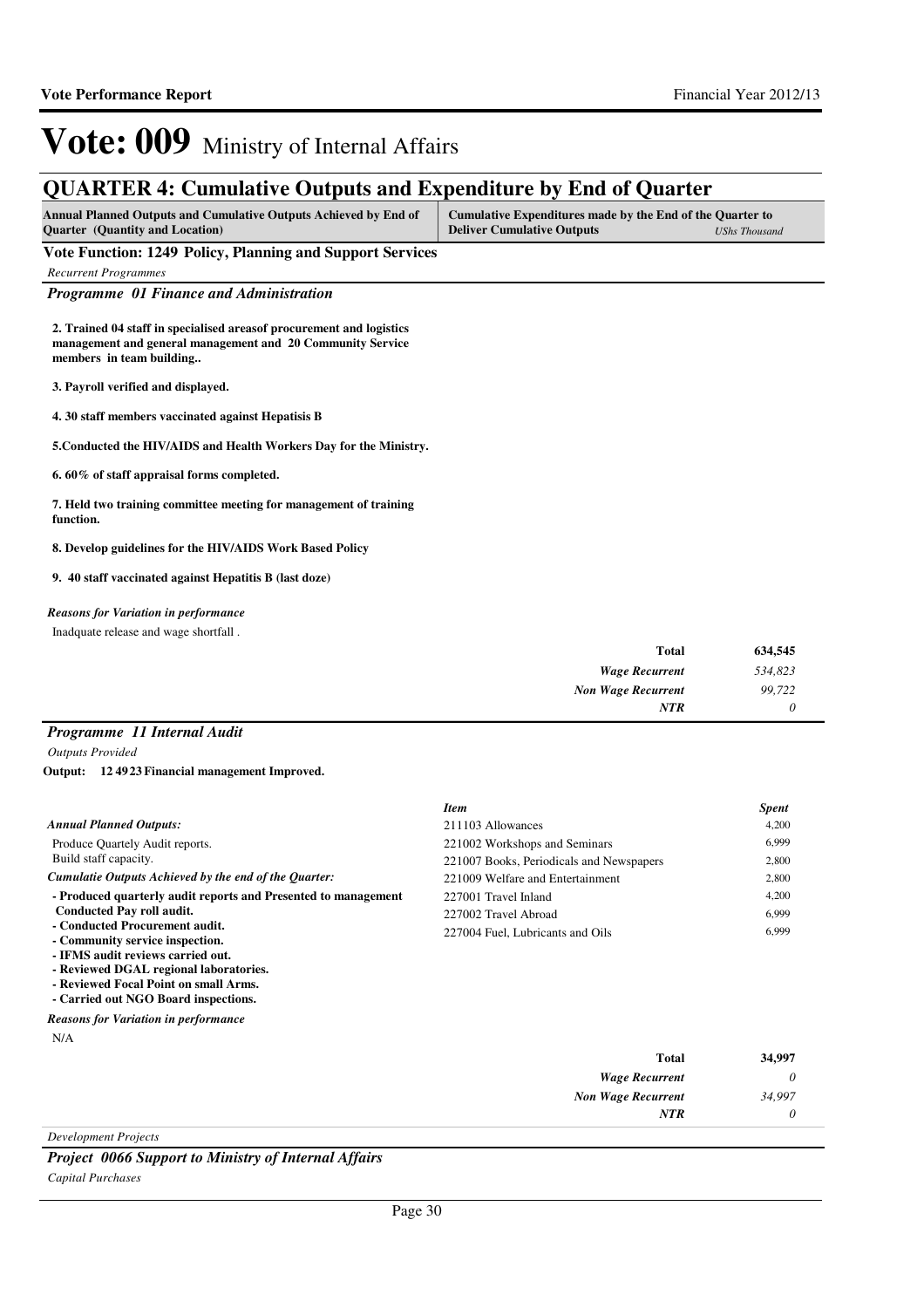## **QUARTER 4: Cumulative Outputs and Expenditure by End of Quarter**

| Annual Planned Outputs and Cumulative Outputs Achieved by End of<br>Quarter (Quantity and Location)                                                                                                                                                                                      | Cumulative Expenditures made by the End of the Quarter to<br><b>Deliver Cumulative Outputs</b> | <b>UShs Thousand</b> |
|------------------------------------------------------------------------------------------------------------------------------------------------------------------------------------------------------------------------------------------------------------------------------------------|------------------------------------------------------------------------------------------------|----------------------|
| Vote Function: 1249 Policy, Planning and Support Services                                                                                                                                                                                                                                |                                                                                                |                      |
| <b>Development Projects</b>                                                                                                                                                                                                                                                              |                                                                                                |                      |
| <b>Project 0066 Support to Ministry of Internal Affairs</b>                                                                                                                                                                                                                              |                                                                                                |                      |
| Output: 124972 Government Buildings and Administrative Infrastructure                                                                                                                                                                                                                    |                                                                                                |                      |
|                                                                                                                                                                                                                                                                                          |                                                                                                |                      |
|                                                                                                                                                                                                                                                                                          | <b>Item</b>                                                                                    | <b>Spent</b>         |
| <b>Annual Planned Outputs:</b>                                                                                                                                                                                                                                                           | 231001 Non-Residential Buildings                                                               | 35,859               |
| -Maintain Ministry structures.<br>Cumulatie Outputs Achieved by the end of the Quarter:                                                                                                                                                                                                  |                                                                                                |                      |
| Maintained Ministry structures through minor repairs.                                                                                                                                                                                                                                    |                                                                                                |                      |
| <b>Reasons for Variation in performance</b>                                                                                                                                                                                                                                              |                                                                                                |                      |
| Inadquate release                                                                                                                                                                                                                                                                        |                                                                                                |                      |
|                                                                                                                                                                                                                                                                                          | <b>Total</b>                                                                                   | 35,859               |
|                                                                                                                                                                                                                                                                                          | <b>GoU</b> Development                                                                         | 35,859               |
|                                                                                                                                                                                                                                                                                          | <b>External Financing</b>                                                                      | 0                    |
|                                                                                                                                                                                                                                                                                          | NTR                                                                                            | 0                    |
| 124976 Purchase of Office and ICT Equipment, including Software<br>Output:                                                                                                                                                                                                               |                                                                                                |                      |
|                                                                                                                                                                                                                                                                                          | <b>Item</b>                                                                                    | <b>Spent</b>         |
| <b>Annual Planned Outputs:</b>                                                                                                                                                                                                                                                           | 231005 Machinery and Equipment                                                                 | 43,333               |
| 1. Expand intercom to ease internal communication.<br>2. Upgrade and redesign Ministry Headquarter website.<br>3. Procurement of 3 computers.<br>4. Establishment of local area network for D/GAL.<br>5. Managed switches and Antivirus procured.<br>6. Servers and networks maintained. |                                                                                                |                      |
| Cumulatie Outputs Achieved by the end of the Quarter:                                                                                                                                                                                                                                    |                                                                                                |                      |
| 1.6 computers procured and installed                                                                                                                                                                                                                                                     |                                                                                                |                      |
| 2. Procured headsets for intercom                                                                                                                                                                                                                                                        |                                                                                                |                      |
| <b>Reasons for Variation in performance</b>                                                                                                                                                                                                                                              |                                                                                                |                      |
| Zero release in Q4                                                                                                                                                                                                                                                                       |                                                                                                |                      |
|                                                                                                                                                                                                                                                                                          | Total                                                                                          | 43,333               |
|                                                                                                                                                                                                                                                                                          | <b>GoU</b> Development                                                                         | 43,333               |
|                                                                                                                                                                                                                                                                                          | <b>External Financing</b>                                                                      | 0                    |
|                                                                                                                                                                                                                                                                                          | NTR                                                                                            | 0                    |
| Output: 12 4978 Purchase of Office and Residential Furniture and Fittings                                                                                                                                                                                                                |                                                                                                |                      |
|                                                                                                                                                                                                                                                                                          | <b>Item</b>                                                                                    | <b>Spent</b>         |
| <b>Annual Planned Outputs:</b>                                                                                                                                                                                                                                                           | 231006 Furniture and Fixtures                                                                  | 12,174               |
| Purchase of office furniture                                                                                                                                                                                                                                                             |                                                                                                |                      |
| Cumulatie Outputs Achieved by the end of the Quarter:                                                                                                                                                                                                                                    |                                                                                                |                      |
| Procured furniture (02 tables, 01 visitors' chair, 06 executive chairs<br>and 06 upholstered chairs)                                                                                                                                                                                     |                                                                                                |                      |
| <b>Reasons for Variation in performance</b>                                                                                                                                                                                                                                              |                                                                                                |                      |
| N/A                                                                                                                                                                                                                                                                                      |                                                                                                |                      |
|                                                                                                                                                                                                                                                                                          | <b>Total</b>                                                                                   | 12,174               |
|                                                                                                                                                                                                                                                                                          | <b>GoU</b> Development                                                                         | 12,174               |
|                                                                                                                                                                                                                                                                                          | <b>External Financing</b><br><b>NTR</b>                                                        | 0<br>0               |
|                                                                                                                                                                                                                                                                                          |                                                                                                |                      |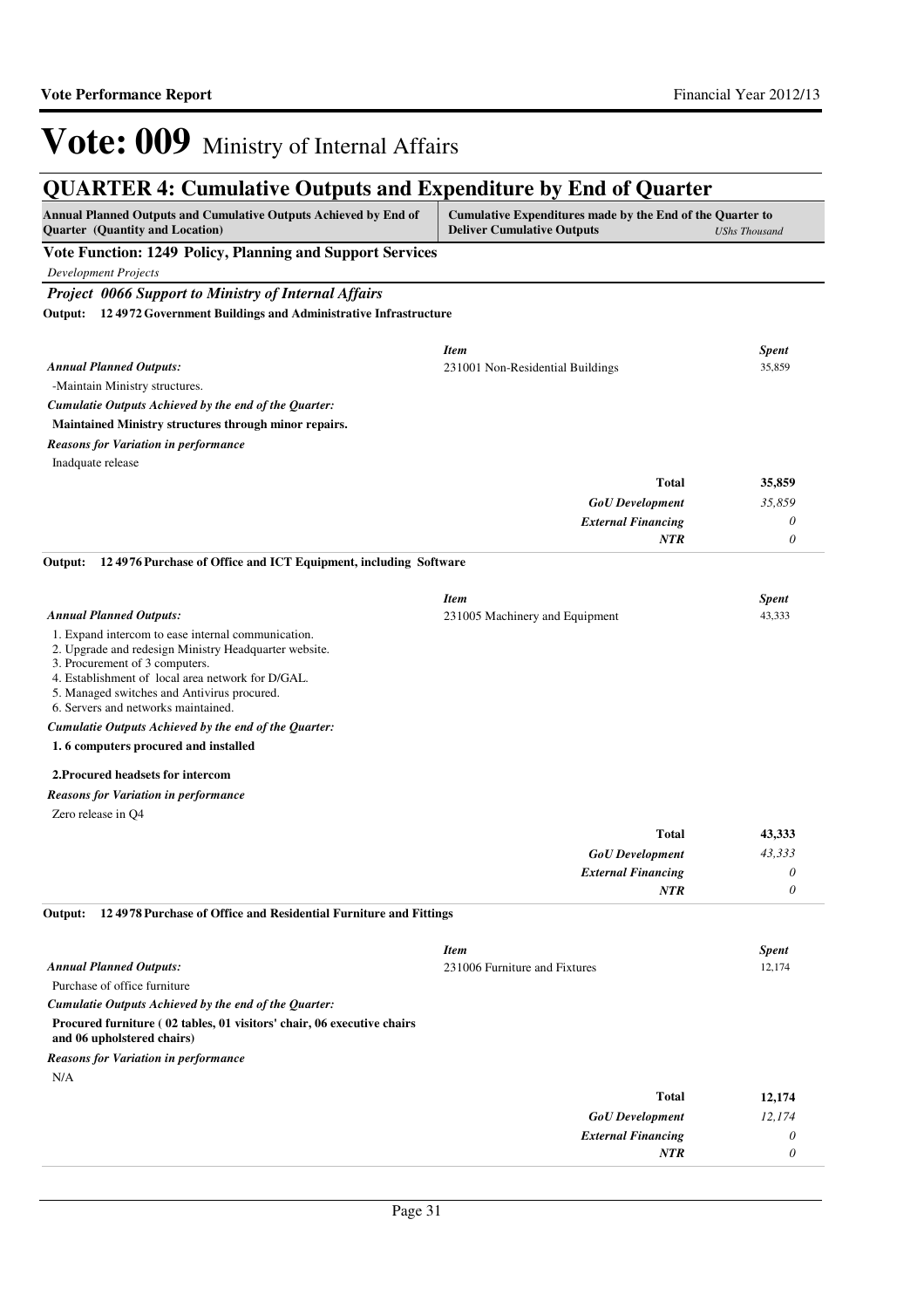## **QUARTER 4: Cumulative Outputs and Expenditure by End of Quarter**

| <b>Annual Planned Outputs and Cumulative Outputs Achieved by End of</b><br><b>Quarter</b> (Quantity and Location) | Cumulative Expenditures made by the End of the Quarter to<br><b>Deliver Cumulative Outputs</b> | <b>UShs Thousand</b> |
|-------------------------------------------------------------------------------------------------------------------|------------------------------------------------------------------------------------------------|----------------------|
|                                                                                                                   | <b>GRAND TOTAL</b>                                                                             | 8,841,361            |
|                                                                                                                   | <b>Wage Recurrent</b>                                                                          | 1,335,073            |
|                                                                                                                   | <b>Non Wage Recurrent</b>                                                                      | 6,899,822            |
|                                                                                                                   | <b>GoU</b> Development                                                                         | 606,466              |
|                                                                                                                   | <b>External Financing</b>                                                                      | 0                    |
|                                                                                                                   | <b>NTR</b>                                                                                     |                      |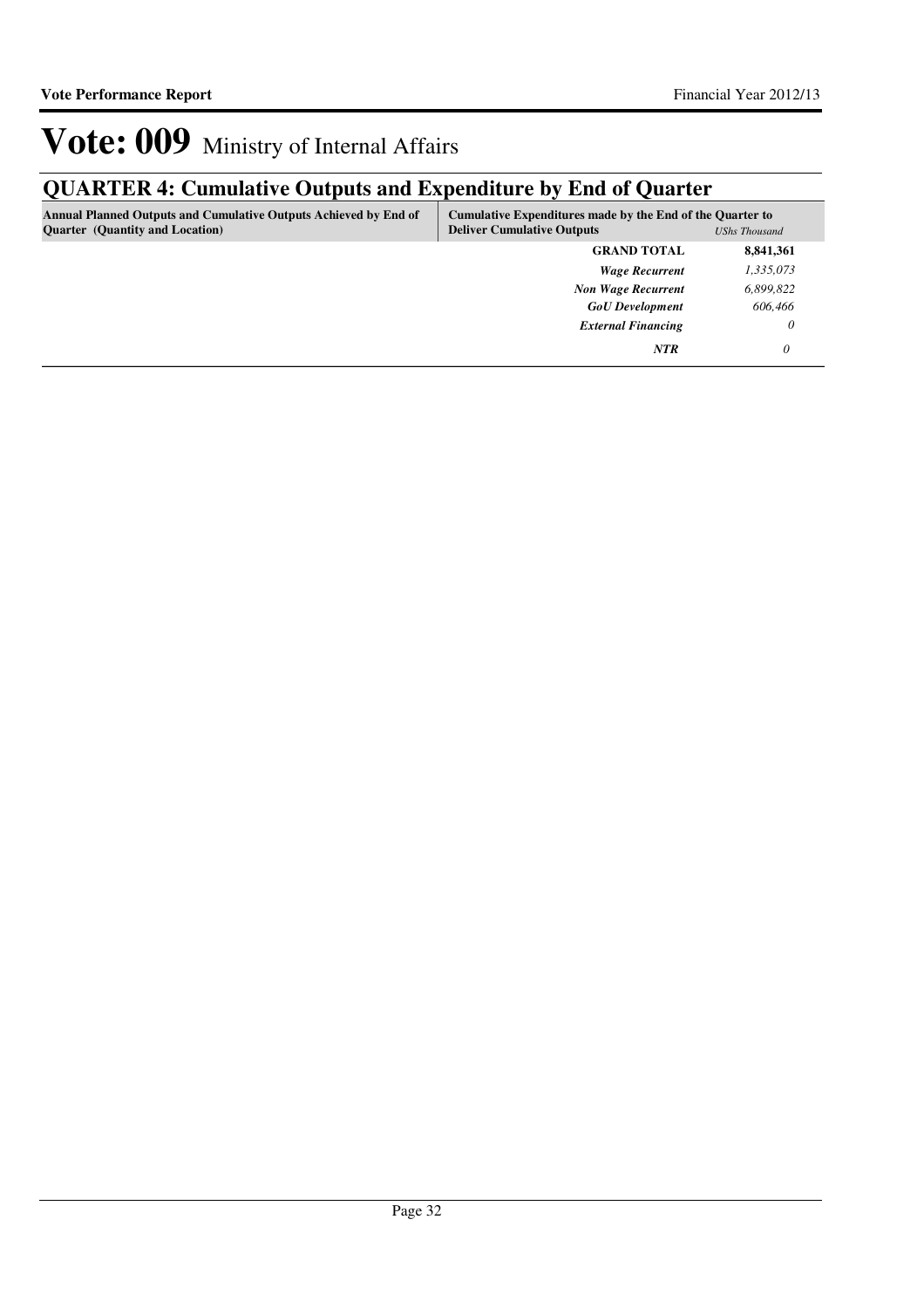### **QUARTER 4: Outputs and Expenditure in Quarter Planned and Actual Outputs in Quarter (Quantity and Location) Expenditures incurred in the Quarter to deliver outputs**  *UShs Thousand* **Vote Function: 1212 Peace Building** *Recurrent Programmes Programme 01A Finance and Administration (Amnesty Commission) Outputs Funded* a) Increased awareness on the Amnesty Law and process in the entire country; b) Eligible reporters from ADF and LRA granted amnesty;. c) Support dialogue and reconciliation meetings / events with reporters and communities for peaceful co-existence; d) Manage Amnesty Commission offices, 6 DRTs (Gulu, Kitgum, Arua, Kasese, Central and Mbale) and Beni Liason office in DR Congo. **a)Sensitized the public on the Amnesty Law in the following areas, namely Kyazanga (Lwengo District), Bombo & Wobulenzi (Luwero District), Atanga (Pader District), Ogur Sub County (Otuke District, Kitgum Town Council, Yumbe Town Council, Kasese Town Council, Atiak (Amuru District), Unyama & Gulu Municipal Council. b) Managed the Amnesty Commission offices, the six DRTs and Beni liaison office in DR Congo. 12 1251 Demobilisation of reporters/ex combatants. Output:** *Actual Outputs Achieved in Quarter: Outputs Planned in Quarter: Item Spent* 263104 Transfers to other gov't units(current) 366,391

NIL. *Reasons for Variation in performance*

| 366,391 | <b>Total</b>              |
|---------|---------------------------|
|         | <b>Wage Recurrent</b>     |
| 366,391 | <b>Non Wage Recurrent</b> |
|         | <b>NTR</b>                |
|         |                           |

#### **12 1252 Resettlement/reinsertion of reporters Output:**

|                                                                                                                                                                                                                                | <b>Item</b>                           | <b>Spent</b> |
|--------------------------------------------------------------------------------------------------------------------------------------------------------------------------------------------------------------------------------|---------------------------------------|--------------|
| <b>Outputs Planned in Quarter:</b>                                                                                                                                                                                             | 263106 Other Current grants (current) | 92,486       |
| a) Provision of reinsertion support to 50 reporters.<br>b) Monitor reporters resettled in the communities in 6 DRTs.<br>c) Reporters repatriated from DR Congo, Sudan and Kenya reunited with<br>their families / next of kin; |                                       |              |
| <b>Actual Outputs Achieved in Quarter:</b>                                                                                                                                                                                     |                                       |              |
| 1.50 reporters from ADF & LRA were provided with resettlement<br>packages.                                                                                                                                                     |                                       |              |
| 2. Monitored Amnesty commission activities in the DRTs of Central,<br><b>Mbale and Gulu.</b>                                                                                                                                   |                                       |              |
| 3. Repatriated reporters and reunited them with their gamilies/ next<br>of kin.                                                                                                                                                |                                       |              |
| <b>Reasons for Variation in performance</b>                                                                                                                                                                                    |                                       |              |
| NIL                                                                                                                                                                                                                            |                                       |              |
|                                                                                                                                                                                                                                | <b>Total</b>                          | 92,486       |
|                                                                                                                                                                                                                                | <b>Wage Recurrent</b>                 | 0            |
|                                                                                                                                                                                                                                | <b>Non Wage Recurrent</b>             | 92,486       |
|                                                                                                                                                                                                                                | NTR                                   | 0            |
| 121253 Improve access to social economic reintegration of reporters.<br>Output:                                                                                                                                                |                                       |              |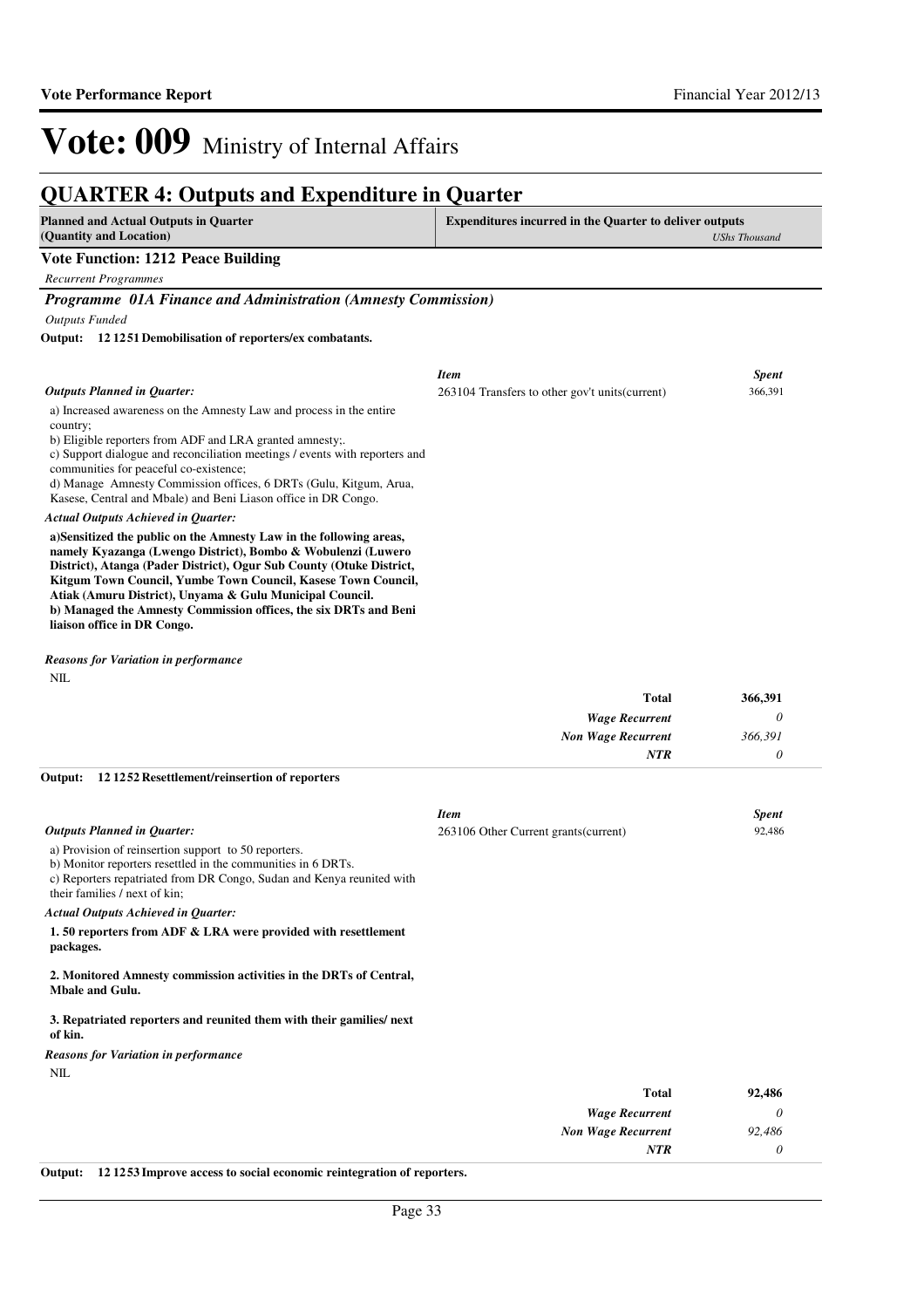| <b>QUARTER 4: Outputs and Expenditure in Quarter</b>                                                                                                                                                                                      |                                                                                 |                      |
|-------------------------------------------------------------------------------------------------------------------------------------------------------------------------------------------------------------------------------------------|---------------------------------------------------------------------------------|----------------------|
| <b>Planned and Actual Outputs in Quarter</b><br>(Quantity and Location)                                                                                                                                                                   | <b>Expenditures incurred in the Quarter to deliver outputs</b>                  | <b>UShs Thousand</b> |
| <b>Vote Function: 1212 Peace Building</b>                                                                                                                                                                                                 |                                                                                 |                      |
| <b>Recurrent Programmes</b>                                                                                                                                                                                                               |                                                                                 |                      |
| Programme 01A Finance and Administration (Amnesty Commission)                                                                                                                                                                             |                                                                                 |                      |
|                                                                                                                                                                                                                                           | <b>Item</b>                                                                     | <b>Spent</b>         |
| <b>Outputs Planned in Quarter:</b>                                                                                                                                                                                                        | 263106 Other Current grants (current)                                           | 5,499                |
| A) Reporters linked to opportunities and programmes monitored.                                                                                                                                                                            |                                                                                 |                      |
| B) Provision of psyco-social support to reporters                                                                                                                                                                                         |                                                                                 |                      |
| <b>Actual Outputs Achieved in Quarter:</b>                                                                                                                                                                                                |                                                                                 |                      |
| 154 reporters and victims (including 04 reporters from ADF who had<br>been repatriated from DR Congo) were counseled and provided with<br>support services in Yumbe Town Council, Atiak-Amuru district<br>&Ogur-Otuke district & Centra.l |                                                                                 |                      |
| Reasons for Variation in performance                                                                                                                                                                                                      |                                                                                 |                      |
| NIL                                                                                                                                                                                                                                       |                                                                                 |                      |
|                                                                                                                                                                                                                                           | <b>Total</b>                                                                    | 5,499                |
|                                                                                                                                                                                                                                           | <b>Wage Recurrent</b>                                                           | 0                    |
|                                                                                                                                                                                                                                           | <b>Non Wage Recurrent</b>                                                       | 5,499                |
|                                                                                                                                                                                                                                           | NTR                                                                             | 0                    |
| Programme 05 Focal point<br><b>Outputs Funded</b><br>Output: 12 12 54 Contribution to Regional centre on Small Arms                                                                                                                       |                                                                                 |                      |
| <b>Outputs Planned in Quarter:</b><br>Part payment to RECSA<br><b>Actual Outputs Achieved in Quarter:</b>                                                                                                                                 | <b>Item</b><br>262101 Contributions to International Organisations<br>(Current) | Spent<br>30,768      |
| Made part payment to RECSA                                                                                                                                                                                                                |                                                                                 |                      |
| <b>Reasons for Variation in performance</b>                                                                                                                                                                                               |                                                                                 |                      |
| Nil                                                                                                                                                                                                                                       |                                                                                 |                      |
|                                                                                                                                                                                                                                           | <b>Total</b>                                                                    | 30,768               |
|                                                                                                                                                                                                                                           | <b>Wage Recurrent</b>                                                           | $\theta$             |
|                                                                                                                                                                                                                                           | <b>Non Wage Recurrent</b>                                                       | 30,768               |
|                                                                                                                                                                                                                                           | NTR                                                                             | $\theta$             |
| <b>Outputs Provided</b>                                                                                                                                                                                                                   |                                                                                 |                      |
| Output: 12 1201 Prevention of proliferation of illicit SALW.                                                                                                                                                                              |                                                                                 |                      |
|                                                                                                                                                                                                                                           | <b>Item</b>                                                                     | Spent                |
| <b>Outputs Planned in Quarter:</b>                                                                                                                                                                                                        | 211103 Allowances                                                               | 2,449                |
| -Preparation of the draft Bill on firearms.                                                                                                                                                                                               | 221009 Welfare and Entertainment                                                | 1,575                |
| -Reduction of illicit small arms and light weapons.<br>- Collection and destruction of obsolete, expired, & unserviceable Expired<br>ordinances (EOD)                                                                                     | 221011 Printing, Stationery, Photocopying and<br>Binding                        | 1,905                |
| -Continue marking of UPDF, UPS, UWA, PSOs and civilian Fire arms                                                                                                                                                                          | 222001 Telecommunications                                                       | 4,000                |
| - Populate the CFR with the Fire arms data                                                                                                                                                                                                | 227001 Travel Inland                                                            | 13,649               |
| -Public education and awareness raising on small arms issues<br>-Built capacity of small arms and light weapons stakeholders.                                                                                                             | 227002 Travel Abroad                                                            | 3,789                |
|                                                                                                                                                                                                                                           | 227004 Fuel, Lubricants and Oils<br>228002 Maintenance - Vehicles               | 2,450<br>2,250       |
| <b>Actual Outputs Achieved in Quarter:</b><br>Marked ISO arms in Central, south eastern, eastern and southern                                                                                                                             | 228003 Maintenance Machinery, Equipment and                                     | 1,500                |
|                                                                                                                                                                                                                                           |                                                                                 |                      |

**Marked ISO arms in Central, south eastern, eastern and southern regions**

**Destroyed 20 Tons of Expired Ordnances at Karama in Kabamba Military academy in mubende district.**

Furniture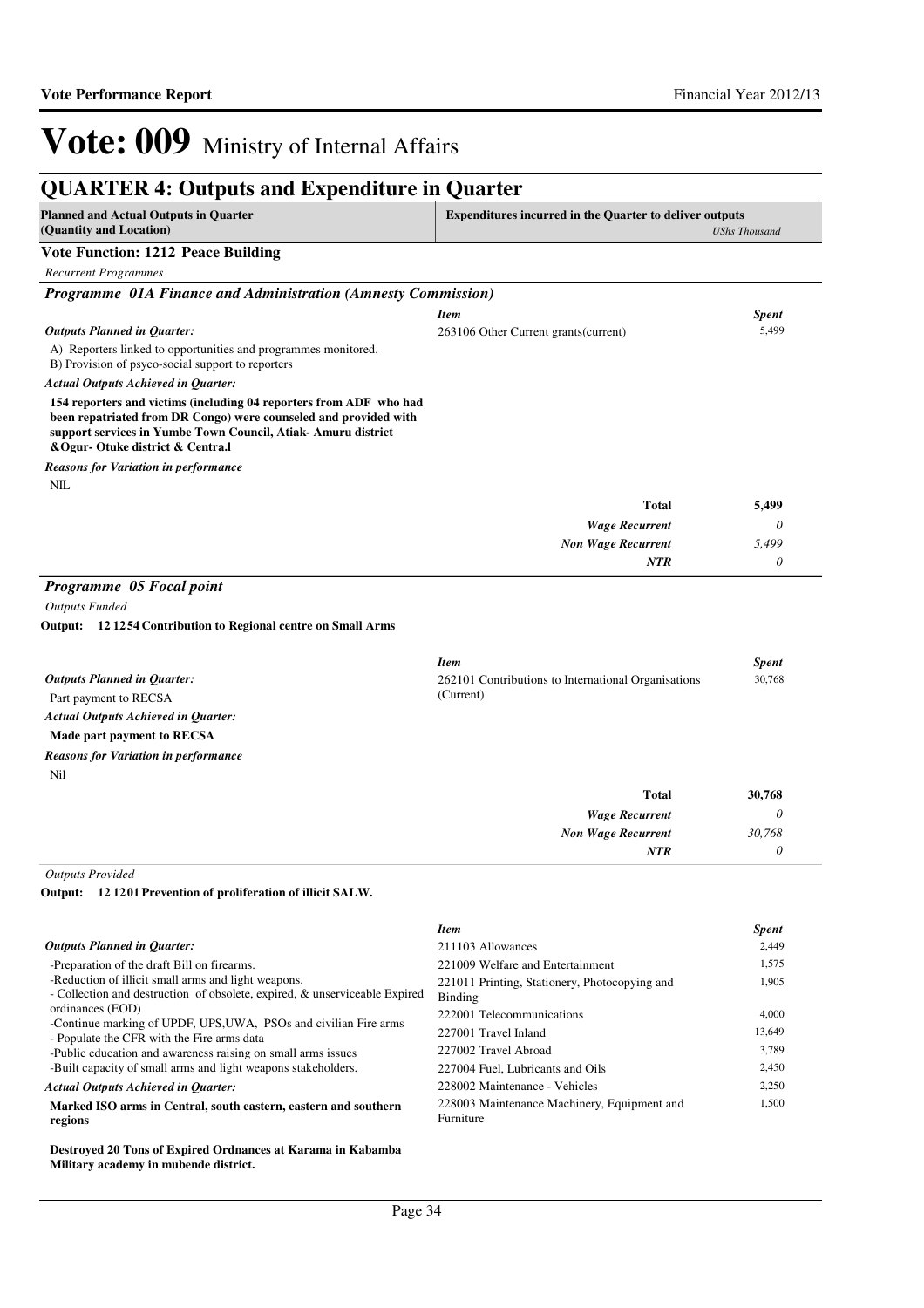| <b>QUARTER 4: Outputs and Expenditure in Quarter</b>                                                                                                                                                                                                                                                                                                    |                                                                |                      |
|---------------------------------------------------------------------------------------------------------------------------------------------------------------------------------------------------------------------------------------------------------------------------------------------------------------------------------------------------------|----------------------------------------------------------------|----------------------|
| <b>Planned and Actual Outputs in Quarter</b><br>(Quantity and Location)                                                                                                                                                                                                                                                                                 | <b>Expenditures incurred in the Quarter to deliver outputs</b> | <b>UShs Thousand</b> |
| <b>Vote Function: 1212 Peace Building</b>                                                                                                                                                                                                                                                                                                               |                                                                |                      |
| <b>Recurrent Programmes</b>                                                                                                                                                                                                                                                                                                                             |                                                                |                      |
| Programme 05 Focal point                                                                                                                                                                                                                                                                                                                                |                                                                |                      |
| Marked arms in two regions of private security organizations and<br>civilian arms                                                                                                                                                                                                                                                                       |                                                                |                      |
| <b>Reasons for Variation in performance</b>                                                                                                                                                                                                                                                                                                             |                                                                |                      |
| Additional support from development partners/JLOS                                                                                                                                                                                                                                                                                                       |                                                                |                      |
|                                                                                                                                                                                                                                                                                                                                                         | <b>Total</b>                                                   | 33,565               |
|                                                                                                                                                                                                                                                                                                                                                         | <b>Wage Recurrent</b>                                          | 0                    |
|                                                                                                                                                                                                                                                                                                                                                         | <b>Non Wage Recurrent</b>                                      | 33,565               |
|                                                                                                                                                                                                                                                                                                                                                         | <b>NTR</b>                                                     | 0                    |
| 12 1202 Enhanced public awareness and education on SALW and CEWERU.<br>Output:                                                                                                                                                                                                                                                                          |                                                                |                      |
|                                                                                                                                                                                                                                                                                                                                                         | <b>Item</b>                                                    | <b>Spent</b>         |
| <b>Outputs Planned in Quarter:</b>                                                                                                                                                                                                                                                                                                                      | 221011 Printing, Stationery, Photocopying and                  | 2,685                |
| -Establish District Peace Committees in 5 Districts.                                                                                                                                                                                                                                                                                                    | Binding                                                        |                      |
| <b>Actual Outputs Achieved in Quarter:</b>                                                                                                                                                                                                                                                                                                              |                                                                |                      |
| 1. Sensitized District leaders from 8 districts neighboring Karamoja<br>region (Katakwi, lamwo, Kitgum, Agago, Abim, Bukedea, Otuke and<br>Bulambuli) on CEWERU program to be included in the areas of<br>reporting.                                                                                                                                    |                                                                |                      |
| <b>Reasons for Variation in performance</b>                                                                                                                                                                                                                                                                                                             |                                                                |                      |
| Additional support from development partners.                                                                                                                                                                                                                                                                                                           |                                                                |                      |
|                                                                                                                                                                                                                                                                                                                                                         | <b>Total</b>                                                   | 2,685                |
|                                                                                                                                                                                                                                                                                                                                                         | <b>Wage Recurrent</b>                                          | 0                    |
|                                                                                                                                                                                                                                                                                                                                                         | <b>Non Wage Recurrent</b>                                      | 2,685                |
|                                                                                                                                                                                                                                                                                                                                                         | NTR                                                            | 0                    |
| 12 1203 Implementing Institutions strengthened.<br>Output:                                                                                                                                                                                                                                                                                              |                                                                |                      |
|                                                                                                                                                                                                                                                                                                                                                         | <b>Item</b>                                                    | <b>Spent</b>         |
| <b>Outputs Planned in Ouarter:</b>                                                                                                                                                                                                                                                                                                                      | 227001 Travel Inland                                           | 6,380                |
| -1 CEWERU District Peace Committees facilitated to conduct CEWERU                                                                                                                                                                                                                                                                                       |                                                                |                      |
| operations<br>-Monitor District Task Forces in Central North region.                                                                                                                                                                                                                                                                                    |                                                                |                      |
| <b>Actual Outputs Achieved in Quarter:</b>                                                                                                                                                                                                                                                                                                              |                                                                |                      |
| 1. Trained 30 women from Kotido District in advocacy and<br>monitoring of regional peace initiatives.                                                                                                                                                                                                                                                   |                                                                |                      |
| 2. Distributed assorted IEC materials for peace clubs in 6 Secondary<br>schools of Pokot ss-Amudat, Kaabong SS- Kaabong, Kotido SS<br>-Kotido, Nadungety SS-Moroto, Arengisiep ss-Nakapiripirit and<br>Kangole Girls-Napak towards the promotion of conflict early<br>warning and early response with support from CEWRN Rapid<br>Rescue Funds project. |                                                                |                      |
| <b>Reasons for Variation in performance</b>                                                                                                                                                                                                                                                                                                             |                                                                |                      |
| Additonal support from CEWARN.                                                                                                                                                                                                                                                                                                                          |                                                                |                      |
|                                                                                                                                                                                                                                                                                                                                                         | <b>Total</b>                                                   | 6,380                |
|                                                                                                                                                                                                                                                                                                                                                         | <b>Wage Recurrent</b>                                          | 0                    |
|                                                                                                                                                                                                                                                                                                                                                         | <b>Non Wage Recurrent</b>                                      | 6,380                |
|                                                                                                                                                                                                                                                                                                                                                         | NTR                                                            | $\theta$             |

*Development Projects*

*Project 1126 Support to Internal Affairs (Amnesty Commission)*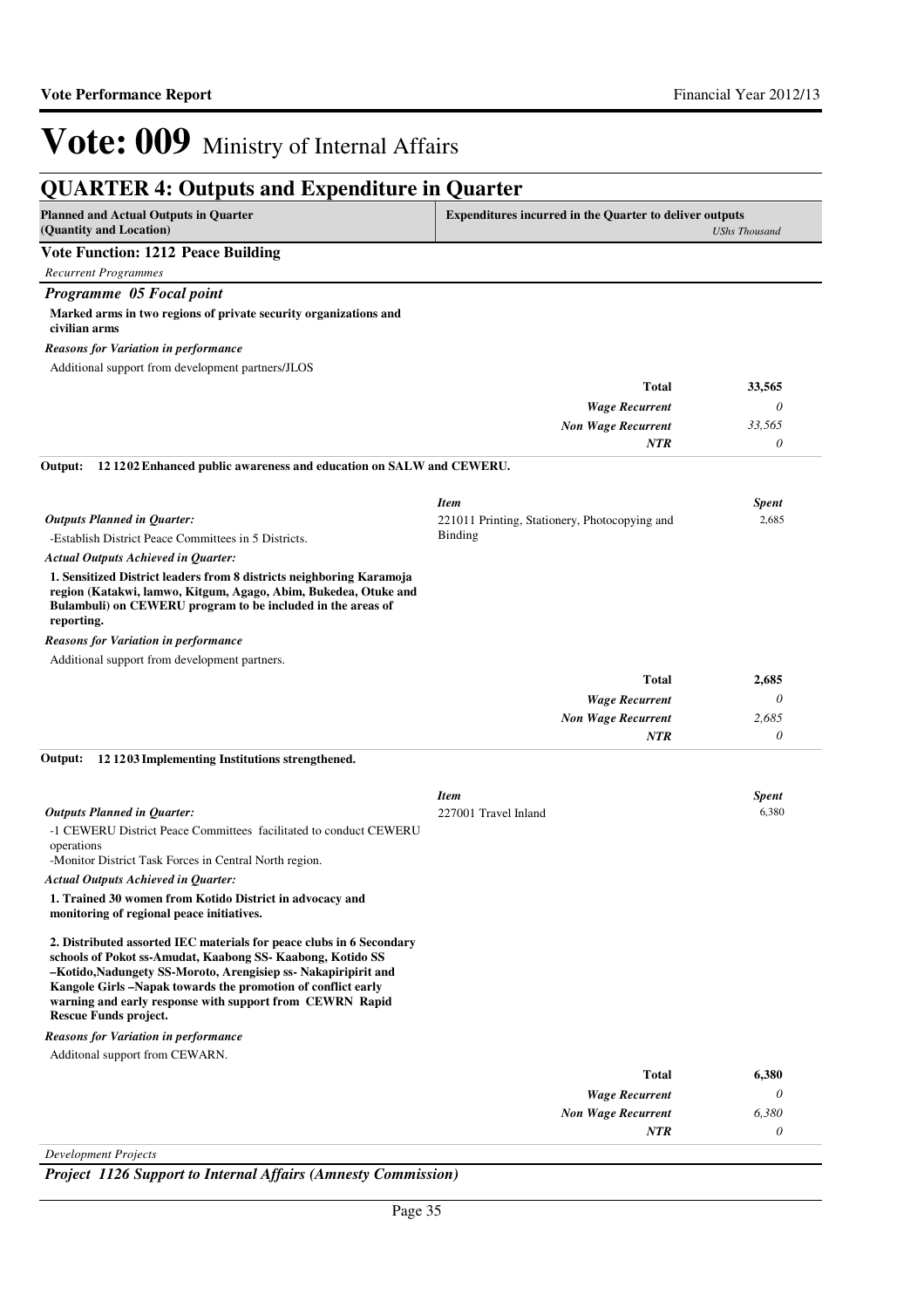| <b>Planned and Actual Outputs in Quarter</b><br>(Quantity and Location)                                                                                                        | <b>Expenditures incurred in the Quarter to deliver outputs</b> | <b>UShs Thousand</b>         |
|--------------------------------------------------------------------------------------------------------------------------------------------------------------------------------|----------------------------------------------------------------|------------------------------|
| <b>Vote Function: 1212 Peace Building</b>                                                                                                                                      |                                                                |                              |
| <b>Development Projects</b>                                                                                                                                                    |                                                                |                              |
| <b>Project 1126 Support to Internal Affairs (Amnesty Commission)</b>                                                                                                           |                                                                |                              |
| <b>Outputs Funded</b>                                                                                                                                                          |                                                                |                              |
| Output: 12 1251 Demobilisation of reporters/ex combatants.                                                                                                                     |                                                                |                              |
|                                                                                                                                                                                |                                                                |                              |
| Outputs Planned in Quarter:                                                                                                                                                    | <b>Item</b><br>263106 Other Current grants (current)           | <b>Spent</b><br>$\mathbf{0}$ |
| a)Mobilize the beneficiaries-reporters and victims for training in various<br>life skills,                                                                                     |                                                                |                              |
| b)Coordinate $\&$ monitor the mobilization and implementation of the skills<br>training programmes in 4 DRTs. (Gulu, Kitgum, Arua and Mbale)                                   |                                                                |                              |
| <b>Actual Outputs Achieved in Quarter:</b>                                                                                                                                     |                                                                |                              |
| No release and as such no activities implemented.                                                                                                                              |                                                                |                              |
| <b>Reasons for Variation in performance</b>                                                                                                                                    |                                                                |                              |
| NIL                                                                                                                                                                            |                                                                |                              |
|                                                                                                                                                                                | <b>Total</b>                                                   | 0                            |
|                                                                                                                                                                                | <b>GoU</b> Development                                         | 0                            |
|                                                                                                                                                                                | <b>External Financing</b>                                      | 0                            |
|                                                                                                                                                                                | <b>NTR</b>                                                     | 0                            |
| 121253 Improve access to social economic reintegration of reporters.<br>Output:                                                                                                |                                                                |                              |
|                                                                                                                                                                                | <b>Item</b>                                                    | <b>Spent</b>                 |
| <b>Outputs Planned in Quarter:</b>                                                                                                                                             | 263106 Other Current grants (current)                          | $\mathbf{0}$                 |
| ATrain of 180 reporters and victims in various life skills.<br>B) Provide tools and inputs to the trained beneficiaries.<br>C) Link reporters and victims to service providers |                                                                |                              |
| <b>Actual Outputs Achieved in Quarter:</b>                                                                                                                                     |                                                                |                              |
| Non release of funds affected implementation of activities.                                                                                                                    |                                                                |                              |
| <b>Reasons for Variation in performance</b>                                                                                                                                    |                                                                |                              |
| Additional support from JLOS for the training of 90 beneficieries.                                                                                                             |                                                                |                              |
|                                                                                                                                                                                | <b>Total</b>                                                   | 0                            |
|                                                                                                                                                                                | <b>GoU</b> Development                                         | 0                            |
|                                                                                                                                                                                | <b>External Financing</b>                                      | 0                            |
|                                                                                                                                                                                | <b>NTR</b>                                                     | 0                            |

*Outputs Provided*

**12 1303 Coordination, Monitoring and Supervision Output:**

|                                                                                  | <b>Item</b>                                              | <b>Spent</b> |
|----------------------------------------------------------------------------------|----------------------------------------------------------|--------------|
| <b>Outputs Planned in Ouarter:</b>                                               | 211101 General Staff Salaries                            | $\Omega$     |
| 1. Staff capacity strengthened;                                                  | 211103 Allowances                                        | $\Omega$     |
|                                                                                  | 221003 Staff Training                                    | $\Omega$     |
| 2. Scientific equipment calibrated and maintained.                               | 221007 Books, Periodicals and Newspapers                 | $\Omega$     |
| 3. Supervision of DGAL operations undertaken;                                    | 221008 Computer Supplies and IT Services                 | 2,800        |
| <b>Actual Outputs Achieved in Ouarter:</b>                                       | 221009 Welfare and Entertainment                         | $\Omega$     |
| 1. Supervised the construction of Mbarara regional lab which is now<br>completed | 221011 Printing, Stationery, Photocopying and<br>Binding | 378          |
| <b>Reasons for Variation in performance</b>                                      | 221012 Small Office Equipment                            | $\Omega$     |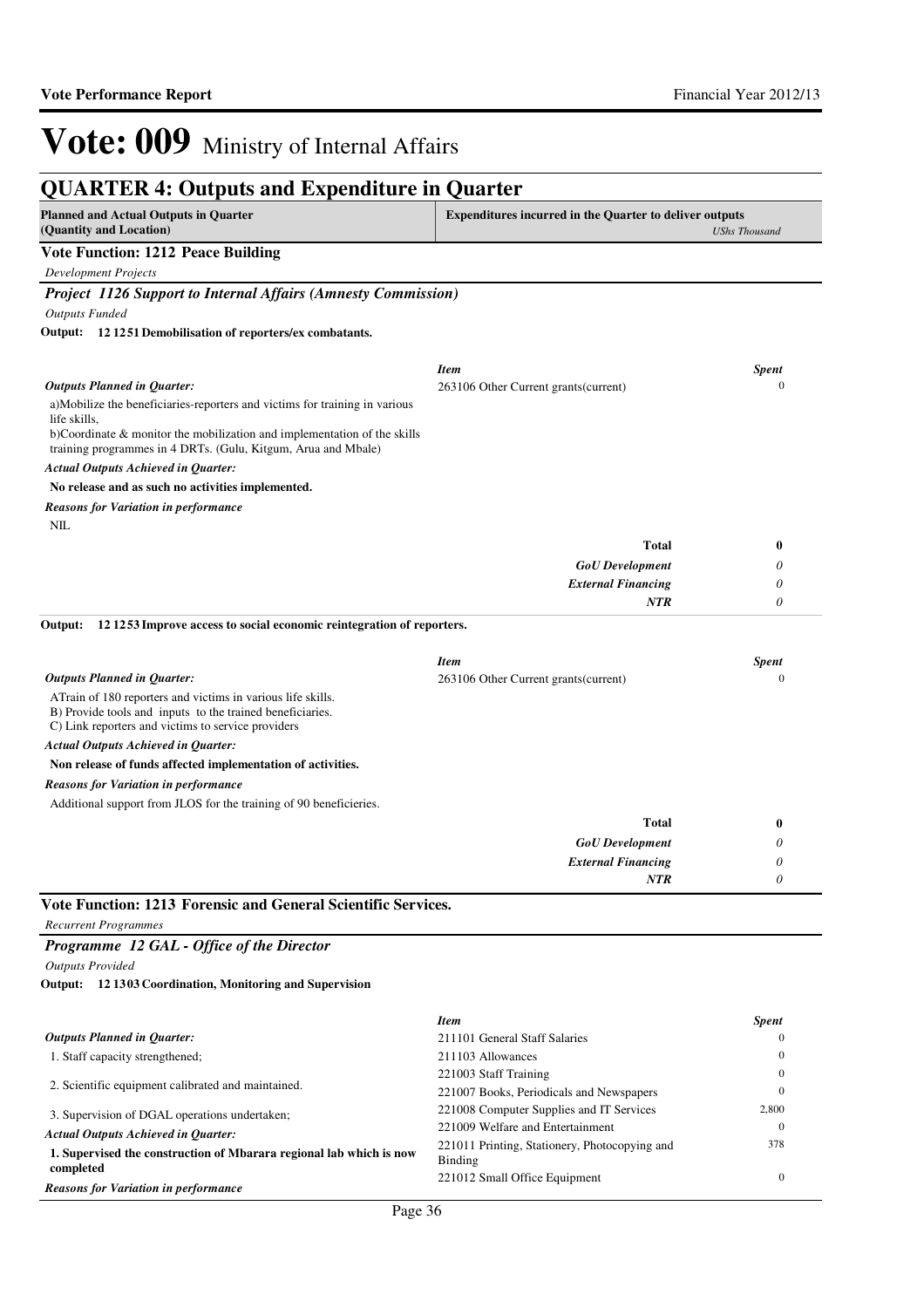## **QUARTER 4: Outputs and Expenditure in Quarter**

| Planned and Actual Outputs in Quarter                                      |  | <b>Expenditures incurred in the Quarter to deliver outputs</b> |
|----------------------------------------------------------------------------|--|----------------------------------------------------------------|
| (Quantity and Location)                                                    |  | <b>UShs Thousand</b>                                           |
| <b>TT</b> (T)<br>$\bullet \bullet \bullet \bullet \bullet \bullet \bullet$ |  |                                                                |

### **Vote Function: 1213 Forensic and General Scientific Services.**

### *Recurrent Programmes*

*Programme 12 GAL - Office of the Director*

| Nil | 222001 Telecommunications     |                                             | $\mathbf{0}$ |
|-----|-------------------------------|---------------------------------------------|--------------|
|     |                               | 224001 Medical and Agricultural supplies    | 17,806       |
|     |                               | 224002 General Supply of Goods and Services | $\mathbf{0}$ |
|     | 227001 Travel Inland          |                                             | $\Omega$     |
|     | 227002 Travel Abroad          |                                             | $\Omega$     |
|     |                               | 227004 Fuel, Lubricants and Oils            | $\Omega$     |
|     | 228002 Maintenance - Vehicles |                                             | $\mathbf{0}$ |
|     | Furniture                     | 228003 Maintenance Machinery, Equipment and | 26,575       |
|     |                               | <b>Total</b>                                | 47,560       |
|     |                               | <b>Wage Recurrent</b>                       | 0            |
|     |                               | <b>Non Wage Recurrent</b>                   | 47,559       |
|     |                               | <b>NTR</b>                                  | $\theta$     |
|     |                               |                                             |              |

**12 1304 Support to Service Delivery in regional Laboratories Output:**

|                                                                                      | <b>Item</b>                                              | <b>Spent</b> |
|--------------------------------------------------------------------------------------|----------------------------------------------------------|--------------|
| <b>Outputs Planned in Quarter:</b>                                                   | 211103 Allowances                                        | $\Omega$     |
| Mbale Regional Laboratory supported.                                                 | 221009 Welfare and Entertainment                         | $\mathbf{0}$ |
| <b>Actual Outputs Achieved in Quarter:</b><br>inadquate release for the quarter four | 221011 Printing, Stationery, Photocopying and<br>Binding | 1,050        |
| <b>Reasons for Variation in performance</b>                                          | 221012 Small Office Equipment                            | $\mathbf{0}$ |
| Zero release in Quarter 4                                                            | 224001 Medical and Agricultural supplies                 |              |
|                                                                                      | 227001 Travel Inland                                     | $\theta$     |
|                                                                                      | 227002 Travel Abroad                                     | $\theta$     |
|                                                                                      | 227004 Fuel, Lubricants and Oils                         | $\theta$     |
|                                                                                      | <b>Total</b>                                             | 1,053        |
|                                                                                      | <b>Wage Recurrent</b>                                    | 0            |
|                                                                                      | <b>Non Wage Recurrent</b>                                | 1,053        |
|                                                                                      | <b>NTR</b>                                               | 0            |

### *Programme 13 Criminalistics Services*

*Outputs Provided*

|  |  | Output: 12 1301 Forensic and General Scientific Services, |
|--|--|-----------------------------------------------------------|
|--|--|-----------------------------------------------------------|

|                                                                                                                 | <b>Item</b>                                   | <b>Spent</b> |
|-----------------------------------------------------------------------------------------------------------------|-----------------------------------------------|--------------|
| <b>Outputs Planned in Ouarter:</b>                                                                              | 211103 Allowances                             | 241          |
| 1. Timely Forensic Investigations undertaken in administration of justice.                                      | 221003 Staff Training                         | $\Omega$     |
|                                                                                                                 | 221009 Welfare and Entertainment              | $\Omega$     |
| 2. Poison Information Center established                                                                        | 221011 Printing, Stationery, Photocopying and | $\theta$     |
| 3. National Criminal DNA databank rolled out                                                                    | <b>Binding</b>                                |              |
|                                                                                                                 | 221012 Small Office Equipment                 | 826          |
| <b>Actual Outputs Achieved in Ouarter:</b>                                                                      | 224001 Medical and Agricultural supplies      | 30,109       |
| Average turnaround time for forensic investigations increased from<br>90 days to 120 days.                      | 227001 Travel Inland                          | $\Omega$     |
|                                                                                                                 | 227002 Travel Abroad                          | $\theta$     |
| 267 cases received with 183 cases analyzed.                                                                     | 227004 Fuel, Lubricants and Oils              | $\theta$     |
| National task force to steer the debate on the national criminal<br>databank appointed by various stakeholders. |                                               |              |

### *Reasons for Variation in performance*

Insufficient release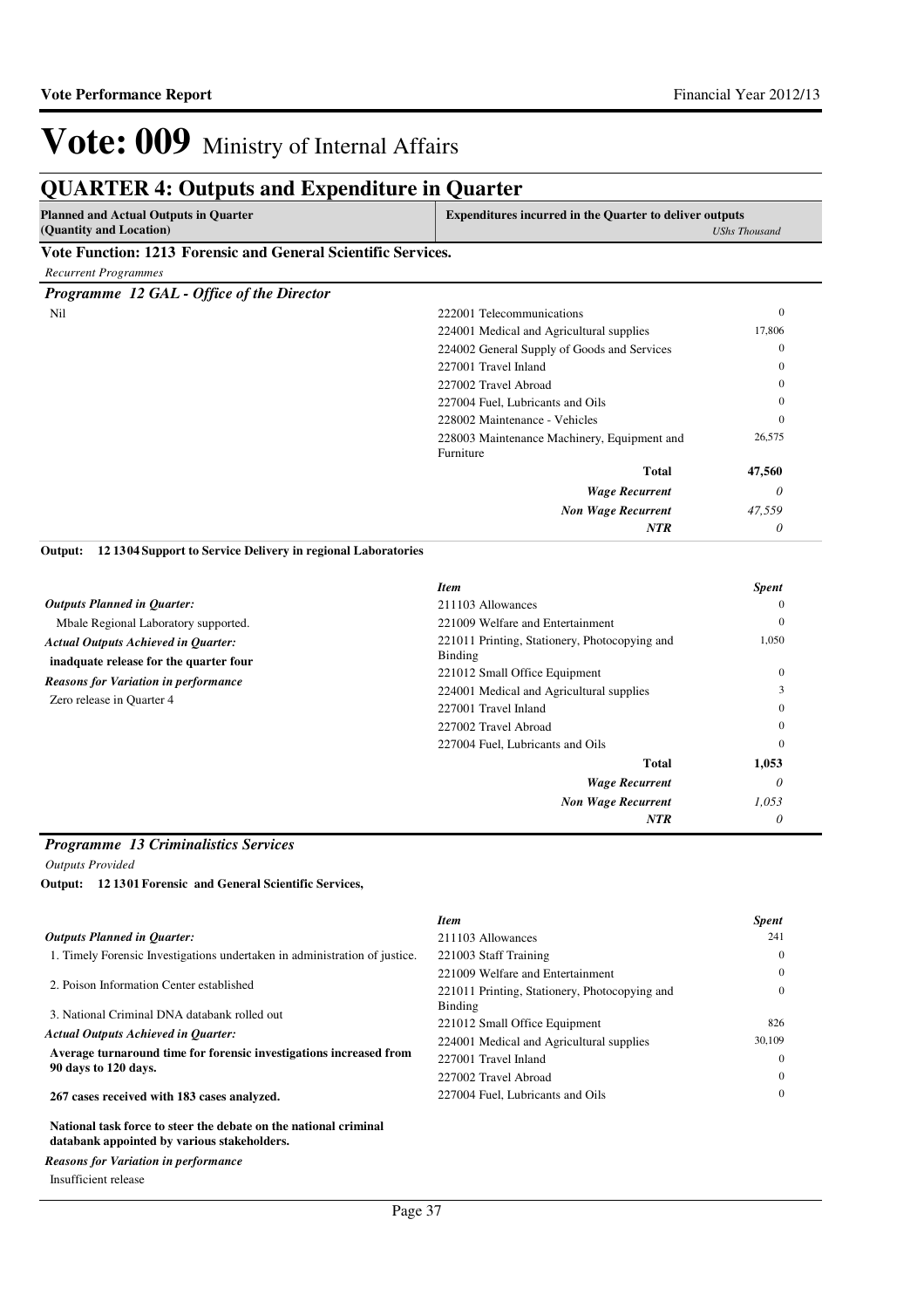## **QUARTER 4: Outputs and Expenditure in Quarter**

| <b>Planned and Actual Outputs in Quarter</b>                | <b>Expenditures incurred in the Quarter to deliver outputs</b> |
|-------------------------------------------------------------|----------------------------------------------------------------|
| (Quantity and Location)                                     | <b>UShs Thousand</b>                                           |
| Vete Experience 1912. Femands and Consul Colombilly Courtes |                                                                |

### **Vote Function: 1213 Forensic and General Scientific Services.**

*Recurrent Programmes*

*Programme 13 Criminalistics Services*

| 31,176<br>Total                     |  |
|-------------------------------------|--|
| <b>Wage Recurrent</b>               |  |
| 31,176<br><b>Non Wage Recurrent</b> |  |
| <b>NTR</b>                          |  |
|                                     |  |

### *Programme 14 Quality and Chemical Verification Services*

*Outputs Provided*

**12 1302 Improved quality of samples and exhibits delivered. Output:**

|                                                                                                                     | <b>Item</b>                                              | <b>Spent</b> |
|---------------------------------------------------------------------------------------------------------------------|----------------------------------------------------------|--------------|
| <b>Outputs Planned in Ouarter:</b>                                                                                  | 211103 Allowances                                        | $\Omega$     |
| 1. Environmental and agricultural products sampled and tested.                                                      | 221009 Welfare and Entertainment                         | $\Omega$     |
| 2. Commercial products verified in an effort to protect government revenue                                          | 221011 Printing, Stationery, Photocopying and<br>Binding | 1,450        |
|                                                                                                                     | 221012 Small Office Equipment                            | $\Omega$     |
| <b>Actual Outputs Achieved in Ouarter:</b>                                                                          | 224001 Medical and Agricultural supplies                 | 1.919        |
| 1. UGX 10,077,000 was collected as NTR.                                                                             | 227001 Travel Inland                                     | $\Omega$     |
| 2. 34 commercial and illicit products cases with 42 exhibits were                                                   | 227002 Travel Abroad                                     | $\Omega$     |
| verified and reported.<br>3. 29 Environmental and agricultural cases with 88 samples were<br>analyzed and reported. | 227004 Fuel, Lubricants and Oils                         | $\Omega$     |

**4. 2Officers attended training in pesticide residue analysis and equipment maintenance in UK and India, Funds from governments of UK and India respectively.**

*Reasons for Variation in performance*

Inadquate release.

| 3,369 | <b>Total</b>              |
|-------|---------------------------|
|       | <b>Wage Recurrent</b>     |
| 3,369 | <b>Non Wage Recurrent</b> |
|       | NTR                       |
|       |                           |

*Development Projects*

### *Project 0066C Support to Internal Affairs (Government Chemist)*

*Capital Purchases*

**12 1372 Government Buildings and Administrative Infrastructure Output:**

|                                                                                                                                                  | <b>Item</b>                      | <b>Spent</b> |
|--------------------------------------------------------------------------------------------------------------------------------------------------|----------------------------------|--------------|
| <b>Outputs Planned in Quarter:</b>                                                                                                               | 231001 Non-Residential Buildings | 59,456       |
| Continue with finalisation of the remodeling of DGAL administrative<br>block, Water laboratory.                                                  |                                  |              |
| <b>Actual Outputs Achieved in Ouarter:</b>                                                                                                       |                                  |              |
| Variations in remodeling works approved by contracts committee and<br>amended contract approved by Solicitor General. Overall works on<br>going. |                                  |              |
| <b>Reasons for Variation in performance</b>                                                                                                      |                                  |              |
| No release in the quarter.                                                                                                                       |                                  |              |
|                                                                                                                                                  | <b>Total</b>                     | 59,456       |
|                                                                                                                                                  | <b>GoU</b> Development           | 59,456       |
|                                                                                                                                                  | <b>External Financing</b>        | 0            |
|                                                                                                                                                  | <b>NTR</b>                       | 0            |

**Output: 12 1376 Purchase of Office and ICT Equipment, including Software**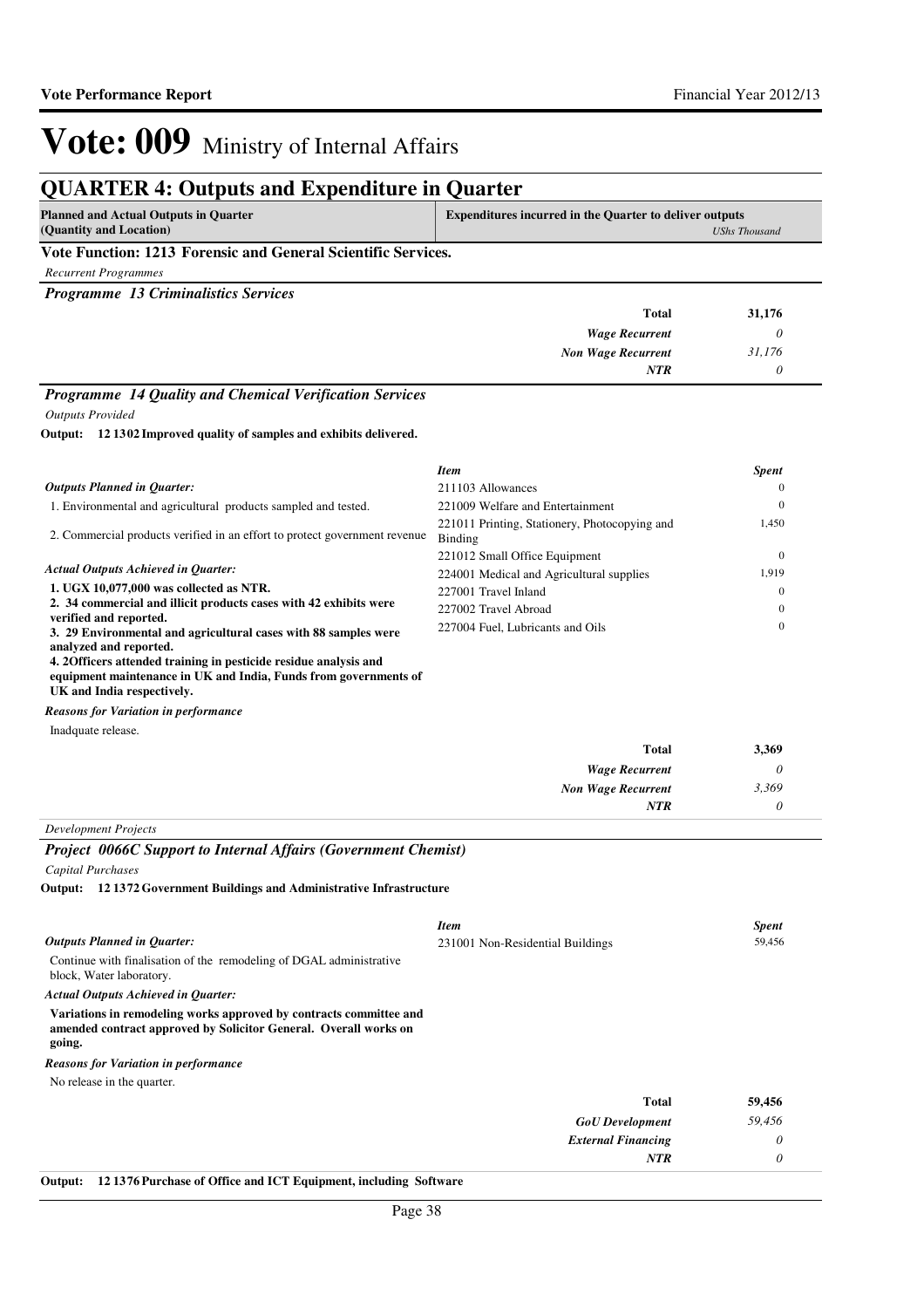| <b>QUARTER 4: Outputs and Expenditure in Quarter</b><br><b>Planned and Actual Outputs in Quarter</b>  | Expenditures incurred in the Quarter to deliver outputs |                            |
|-------------------------------------------------------------------------------------------------------|---------------------------------------------------------|----------------------------|
| (Quantity and Location)                                                                               |                                                         | <b>UShs Thousand</b>       |
| Vote Function: 1213 Forensic and General Scientific Services.                                         |                                                         |                            |
| <b>Development Projects</b>                                                                           |                                                         |                            |
| <b>Project 0066C Support to Internal Affairs (Government Chemist)</b>                                 |                                                         |                            |
|                                                                                                       | <b>Item</b>                                             | <b>Spent</b>               |
| <b>Outputs Planned in Quarter:</b>                                                                    | 231005 Machinery and Equipment                          | 34,067                     |
|                                                                                                       |                                                         |                            |
| Commisioning of exhibit handling and tracking system & Staff Training.                                |                                                         |                            |
| Stakeholder review of National Criminal DNA databank and upscale                                      |                                                         |                            |
| <b>Actual Outputs Achieved in Quarter:</b>                                                            |                                                         |                            |
| No funds released for this item to complete procurement.                                              |                                                         |                            |
| <b>Reasons for Variation in performance</b>                                                           |                                                         |                            |
| None release of funds to complete the procurement processes.                                          |                                                         |                            |
|                                                                                                       | <b>Total</b>                                            | 34,067                     |
|                                                                                                       | <b>GoU</b> Development                                  | 34,067                     |
|                                                                                                       | <b>External Financing</b>                               | 0                          |
|                                                                                                       | <b>NTR</b>                                              | 0                          |
| Output:<br>12 1378 Purchase of Office and Residential Furniture and Fittings                          |                                                         |                            |
|                                                                                                       |                                                         |                            |
|                                                                                                       | <b>Item</b>                                             | <b>Spent</b>               |
| <b>Outputs Planned in Quarter:</b>                                                                    | 231006 Furniture and Fixtures                           | 678                        |
| Furniture Poision Information Center procured                                                         |                                                         |                            |
| <b>Actual Outputs Achieved in Quarter:</b><br>Inadquate release to complet the procurement process.   |                                                         |                            |
|                                                                                                       |                                                         |                            |
| <b>Reasons for Variation in performance</b><br>None release of funds in Q4                            |                                                         |                            |
|                                                                                                       | <b>Total</b>                                            | 678                        |
|                                                                                                       | <b>GoU</b> Development                                  | 678                        |
|                                                                                                       | <b>External Financing</b>                               | 0                          |
|                                                                                                       | NTR                                                     | 0                          |
| <b>Outputs Provided</b>                                                                               |                                                         |                            |
| 12 1302 Improved quality of samples and exhibits delivered.<br>Output:                                |                                                         |                            |
|                                                                                                       |                                                         |                            |
|                                                                                                       | <i>Item</i>                                             | <b>Spent</b>               |
| <b>Outputs Planned in Quarter:</b>                                                                    | 224001 Medical and Agricultural supplies                | 51,376<br>$\boldsymbol{0}$ |
| Finalise the process of accreditation of DNA Laboratory<br><b>Actual Outputs Achieved in Quarter:</b> | 225001 Consultancy Services- Short-term                 |                            |
| Procured 7 air conditioners for pesticide residue laboratory,                                         |                                                         |                            |
| Toxicology and DNA laboratories.                                                                      |                                                         |                            |
| <b>Reasons for Variation in performance</b>                                                           |                                                         |                            |
| No release in the quarter.                                                                            |                                                         |                            |
|                                                                                                       | <b>Total</b>                                            | 51,376                     |
|                                                                                                       | <b>GoU</b> Development                                  | 51,376                     |
|                                                                                                       | <b>External Financing</b>                               | 0                          |
|                                                                                                       | NTR                                                     | 0                          |
| <b>Vote Function: 1214 Community Service</b>                                                          |                                                         |                            |
| <b>Recurrent Programmes</b>                                                                           |                                                         |                            |
| Programme 04 Community Service                                                                        |                                                         |                            |
| <b>Outputs Funded</b>                                                                                 |                                                         |                            |
| Output: 12 1451 Community Service Facilitation                                                        |                                                         |                            |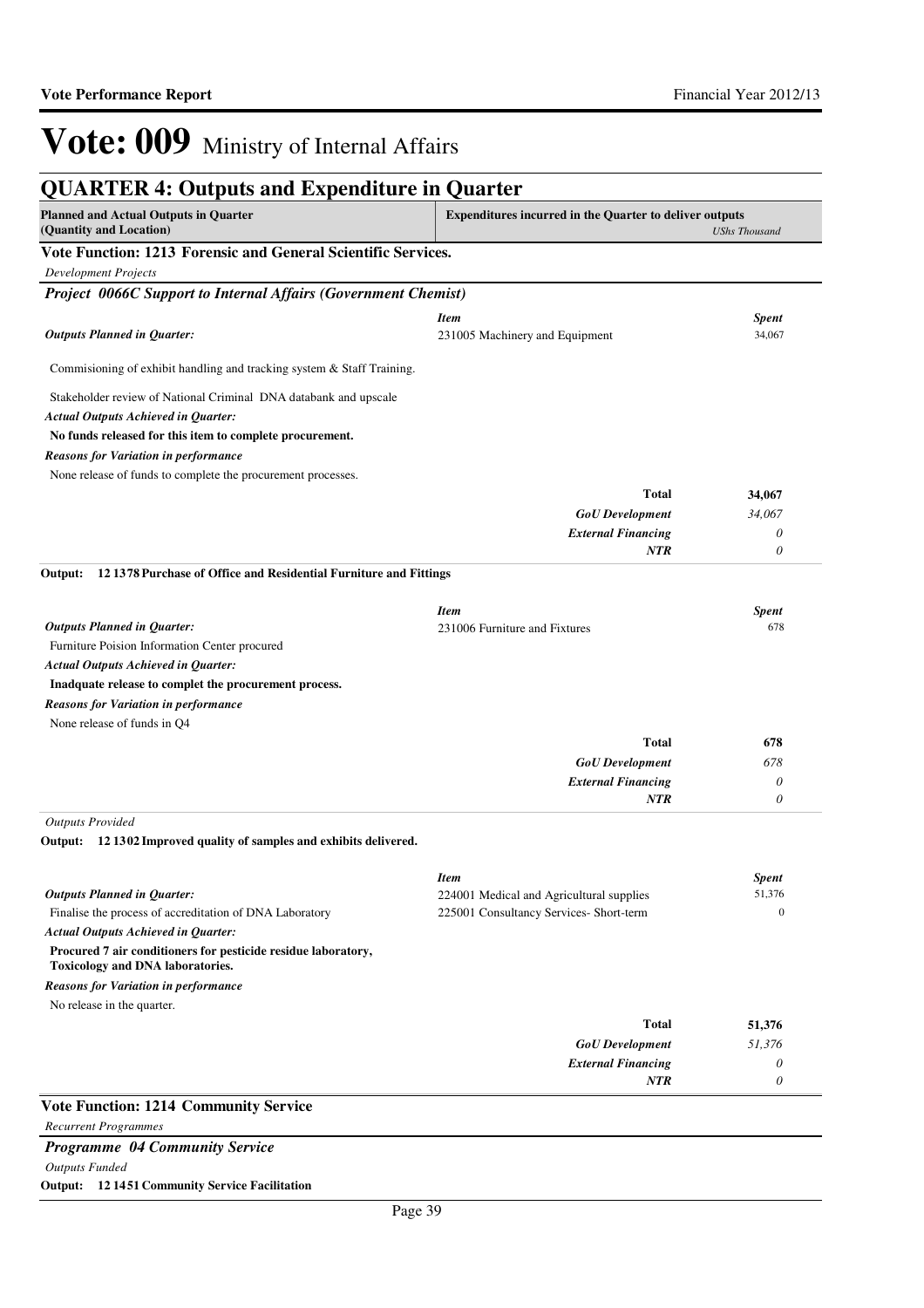#### **QUARTER 4: Outputs and Expenditure in Quarter Planned and Actual Outputs in Quarter (Quantity and Location) Expenditures incurred in the Quarter to deliver outputs**  *UShs Thousand* **Vote Function: 1214 Community Service** *Recurrent Programmes Programme 04 Community Service* Support 11 District Community Service Committees in the different regions. **No release for Q4** *Wage Recurrent Non Wage Recurrent* **Total** *0 51,652 0* **51,652** *Actual Outputs Achieved in Quarter: Outputs Planned in Quarter: NTR* Inadquate release. *Reasons for Variation in performance Item Spent* 263104 Transfers to other gov't units(current) 51,652 *Outputs Provided* -Supervise and manage 2000 orders issued by Magistrates and Local Council Courts countrywide. -Inter district visits for best practices **Managed and supervised 2359 orders issued. 12 1401 Improved Community Service Orders. Output:** *Actual Outputs Achieved in Quarter: Outputs Planned in Quarter: Reasons for Variation in performance Item Spent* 211101 General Staff Salaries 0 211103 Allowances 2,000 221001 Advertising and Public Relations 0 221003 Staff Training 0 221006 Commissions and Related Charges 9 221007 Books, Periodicals and Newspapers 254 221009 Welfare and Entertainment 2,800 221011 Printing, Stationery, Photocopying and 626

Binding

Furniture

N/A

#### **12 1402 Improve Stakeholder Capacity Output:**

|                                                                    | <b>Item</b>                                   | <b>Spent</b> |
|--------------------------------------------------------------------|-----------------------------------------------|--------------|
| <b>Outputs Planned in Ouarter:</b>                                 | 211103 Allowances                             |              |
| - Improved programme management and performance.                   | 221001 Advertising and Public Relations       |              |
| - Awareness raising on community service implementation in 1 (one) | 221002 Workshops and Seminars                 |              |
| region                                                             | 221003 Staff Training                         | 626          |
| <b>Actual Outputs Achieved in Ouarter:</b>                         | 221011 Printing, Stationery, Photocopying and |              |
| 1.508 placement supervisors trained in North for improved program  | Binding                                       |              |
| performance.                                                       | 227001 Travel Inland                          |              |
| 2. 11 radio talk shows conducted for awareness raising.            | 227002 Travel Abroad                          | 3.556        |

*Wage Recurrent Non Wage Recurrent*

221012 Small Office Equipment 2,325 222001 Telecommunications 0 227001 Travel Inland 13,738 227002 Travel Abroad 12,599 227004 Fuel, Lubricants and Oils 1,999 228002 Maintenance - Vehicles 4,228

228003 Maintenance Machinery, Equipment and

**Total**

*NTR*

*0 42,827 0*

**42,827**

2,250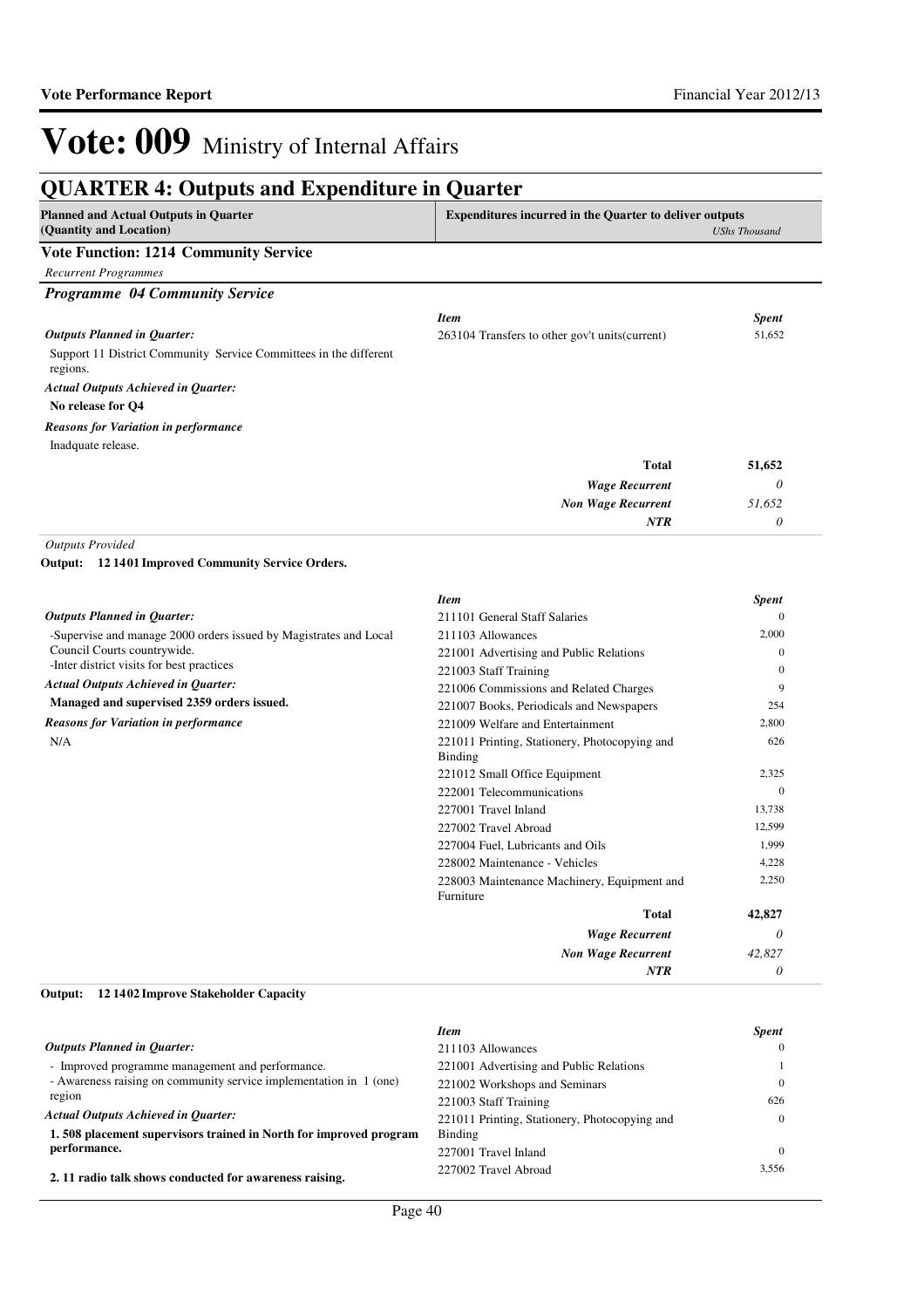## **QUARTER 4: Outputs and Expenditure in Quarter**

| <b>Planned and Actual Outputs in Quarter</b><br>(Quantity and Location) | Expenditures incurred in the Quarter to deliver outputs<br>UShs Thousand |
|-------------------------------------------------------------------------|--------------------------------------------------------------------------|
| <b>Vote Function: 1214 Community Service</b>                            |                                                                          |
| Recurrent Programmes                                                    |                                                                          |

*Programme 04 Community Service*

**3. 488 posters, 1060 brochures distributed for awareness raising.**

### **4. Trained one staff in monitoring and evaluation at Uganda.**

#### **5. Management institute, one staff in leadership and change management in South Africa.**

*Reasons for Variation in performance*

Nil

| 4,183 | <b>Total</b>              |
|-------|---------------------------|
|       | <b>Wage Recurrent</b>     |
| 4,183 | <b>Non Wage Recurrent</b> |
|       | <b>NTR</b>                |

#### **12 1403 Effective Monitoring and supervision Output:**

|                                                                                   | <b>Item</b>                                              | <b>Spent</b> |  |
|-----------------------------------------------------------------------------------|----------------------------------------------------------|--------------|--|
| <b>Outputs Planned in Ouarter:</b>                                                | 211103 Allowances                                        | 6.824        |  |
| - Increased supervision & monitoring of CS offenders in 4 regions.                | 221002 Workshops and Seminars                            | $\Omega$     |  |
| -Rehabilitation of 1250 offenders<br>-Reduced rates of recidivism and abscondment | 221011 Printing, Stationery, Photocopying and<br>Binding | 2.625        |  |
| <b>Actual Outputs Achieved in Ouarter:</b>                                        | 227001 Travel Inland                                     | 2.500        |  |
| 1.405 home visits made for follow up of offenders.                                | 227004 Fuel, Lubricants and Oils                         | 2.955        |  |

**2. 364 offenders counseled for complete rehabilitation.**

**3. 32 reconciliatory meetings held and 04 community dialogue meetings held.**

### **4. 66 peer support persons identified.**

### N/A *Reasons for Variation in performance*

| 14,904 | <b>Total</b>                |
|--------|-----------------------------|
|        | <b>Wage Recurrent</b>       |
| 14,904 | <b>Non Wage Recurrent</b>   |
|        | <b>NTR</b>                  |
|        | ______<br><b>Commercial</b> |

## **Vote Function: 1215 NGO Registration and Monitoring.**

*Recurrent Programmes*

### *Programme 10 NGO Board*

*Outputs Provided*

#### **12 1501 NGOs Registered. Output:**

|                                                                            | <b>Item</b>                              | <b>Spent</b> |
|----------------------------------------------------------------------------|------------------------------------------|--------------|
| <b>Outputs Planned in Ouarter:</b>                                         | 211101 General Staff Salaries            | 72,846       |
| -Timely registration and renewal of NGO permits so as to legalize their    | 211103 Allowances                        | 2.223        |
| operations                                                                 | 221001 Advertising and Public Relations  | 1.450        |
|                                                                            | 221003 Staff Training                    | 2,524        |
| -Database of all registered NGOs updated                                   | 221006 Commissions and Related Charges   | 8.999        |
| <b>Actual Outputs Achieved in Ouarter:</b>                                 | 221008 Computer Supplies and IT Services | 11.598       |
| - Held 04 board meetings towards approval of NGOs<br>- 158 NGOs registered | 221009 Welfare and Entertainment         | 1.190        |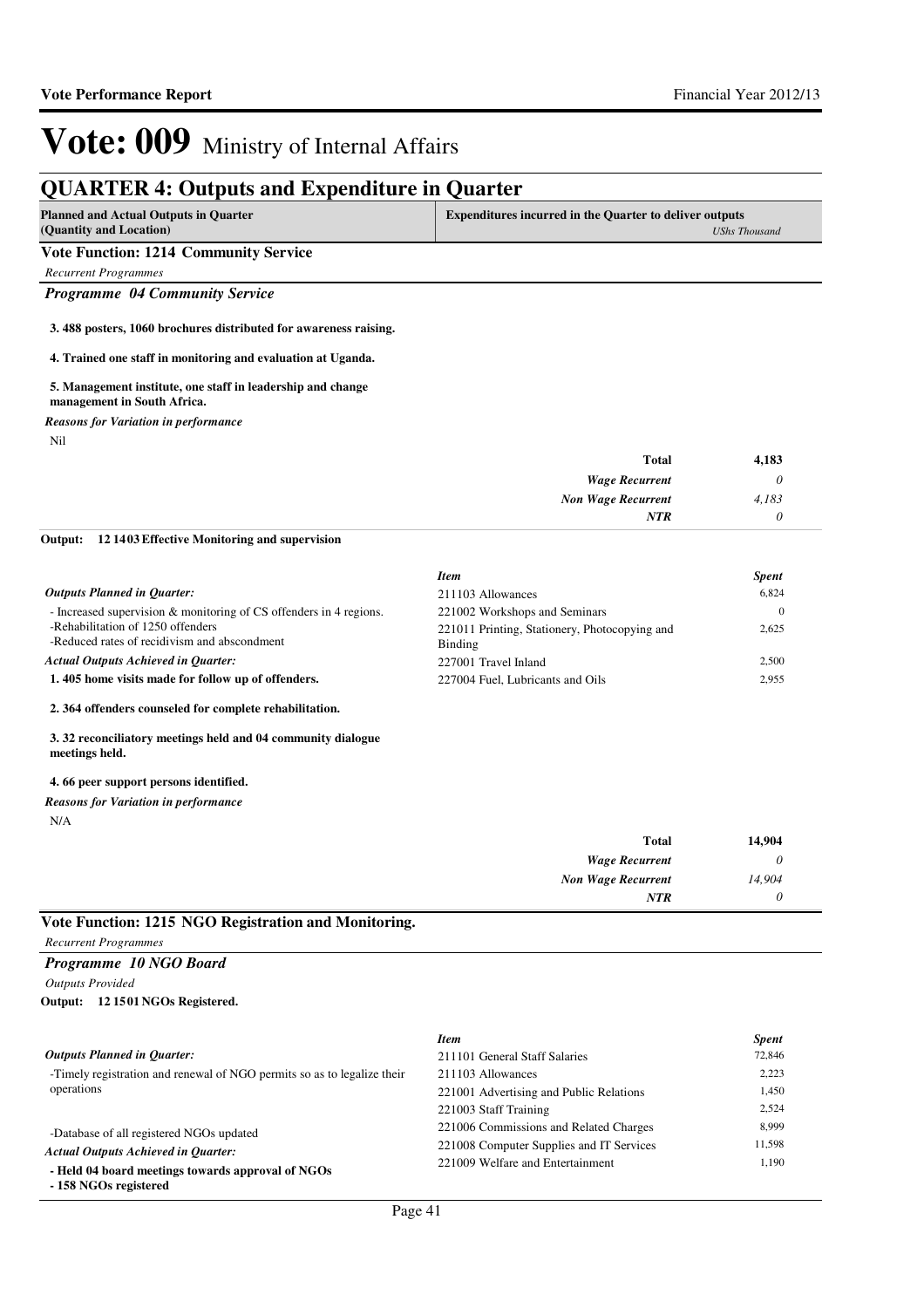## **QUARTER 4: Outputs and Expenditure in Quarter**

| POINTING IN OUTPURS AND EXPERIENCE IN                                                                                                         | Yuur ver                                                                  |                      |
|-----------------------------------------------------------------------------------------------------------------------------------------------|---------------------------------------------------------------------------|----------------------|
| <b>Planned and Actual Outputs in Quarter</b><br>(Quantity and Location)                                                                       | <b>Expenditures incurred in the Quarter to deliver outputs</b>            | <b>UShs Thousand</b> |
| Vote Function: 1215 NGO Registration and Monitoring.                                                                                          |                                                                           |                      |
| <b>Recurrent Programmes</b>                                                                                                                   |                                                                           |                      |
| Programme 10 NGO Board                                                                                                                        |                                                                           |                      |
| - 142 NGOs renewed                                                                                                                            | 221011 Printing, Stationery, Photocopying and                             | 13,806               |
| -140 NGOs entered into Data base                                                                                                              | <b>Binding</b>                                                            |                      |
| <b>Reasons for Variation in performance</b>                                                                                                   | 221012 Small Office Equipment                                             | 695                  |
| Nil                                                                                                                                           | 222001 Telecommunications                                                 | 192                  |
|                                                                                                                                               | 222002 Postage and Courier                                                | 700                  |
|                                                                                                                                               | 227001 Travel Inland                                                      | 630                  |
|                                                                                                                                               | 227004 Fuel, Lubricants and Oils                                          | 420                  |
|                                                                                                                                               | 228002 Maintenance - Vehicles                                             | 3,500                |
|                                                                                                                                               | <b>Total</b>                                                              | 120,772              |
|                                                                                                                                               | <b>Wage Recurrent</b>                                                     | 72,846               |
|                                                                                                                                               | Non Wage Recurrent                                                        | 47,926               |
|                                                                                                                                               | <b>NTR</b>                                                                | 0                    |
| 121502 NGOs Monitored.<br>Output:                                                                                                             |                                                                           |                      |
|                                                                                                                                               |                                                                           |                      |
|                                                                                                                                               | <b>Item</b>                                                               | <b>Spent</b>         |
| <b>Outputs Planned in Quarter:</b>                                                                                                            | 211103 Allowances                                                         | 1,057                |
| -Monitor 50 selected NGOs for compliance with terms and conditions of                                                                         | 221002 Workshops and Seminars                                             | 8,677                |
| their permits and the NGO laws.                                                                                                               | 221006 Commissions and Related Charges                                    | 5,000                |
| <b>Actual Outputs Achieved in Quarter:</b>                                                                                                    | 227001 Travel Inland                                                      | 1,733                |
| - Carried out monitoring of 109 NGOs to check on compliance with                                                                              | 227002 Travel Abroad                                                      | 700                  |
| their permits and laws.                                                                                                                       | 227004 Fuel, Lubricants and Oils                                          | 1,401                |
| <b>Reasons for Variation in performance</b>                                                                                                   | 228002 Maintenance - Vehicles                                             | 1,645                |
| Nil                                                                                                                                           | <b>Total</b>                                                              | 20,213               |
|                                                                                                                                               | <b>Wage Recurrent</b>                                                     | 0                    |
|                                                                                                                                               | <b>Non Wage Recurrent</b>                                                 | 20,213               |
|                                                                                                                                               | <b>NTR</b>                                                                | 0                    |
| Output:<br>12 1503 NGOs Regulated.                                                                                                            |                                                                           |                      |
|                                                                                                                                               |                                                                           |                      |
| <b>Outputs Planned in Quarter:</b>                                                                                                            | <b>Item</b>                                                               | <b>Spent</b>         |
|                                                                                                                                               | 221001 Advertising and Public Relations                                   | 2,685                |
| - Draft Cabinet Memo on the proposed principles for the Amendment Act.                                                                        | 221002 Workshops and Seminars<br>221008 Computer Supplies and IT Services | 5,374<br>4,250       |
| -Harmonize registration of NGOs with different registration centers eg<br>URSB, Ministries of Lands and Local government                      |                                                                           |                      |
| <b>Actual Outputs Achieved in Quarter:</b>                                                                                                    |                                                                           |                      |
| Printed and disseminated 19600 copies of NGO Policy                                                                                           |                                                                           |                      |
| Printed and disseminated 4000 copies of NGO regulation country<br>wide(supported by DGF)                                                      |                                                                           |                      |
| 04 regional workshops were conducted in Mbarara, Masaka,<br>Kyenjojo districts to disseminate the NGO policy in dialogue with<br>stakeholders |                                                                           |                      |
| Carried out sensitization on the NGO Board activities through news<br>paper pull outs in the Monitor, Independent and the New vision          |                                                                           |                      |
| <b>Reasons for Variation in performance</b><br>Nil                                                                                            |                                                                           |                      |

| Total                 | 12,309 |
|-----------------------|--------|
| <b>Wage Recurrent</b> |        |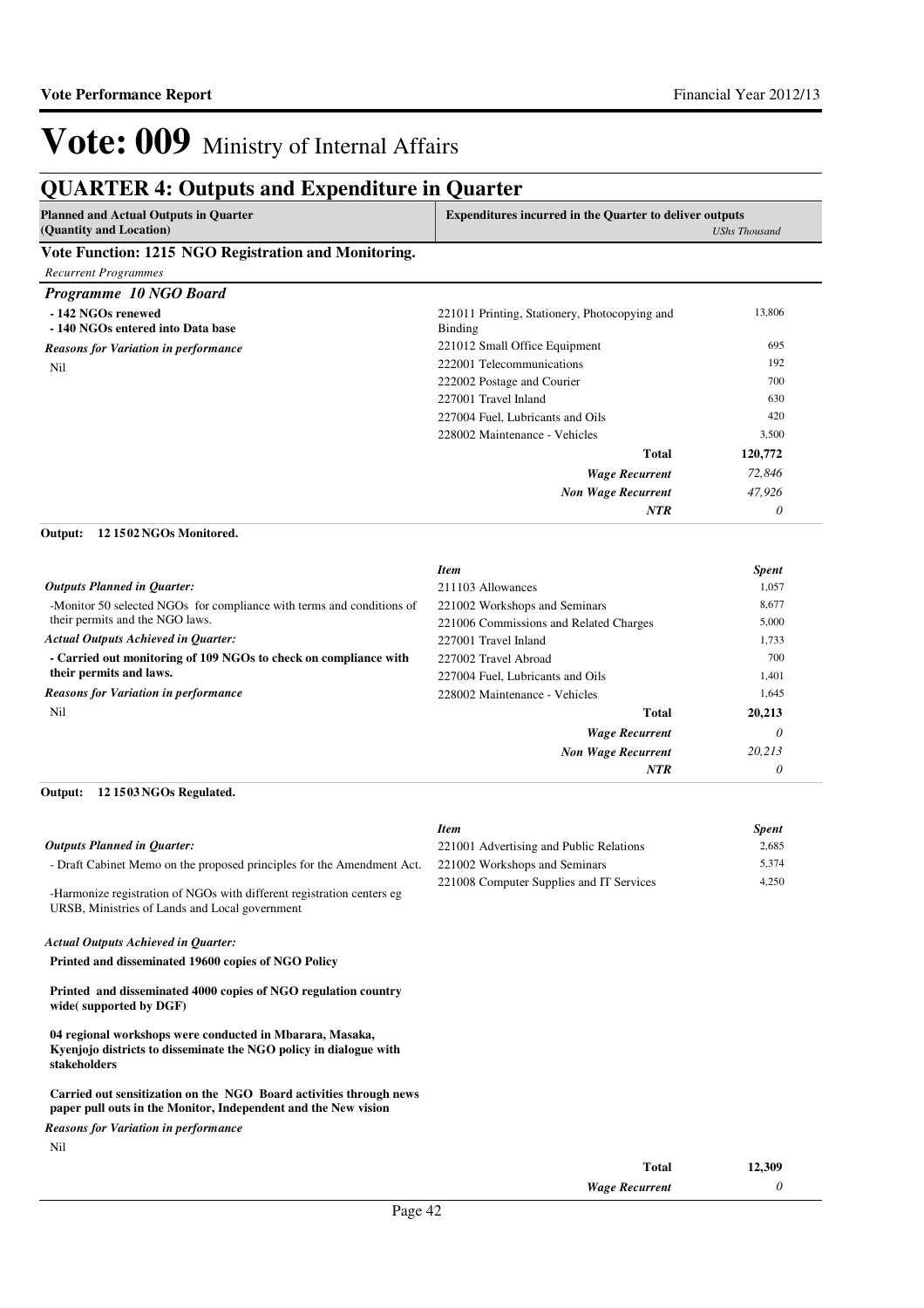| <b>Planned and Actual Outputs in Quarter</b><br>(Quantity and Location)                                                                     | <b>Expenditures incurred in the Quarter to deliver outputs</b> | <b>UShs Thousand</b> |
|---------------------------------------------------------------------------------------------------------------------------------------------|----------------------------------------------------------------|----------------------|
| Vote Function: 1215 NGO Registration and Monitoring.                                                                                        |                                                                |                      |
| <b>Recurrent Programmes</b>                                                                                                                 |                                                                |                      |
| Programme 10 NGO Board                                                                                                                      |                                                                |                      |
|                                                                                                                                             | <b>Non Wage Recurrent</b>                                      | 12,309               |
|                                                                                                                                             | <b>NTR</b>                                                     | 0                    |
| 121504NGOs Coordinated.<br>Output:                                                                                                          |                                                                |                      |
|                                                                                                                                             | <b>Item</b>                                                    | <b>Spent</b>         |
| <b>Outputs Planned in Quarter:</b>                                                                                                          | 211103 Allowances                                              | 1,015                |
| -District and Sub-County NGO monitoring committees/ structures<br>established in 3 Districts.                                               | 221002 Workshops and Seminars<br>227001 Travel Inland          | 1,750<br>865         |
| -Timely holding of coordination meetings with MDAs, and with NGOs to<br>resolve disputes within the NGOs, amongst NGOs and or their funders |                                                                |                      |
| <b>Actual Outputs Achieved in Quarter:</b>                                                                                                  |                                                                |                      |
| 2700 NGO Board services brochures and 9500 flyers were produced<br>and disseminated.                                                        |                                                                |                      |
| Conducted two coordination meetings with NGO representatives at<br><b>National Level.</b>                                                   |                                                                |                      |
| <b>Reasons for Variation in performance</b>                                                                                                 |                                                                |                      |
| N/A                                                                                                                                         |                                                                |                      |
|                                                                                                                                             | <b>Total</b>                                                   | 3,630                |
|                                                                                                                                             | <b>Wage Recurrent</b>                                          | $\theta$             |
|                                                                                                                                             | <b>Non Wage Recurrent</b>                                      | 3,630                |
|                                                                                                                                             | <b>NTR</b>                                                     | $\theta$             |
| Vote Function: 1249 Policy, Planning and Support Services                                                                                   |                                                                |                      |
| <b>Recurrent Programmes</b>                                                                                                                 |                                                                |                      |
| <b>Programme</b> 01 Finance and Administration                                                                                              |                                                                |                      |
| <b>Outputs Funded</b>                                                                                                                       |                                                                |                      |
| Output: 124955 Improved Security of Government Premises/Key Installations                                                                   |                                                                |                      |
|                                                                                                                                             | <b>Item</b>                                                    | <b>Spent</b>         |
| <b>Outputs Planned in Quarter:</b>                                                                                                          | 263106 Other Current grants (current)                          | 875,000              |
| -Improve internal security.<br>-Support Political Assistants.                                                                               | 264102 Contributions to Autonomous Inst. Wage<br>Subventions   | 750                  |
| <b>Actual Outputs Achieved in Quarter:</b>                                                                                                  |                                                                |                      |
| <b>Supported political assistants</b>                                                                                                       |                                                                |                      |
| Improved internal security through contribution to JAT activities.                                                                          |                                                                |                      |
| $\mathbf{r}$ and $\mathbf{r}$ and $\mathbf{r}$ and $\mathbf{r}$                                                                             |                                                                |                      |

N/A *Reasons for Variation in performance*

| 875,750 | <b>Total</b>              |
|---------|---------------------------|
|         | <b>Wage Recurrent</b>     |
| 875,750 | <b>Non Wage Recurrent</b> |
|         | <b>NTR</b>                |

*Outputs Provided*

**Output: 12 4921 Policy consultation,Planning and Budgeting.**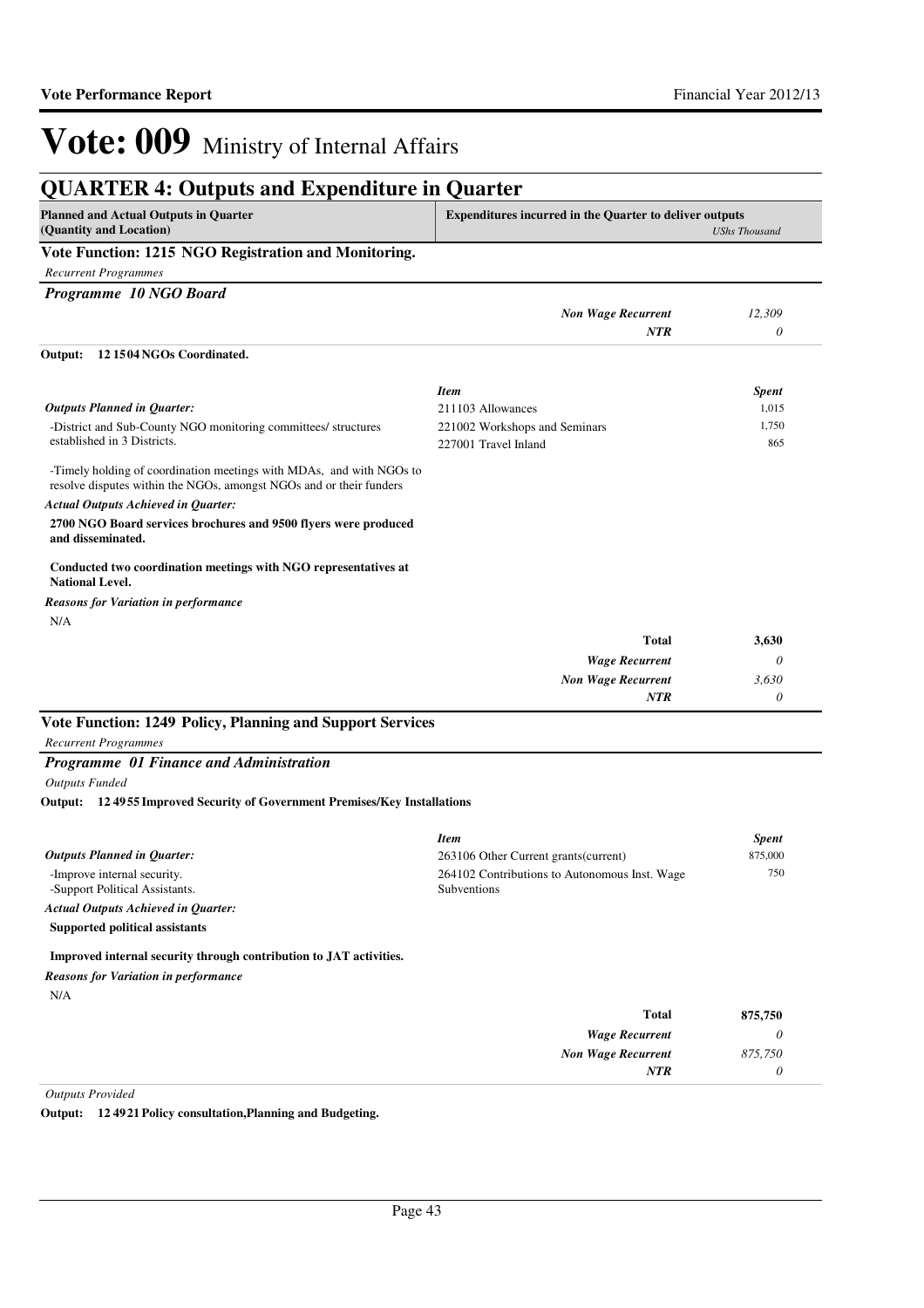## **QUARTER 4: Outputs and Expenditure in Quarter**

| <b>Planned and Actual Outputs in Quarter</b> | <b>Expenditures incurred in the Quarter to deliver outputs</b> |
|----------------------------------------------|----------------------------------------------------------------|
| (Quantity and Location)                      | <b>UShs Thousand</b>                                           |

### **Vote Function: 1249 Policy, Planning and Support Services**

*Recurrent Programmes*

*Programme 01 Finance and Administration*

|                                                                                                                                                                                                                                                                                                                              | <b>Item</b>                                                                                                                                          | <b>Spent</b>                                   |
|------------------------------------------------------------------------------------------------------------------------------------------------------------------------------------------------------------------------------------------------------------------------------------------------------------------------------|------------------------------------------------------------------------------------------------------------------------------------------------------|------------------------------------------------|
| <b>Outputs Planned in Quarter:</b>                                                                                                                                                                                                                                                                                           | 211103 Allowances                                                                                                                                    | $\Omega$                                       |
| - Draft budget estimates for FY 2013/14.<br>-Ministerial Policy Statement (MPS).<br>-Develop Ministry Annual/ Quarterly for FY 2012/13 Work plans, support<br>implementation and progress prepared.<br>-Review draft Government Policies, Cabinet Memoranda, etc.<br>-Monitor implementation of Ministry programmes/projects | 221001 Advertising and Public Relations<br>221003 Staff Training<br>221011 Printing, Stationery, Photocopying and<br>Binding<br>227001 Travel Inland | $\mathbf{0}$<br>7.499<br>$\mathbf{0}$<br>2,951 |
| - Support staff capacity in planning and budgeting.<br>-Coordination of the implementation of the Ministry SIP.<br><b>Actual Outputs Achieved in Ouarter:</b>                                                                                                                                                                | 227002 Travel Abroad                                                                                                                                 | 3,749                                          |
| Prepared and submitted the Ministry third quarter progress to<br>MoFPED and JLOS.                                                                                                                                                                                                                                            |                                                                                                                                                      |                                                |
| Prepared and submitted the Ministry draft Budget Estimates for FY<br>2013/14.                                                                                                                                                                                                                                                |                                                                                                                                                      |                                                |

**Prepared the Ministerial Policy Statement for FY 2013/14.**

**Draft Government Cabinet memorandums and policies analyzed, reviewed and responded to.**

*Reasons for Variation in performance*

N/A

| <b>Total</b>              | 14,199   |
|---------------------------|----------|
| <b>Wage Recurrent</b>     | $\theta$ |
| <b>Non Wage Recurrent</b> | 14,199   |
| <b>NTR</b>                |          |

#### **12 4922 Improved procument management. Output:**

| <b>Item</b>                                              | <b>Spent</b> |
|----------------------------------------------------------|--------------|
| 211103 Allowances                                        | $\Omega$     |
| 221006 Commissions and Related Charges                   | $\Omega$     |
| 221009 Welfare and Entertainment                         | $\Omega$     |
| 221011 Printing, Stationery, Photocopying and<br>Binding | $\Omega$     |
| 227001 Travel Inland                                     | 1.751        |
| 227002 Travel Abroad                                     | 1.402        |
|                                                          |              |

### **16 new files opened.**

### **Managed files**

| <b>Reasons for Variation in performance</b> |  |  |
|---------------------------------------------|--|--|
| Nil.                                        |  |  |

| 3,152 | Total                     |
|-------|---------------------------|
|       | <b>Wage Recurrent</b>     |
| 3,152 | <b>Non Wage Recurrent</b> |
|       | <b>NTR</b>                |
|       |                           |

**Output: 12 4923 Financial management Improved.**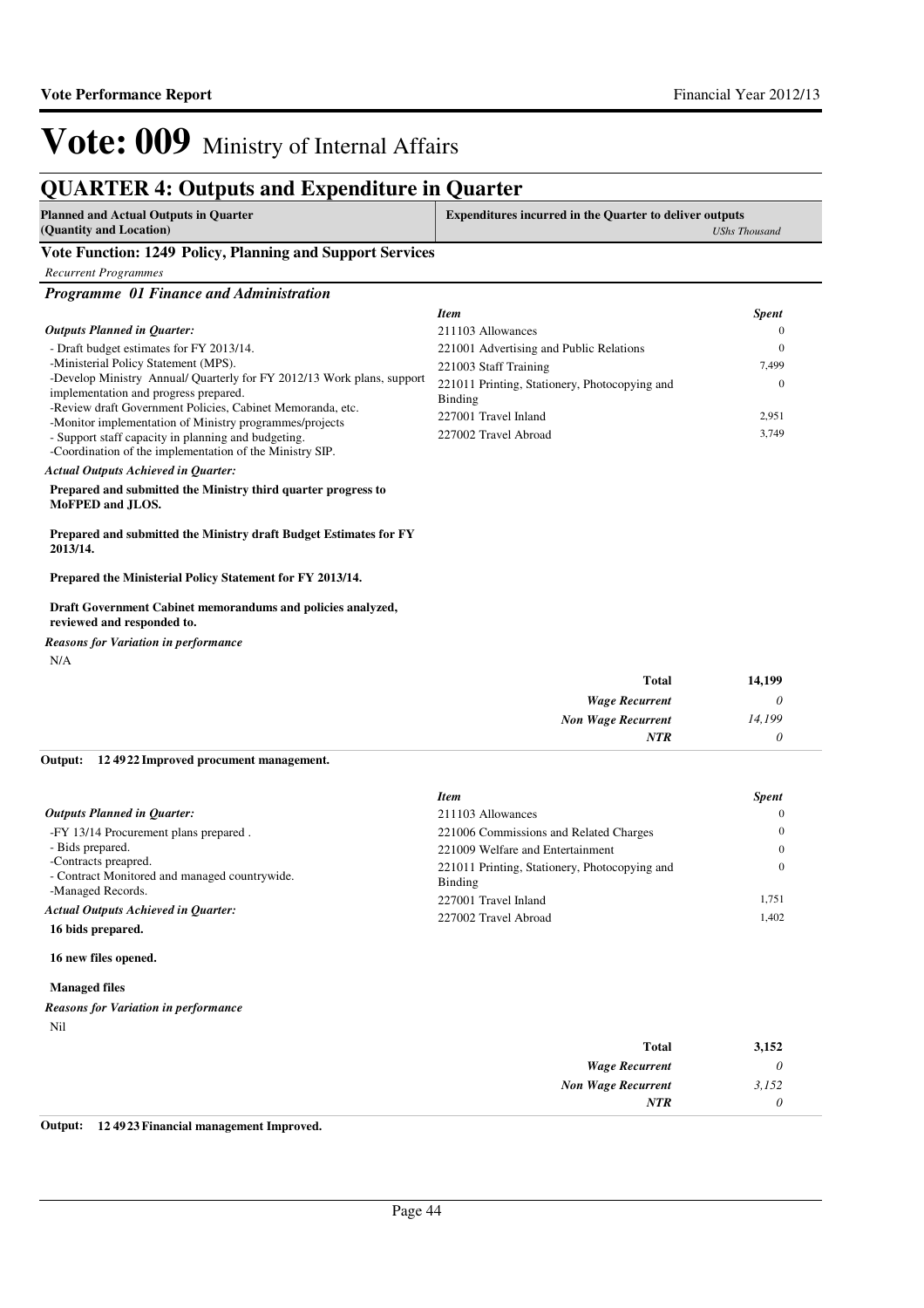## **QUARTER 4: Outputs and Expenditure in Quarter**

| <b>Planned and Actual Outputs in Quarter</b> | <b>Expenditures incurred in the Quarter to deliver outputs</b> |
|----------------------------------------------|----------------------------------------------------------------|
| (Quantity and Location)                      | <b>UShs Thousand</b>                                           |

### **Vote Function: 1249 Policy, Planning and Support Services**

*Recurrent Programmes*

*Programme 01 Finance and Administration*

|                                                                                  | <b>Item</b>                                              | <b>Spent</b> |
|----------------------------------------------------------------------------------|----------------------------------------------------------|--------------|
| <b>Outputs Planned in Quarter:</b>                                               | 211103 Allowances                                        |              |
| - Process funds for Ministry activities for 4th quarter                          | 221008 Computer Supplies and IT Services                 | 968          |
| -Prepare quarterly financial statements.<br>-Reconciliation of NTR collection.   | 221011 Printing, Stationery, Photocopying and<br>Binding |              |
| -Comply with Internal Audit report<br><b>Actual Outputs Achieved in Ouarter:</b> | 221016 IFMS Recurrent Costs<br>227001 Travel Inland      | 18.167       |
| Processed Ministry funds for the 4th quarter.                                    | 227002 Travel Abroad                                     | 2,674        |

**Responded to internal audit queries**

**Reconciled NTR collection for FY.**

**Prepared 9 months Financial statements.**

### **Complied with Internal Audit reports**

|     |  | <b>Reasons for Variation in performance</b> |
|-----|--|---------------------------------------------|
| Nil |  |                                             |

| <b>Total</b>              | 21,809                |
|---------------------------|-----------------------|
| <b>Wage Recurrent</b>     | $\boldsymbol{\theta}$ |
| <b>Non Wage Recurrent</b> | 21,809                |
| <b>NTR</b>                | 0                     |

### **12 4924 Enhanced Ministry Operations. Output:**

|                                                                                                                                                         | <b>Item</b>                                                              | <b>Spent</b>         |
|---------------------------------------------------------------------------------------------------------------------------------------------------------|--------------------------------------------------------------------------|----------------------|
| <b>Outputs Planned in Quarter:</b>                                                                                                                      | 211103 Allowances                                                        | 41,568               |
| -Lead, guide and coordinate Ministry operations.                                                                                                        | 213001 Medical Expenses(To Employees)                                    | $\mathbf{0}$         |
| - Monitor Programmes and projects of the ministry.<br>-Record keeping.                                                                                  | 213002 Incapacity, death benefits and funeral<br>expenses                | $\mathbf{0}$         |
| -Guide and support Implementation of cross cutting issues.<br>-Secure government premises and key installations.<br>- Manage explosives in the country. | 221001 Advertising and Public Relations<br>221002 Workshops and Seminars | $\Omega$<br>$\Omega$ |
| -Counter terrorism awareness sensitization.                                                                                                             | 221007 Books, Periodicals and Newspapers                                 | 775                  |
| -Security training.                                                                                                                                     | 221008 Computer Supplies and IT Services                                 | 4,778                |
| <b>Actual Outputs Achieved in Ouarter:</b>                                                                                                              | 221009 Welfare and Entertainment                                         | 3,499                |
| Supported political leadership in their monitoring                                                                                                      | 221011 Printing, Stationery, Photocopying and<br>Binding                 | 20,227               |
| Serviced ministry equipment                                                                                                                             | 221012 Small Office Equipment                                            | 3,823                |
|                                                                                                                                                         | 222001 Telecommunications                                                | 20,925               |
| Updated the inventory of Ministry property.                                                                                                             | 223005 Electricity                                                       | 17.887               |
| Coordinated and provided advisory support to the different                                                                                              | 223006 Water                                                             | 5,750                |
| Departments of the Ministry.                                                                                                                            | 224002 General Supply of Goods and Services                              | 72,001               |
|                                                                                                                                                         | 227001 Travel Inland                                                     | 77.148               |
| Ministry records managed and kept safely.                                                                                                               | 227002 Travel Abroad                                                     | 18,423               |
| Carried out inspections on the following: Minisrty of Gender, labor                                                                                     | 227004 Fuel, Lubricants and Oils                                         | 23,000               |
| and Social Development Headquarters, Qualicel Bus Terminal in                                                                                           | 228001 Maintenance - Civil                                               | $\Omega$             |
| Kampala and Namugongo shrines.                                                                                                                          | 228002 Maintenance - Vehicles                                            | 33,765               |
| Inspected New Entebbe Expressway to assess areas where explosives<br>may be used to pave way for road construction.                                     | 228003 Maintenance Machinery, Equipment and<br>Furniture                 | 3,618                |

**Inspected the following quarry sites: Lamba, Cementers, hammer line, CCCC quarry at Bamutakude, B4s stone Quarry, Lutembe**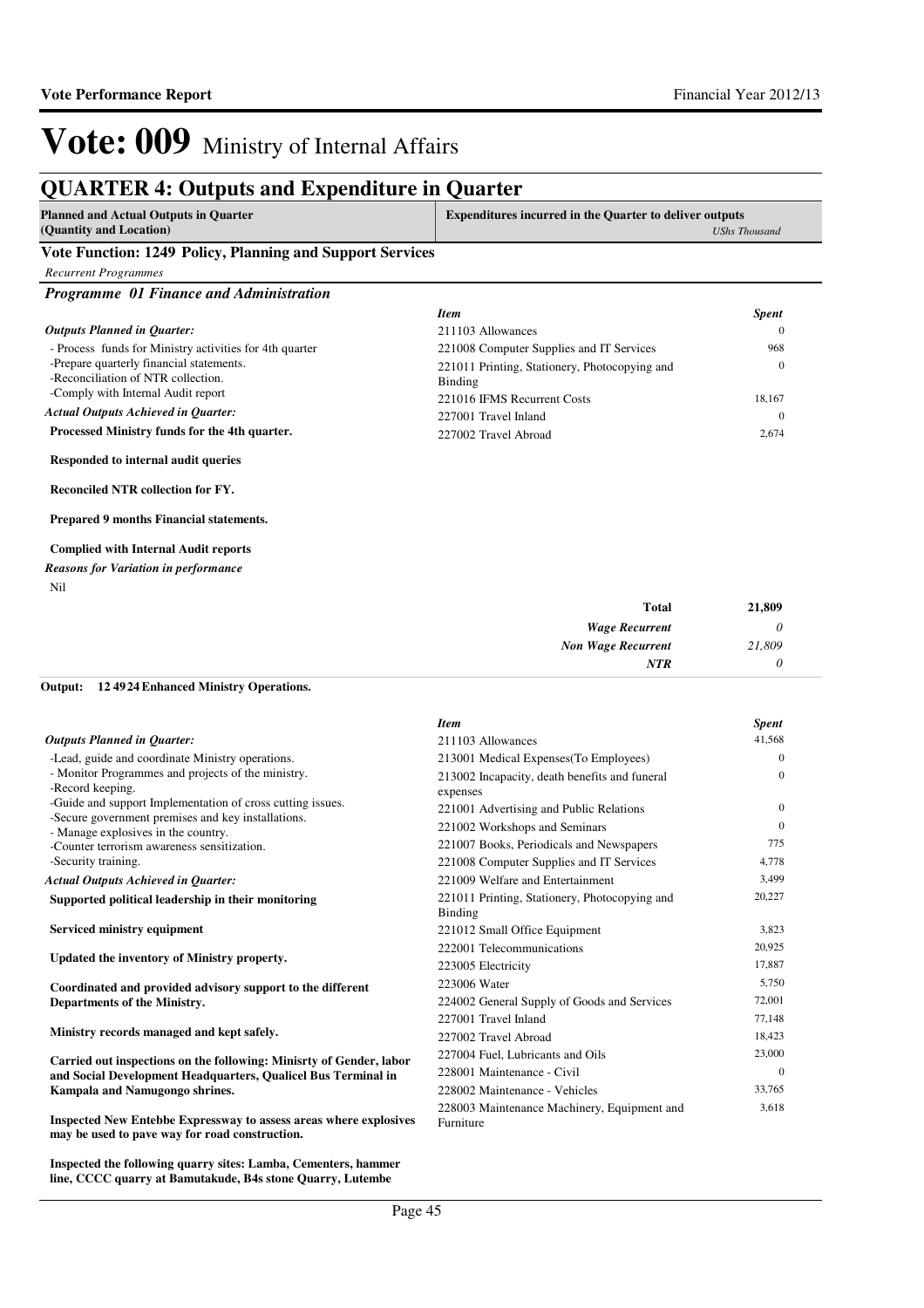## **QUARTER 4: Outputs and Expenditure in Quarter**

| (Quantity and Location) | <b>UShs Thousand</b> |
|-------------------------|----------------------|

### **Vote Function: 1249 Policy, Planning and Support Services**

*Recurrent Programmes*

### *Programme 01 Finance and Administration*

**quarry. Inspected explosive storage facilities at Lugazi Police station, Naggalama Police Station, Kyampisi Police Station.**

**Monitored demolition of expired explosives for Tullow and Neptune Petroleum Exploration companies.**

**Security coverage of two football matches in Namboole.**

#### **Prepared and delivered presentation on explosive handling and management for fire arms records and Armory management officers.**

*Reasons for Variation in performance*

N/A

| <b>Total</b>              | 347,186 |
|---------------------------|---------|
| <b>Wage Recurrent</b>     | υ       |
| <b>Non Wage Recurrent</b> | 347,186 |
| <b>NTR</b>                |         |

# **12 4925 Staff supported. Output:**

|                                                                                      | <b>Item</b>                                                     | <b>Spent</b> |
|--------------------------------------------------------------------------------------|-----------------------------------------------------------------|--------------|
| <b>Outputs Planned in Quarter:</b>                                                   | 211101 General Staff Salaries                                   | 13,357       |
| - Train staff in specialised araes.                                                  | 211103 Allowances                                               | $\theta$     |
| - Monitor staff performance, assess work environment and take remedial               | 221002 Workshops and Seminars                                   | $\Omega$     |
| actions.<br>- Manage Ministry staff pay roll.                                        | 221003 Staff Training                                           | 6.997        |
| -Timely staff performance appraisal reports.<br>- Pay staff salaries.                | 221011 Printing, Stationery, Photocopying and<br><b>Binding</b> | $\theta$     |
| <b>Actual Outputs Achieved in Ouarter:</b>                                           | 227001 Travel Inland                                            | $\Omega$     |
| - 20 Community Service members were trained in team building.<br>- Payroll verified. | 227002 Travel Abroad                                            | 7.198        |

 **- 40 staff vaccinated against Hepatitis B (last doze)** 

**- 60% of staff completed Appraisal reports.** 

 **- Conducted the HIV/AIDS and Health Workers Day for the Ministry.**

#### *Reasons for Variation in performance*

Inadquate release and wage shortfall .

| 27,552 | <b>Total</b>              |
|--------|---------------------------|
| 13,357 | <b>Wage Recurrent</b>     |
| 14,195 | <b>Non Wage Recurrent</b> |
|        | NTR                       |

### *Programme 11 Internal Audit*

*Outputs Provided*

**12 4923 Financial management Improved. Output:**

|                                            | <b>Item</b>                              | <b>Spent</b> |
|--------------------------------------------|------------------------------------------|--------------|
| <b>Outputs Planned in Quarter:</b>         | 211103 Allowances                        | 1,050        |
| Produce Quartely Audit reports.            | 221002 Workshops and Seminars            | 1.749        |
|                                            | 221007 Books, Periodicals and Newspapers | 700          |
| Build staff capacity                       | 221009 Welfare and Entertainment         | 700          |
| <b>Actual Outputs Achieved in Ouarter:</b> | 227001 Travel Inland                     | 1,050        |
| Reviewed DGAL regional laboratories.       | 227002 Travel Abroad                     | 1.749        |
| <b>Reviewed Focal Point on small Arms.</b> | 227004 Fuel. Lubricants and Oils         | 1.749        |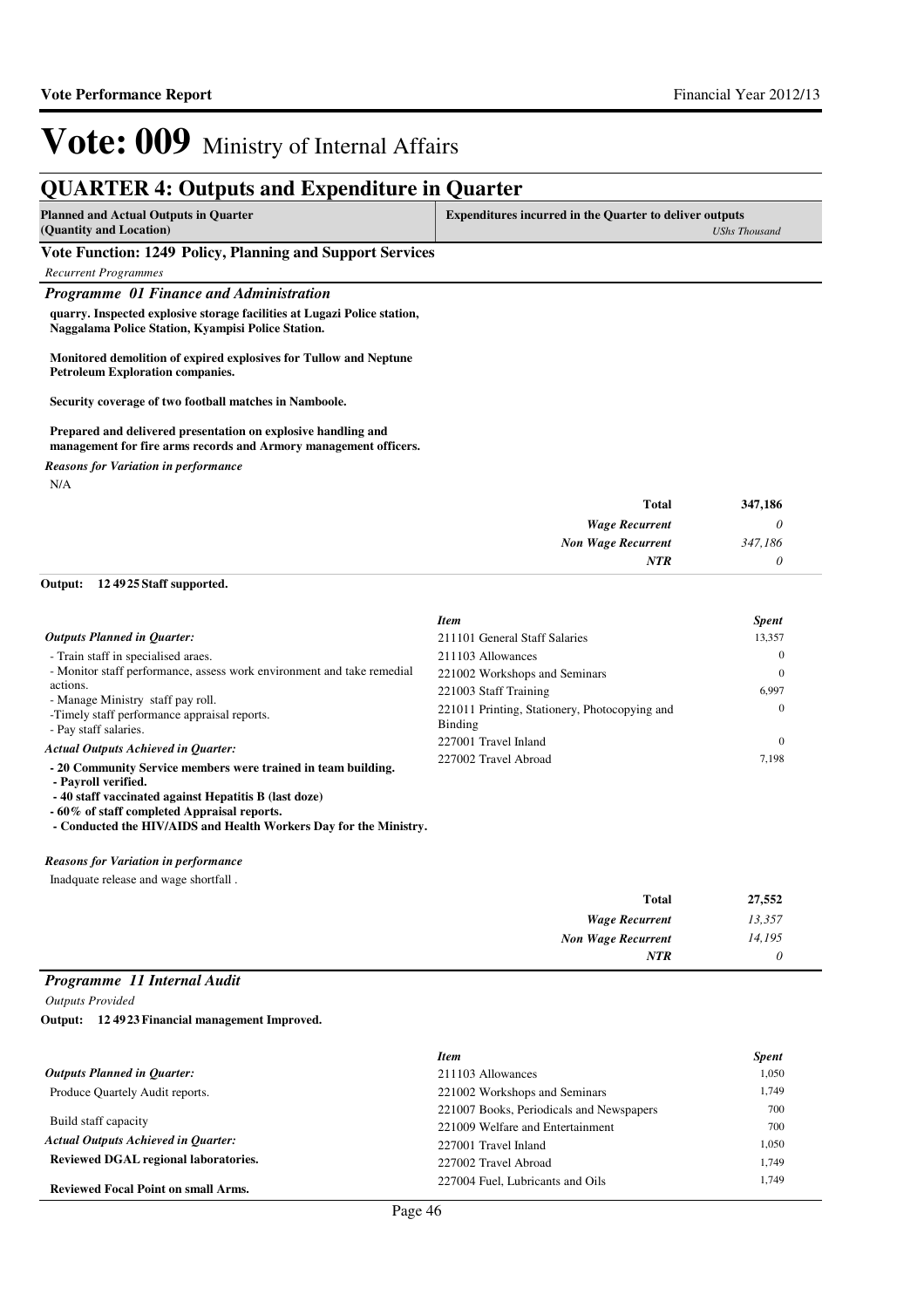| <b>QUARTER 4: Outputs and Expenditure in Quarter</b>                        |                                                         |                       |
|-----------------------------------------------------------------------------|---------------------------------------------------------|-----------------------|
| <b>Planned and Actual Outputs in Quarter</b><br>(Quantity and Location)     | Expenditures incurred in the Quarter to deliver outputs | <b>UShs Thousand</b>  |
| Vote Function: 1249 Policy, Planning and Support Services                   |                                                         |                       |
| <b>Recurrent Programmes</b>                                                 |                                                         |                       |
| Programme 11 Internal Audit                                                 |                                                         |                       |
|                                                                             |                                                         |                       |
| Carried out NGO Board inspections.                                          |                                                         |                       |
| <b>Reasons for Variation in performance</b>                                 |                                                         |                       |
| N/A                                                                         |                                                         |                       |
|                                                                             | <b>Total</b>                                            | 8,748                 |
|                                                                             | <b>Wage Recurrent</b>                                   | $\theta$              |
|                                                                             | <b>Non Wage Recurrent</b>                               | 8,748                 |
|                                                                             | NTR                                                     | $\theta$              |
| <b>Development Projects</b>                                                 |                                                         |                       |
| <b>Project 0066 Support to Ministry of Internal Affairs</b>                 |                                                         |                       |
| Capital Purchases                                                           |                                                         |                       |
| Output: 124972 Government Buildings and Administrative Infrastructure       |                                                         |                       |
|                                                                             |                                                         |                       |
|                                                                             | <b>Item</b>                                             | <b>Spent</b>          |
| <b>Outputs Planned in Quarter:</b>                                          | 231001 Non-Residential Buildings                        | 12,463                |
| -Maintain Ministry structures.                                              |                                                         |                       |
| <b>Actual Outputs Achieved in Quarter:</b>                                  |                                                         |                       |
| Maintained ministry structures through minor repairs.                       |                                                         |                       |
| <b>Reasons for Variation in performance</b>                                 |                                                         |                       |
| Inadquate release                                                           | <b>Total</b>                                            |                       |
|                                                                             |                                                         | 12,463                |
|                                                                             | <b>GoU</b> Development<br><b>External Financing</b>     | 12,463<br>0           |
|                                                                             | <b>NTR</b>                                              | $\theta$              |
|                                                                             |                                                         |                       |
| 12 4976 Purchase of Office and ICT Equipment, including Software<br>Output: |                                                         |                       |
|                                                                             | <b>Item</b>                                             | <b>Spent</b>          |
| <b>Outputs Planned in Quarter:</b>                                          | 231005 Machinery and Equipment                          | 33,331                |
| -Antivirus procured                                                         |                                                         |                       |
| -Servers and networks maintained.                                           |                                                         |                       |
| - Improve communication and networking.                                     |                                                         |                       |
| <b>Actual Outputs Achieved in Quarter:</b>                                  |                                                         |                       |
| <b>Procured headsets for intercom</b>                                       |                                                         |                       |
| <b>Reasons for Variation in performance</b>                                 |                                                         |                       |
| Zero release in Q4                                                          |                                                         |                       |
|                                                                             | <b>Total</b>                                            | 33,331                |
|                                                                             | <b>GoU</b> Development                                  | 33,331                |
|                                                                             | <b>External Financing</b>                               | $\theta$              |
|                                                                             | <b>NTR</b>                                              | $\boldsymbol{\theta}$ |

**Output: 12 4978 Purchase of Office and Residential Furniture and Fittings**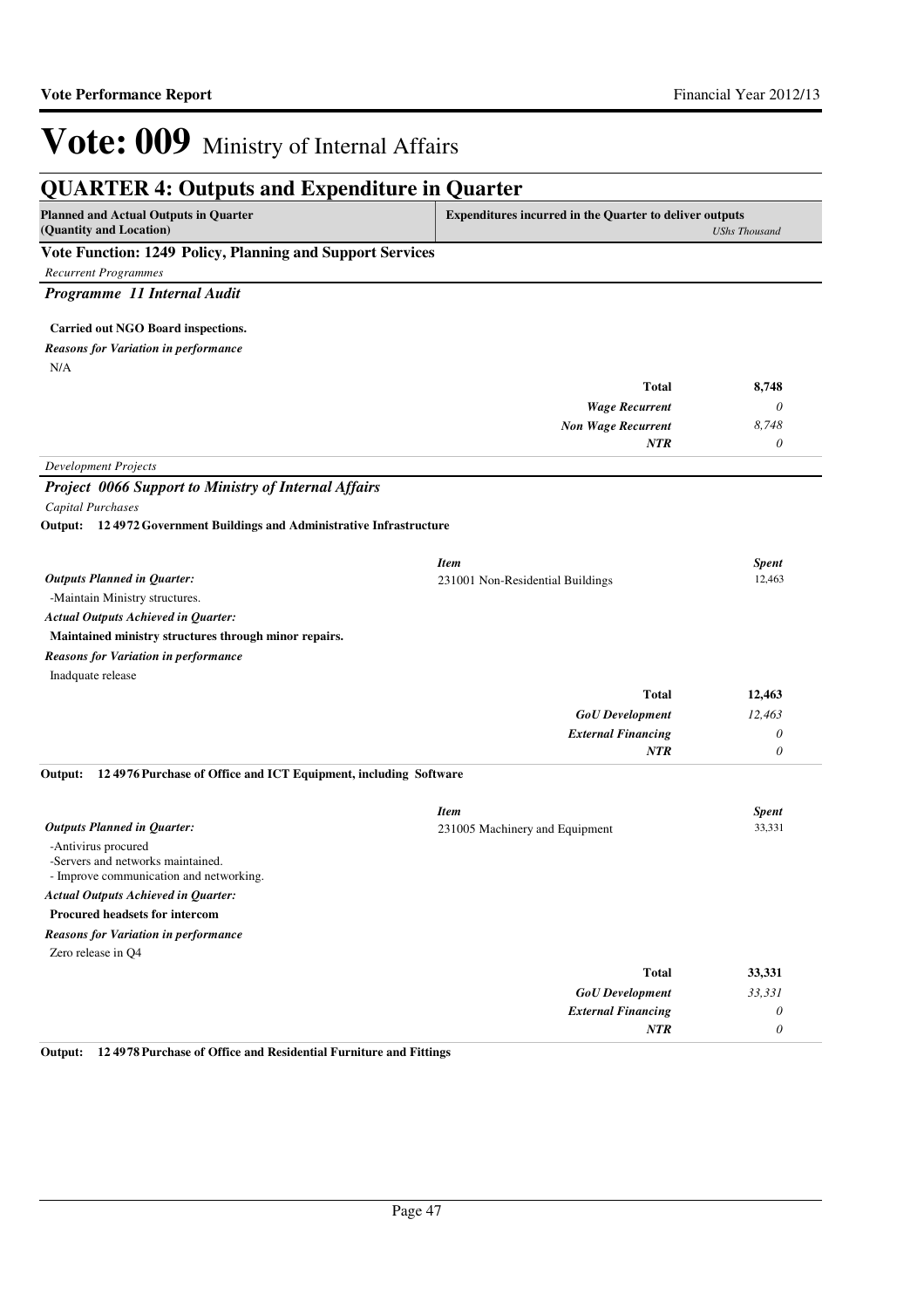| <b>Planned and Actual Outputs in Ouarter</b><br>(Quantity and Location) | <b>Expenditures incurred in the Quarter to deliver outputs</b> | <b>UShs Thousand</b> |
|-------------------------------------------------------------------------|----------------------------------------------------------------|----------------------|
| Vote Function: 1249 Policy, Planning and Support Services               |                                                                |                      |
| <b>Development Projects</b>                                             |                                                                |                      |
| <b>Project 0066 Support to Ministry of Internal Affairs</b>             |                                                                |                      |
|                                                                         | <b>Item</b>                                                    | <b>Spent</b>         |
| <b>Outputs Planned in Quarter:</b>                                      | 231006 Furniture and Fixtures                                  | 12,174               |
| N/A                                                                     |                                                                |                      |
| <b>Actual Outputs Achieved in Quarter:</b>                              |                                                                |                      |
| N/A                                                                     |                                                                |                      |
| <b>Reasons for Variation in performance</b>                             |                                                                |                      |
| N/A                                                                     |                                                                |                      |
|                                                                         | <b>Total</b>                                                   | 12,174               |
|                                                                         | <b>GoU</b> Development                                         | 12,174               |
|                                                                         | <b>External Financing</b>                                      | $\theta$             |
|                                                                         | NTR                                                            | 0                    |
|                                                                         | <b>GRAND TOTAL</b>                                             | 2,393,363            |
|                                                                         | <b>Wage Recurrent</b>                                          | 86,204               |
|                                                                         | <b>Non Wage Recurrent</b>                                      | 2,103,615            |
|                                                                         | <b>GoU</b> Development                                         | 203,544              |
|                                                                         | <b>External Financing</b>                                      | 0                    |
|                                                                         |                                                                |                      |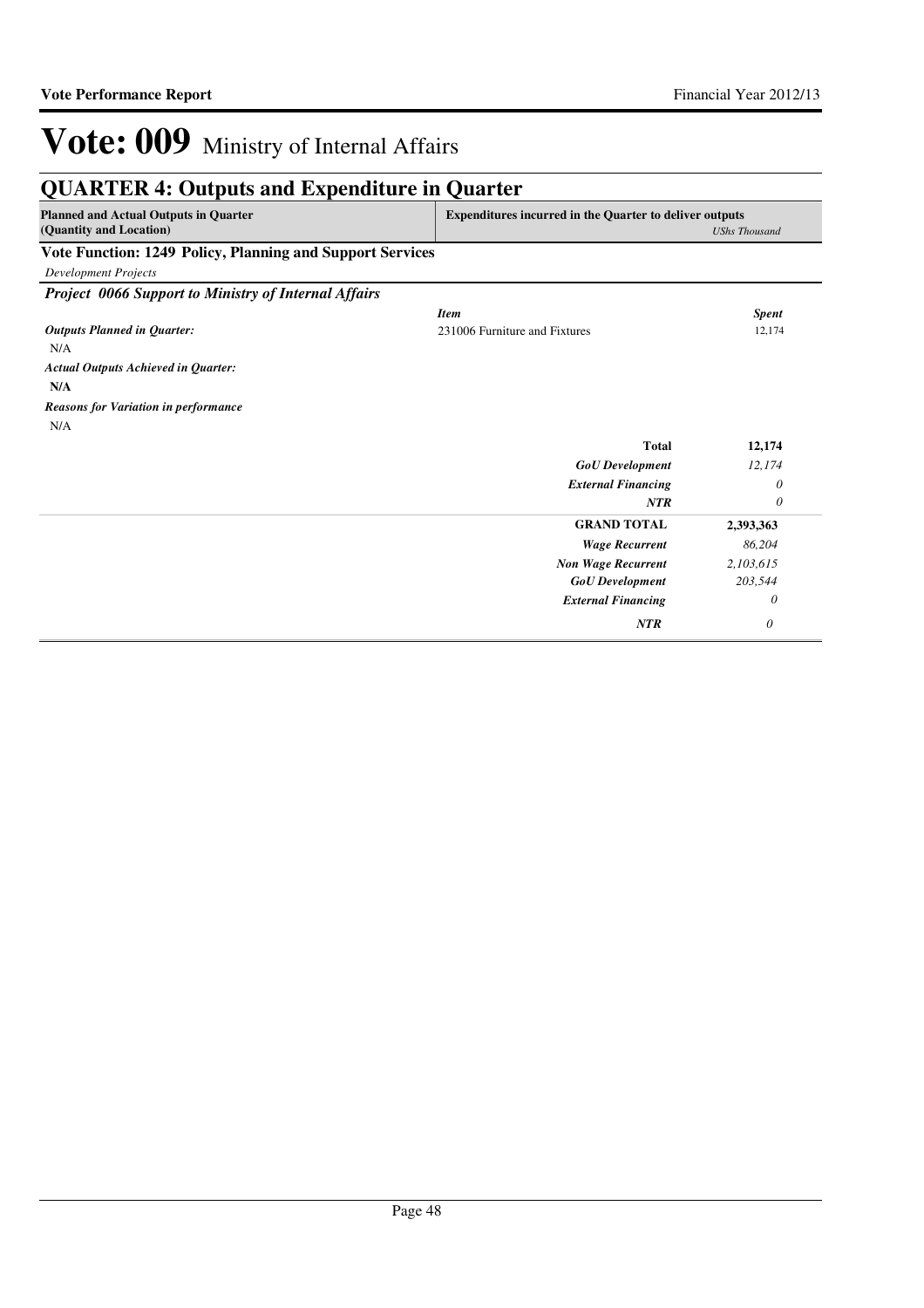## **Checklist for OBT Submissions made during QUARTER 1 of following FY**

*This is an automated checklist which shows whether data has been entered into the areas which are required for a complete quarterly submission. It does not verify the quality of the data that has been entered. A complete checklist is therefore a necessary, but not sufficient condition for a satisfactory submission to MoFPED.*

## *Project and Programme Quarterly Performance Reports and Workplans (Step 2)*

The table below shows whether output information, and where relevant donor and ntr data has been entered into the required areas for the quarterly performance reports and quarterly workplans under step 2.

### **Output Information**

| <b>Vote Function, Project and Program</b> |                                                          | Q <sub>4</sub><br><b>Report</b> |
|-------------------------------------------|----------------------------------------------------------|---------------------------------|
|                                           | 1249 Policy, Planning and Support Services               |                                 |
|                                           | ○ Recurrent Programmes                                   |                                 |
| $-11$                                     | <b>Internal Audit</b>                                    | Data In                         |
| $-01$                                     | Finance and Administration                               | Data In                         |
| $\circ$ Development Projects              |                                                          |                                 |
| - 0066                                    | Support to Ministry of Internal Affairs                  | Data In                         |
|                                           | 1215 NGO Registration and Monitoring.                    |                                 |
|                                           | ○ Recurrent Programmes                                   |                                 |
| $-10$                                     | NGO Board                                                | Data In                         |
|                                           | 1214 Community Service                                   |                                 |
|                                           | $\circ$ Recurrent Programmes                             |                                 |
| $-04$                                     | <b>Community Service</b>                                 | Data In                         |
|                                           | 1213 Forensic and General Scientific Services.           |                                 |
|                                           | ○ Recurrent Programmes                                   |                                 |
| $-14$                                     | Quality and Chemical Verification Services               | Data In                         |
| $-12$                                     | GAL - Office of the Director                             | Data In                         |
| $-13$                                     | <b>Criminalistics Services</b>                           | Data In                         |
| $\circ$ Development Projects              |                                                          |                                 |
|                                           | - 0066C Support to Internal Affairs (Government Chemist) | Data In                         |
| 1212 Peace Building                       |                                                          |                                 |
|                                           | ○ Recurrent Programmes                                   |                                 |
| $-05$                                     | Focal point                                              | Data In                         |
| $-01A$                                    | Finance and Administration (Amnesty Commission)          | Data In                         |
| O Development Projects                    |                                                          |                                 |
| $-1126$                                   | Support to Internal Affairs (Amnesty Commission)         | Data In                         |

**Donor Releases and Expenditure**

## **NTR Releases and Expenditure**

## *Vote Performance Summary (Step 3)*